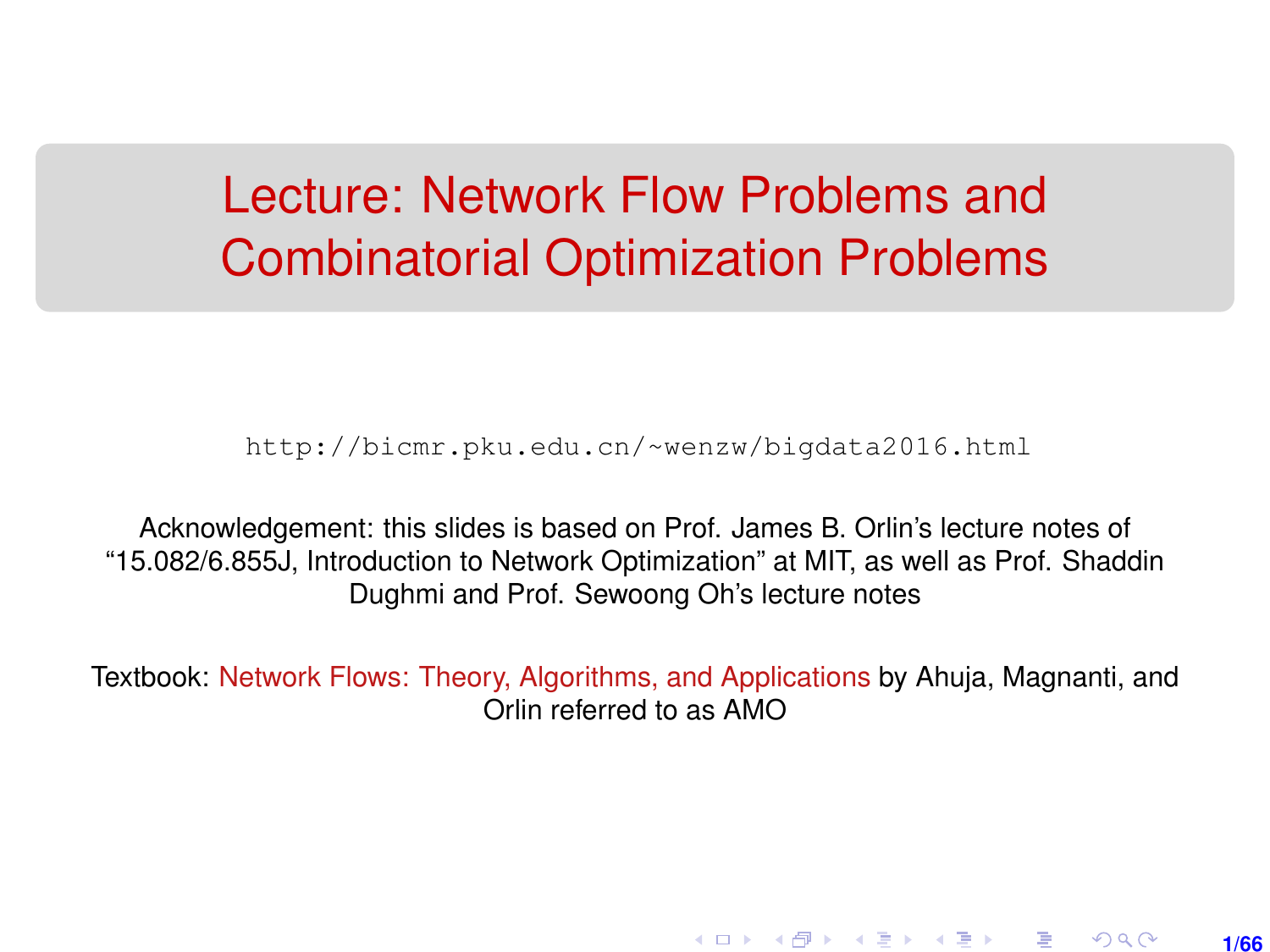## <span id="page-1-0"></span>**Outline**

#### [Introduction to Maximum Flows](#page-1-0)

#### [The Ford-Fulkerson Maximum Flow Algorithm](#page-9-0)

- **[Maximum Bipartite Matching](#page-36-0)**
- [The Minimum Cost Spanning Tree Problem](#page-55-0)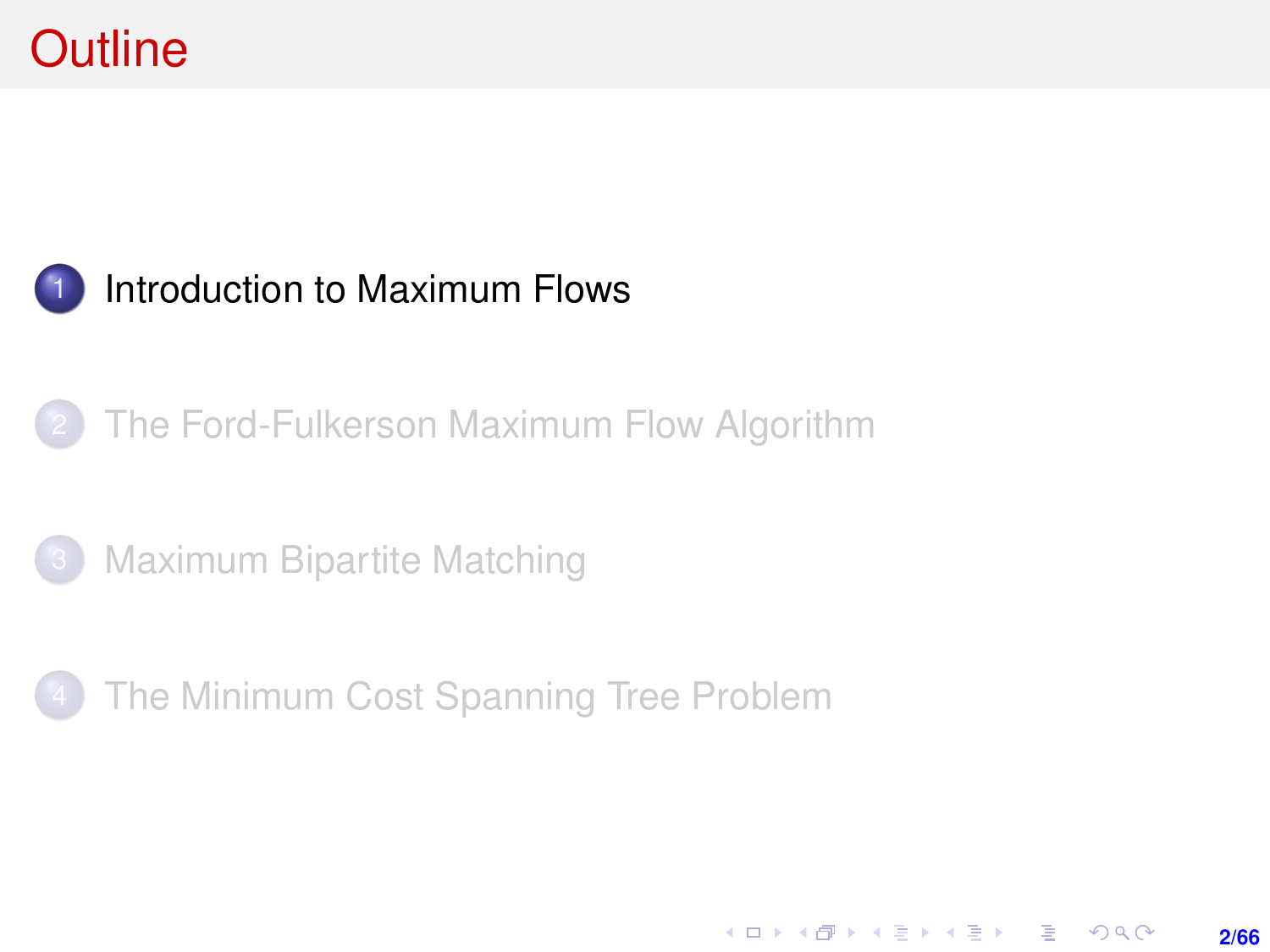## Maximum Flows

We refer to a flow x as maximum if it is feasible and maximizes v. Our objective in the max flow problem is to find a maximum flow.



A max flow problem. Capacities and a non- optimum flow.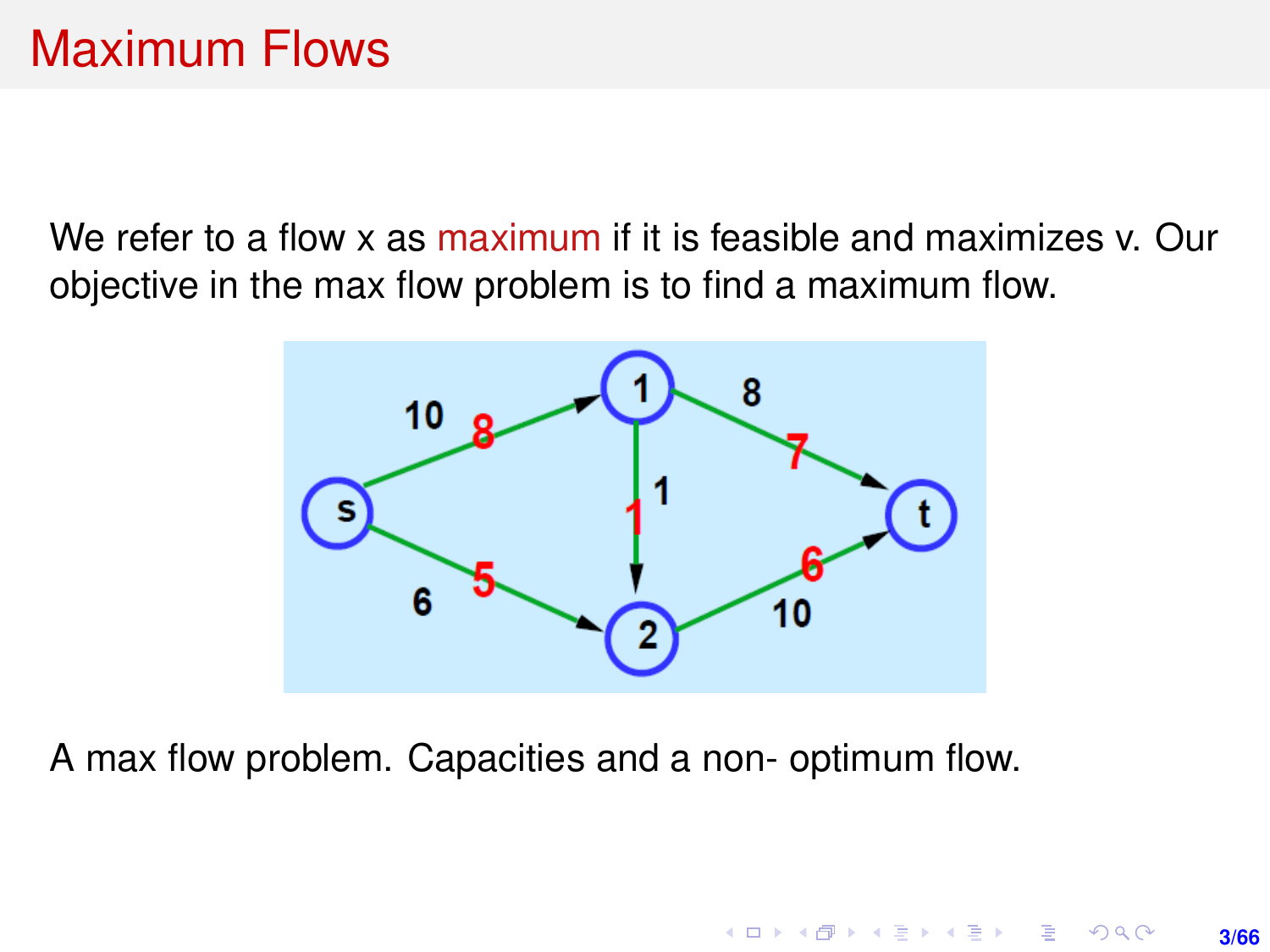### The feasibility problem: find a feasible flow



Is there a way of shipping from the warehouses to the retailers to satisfy demand?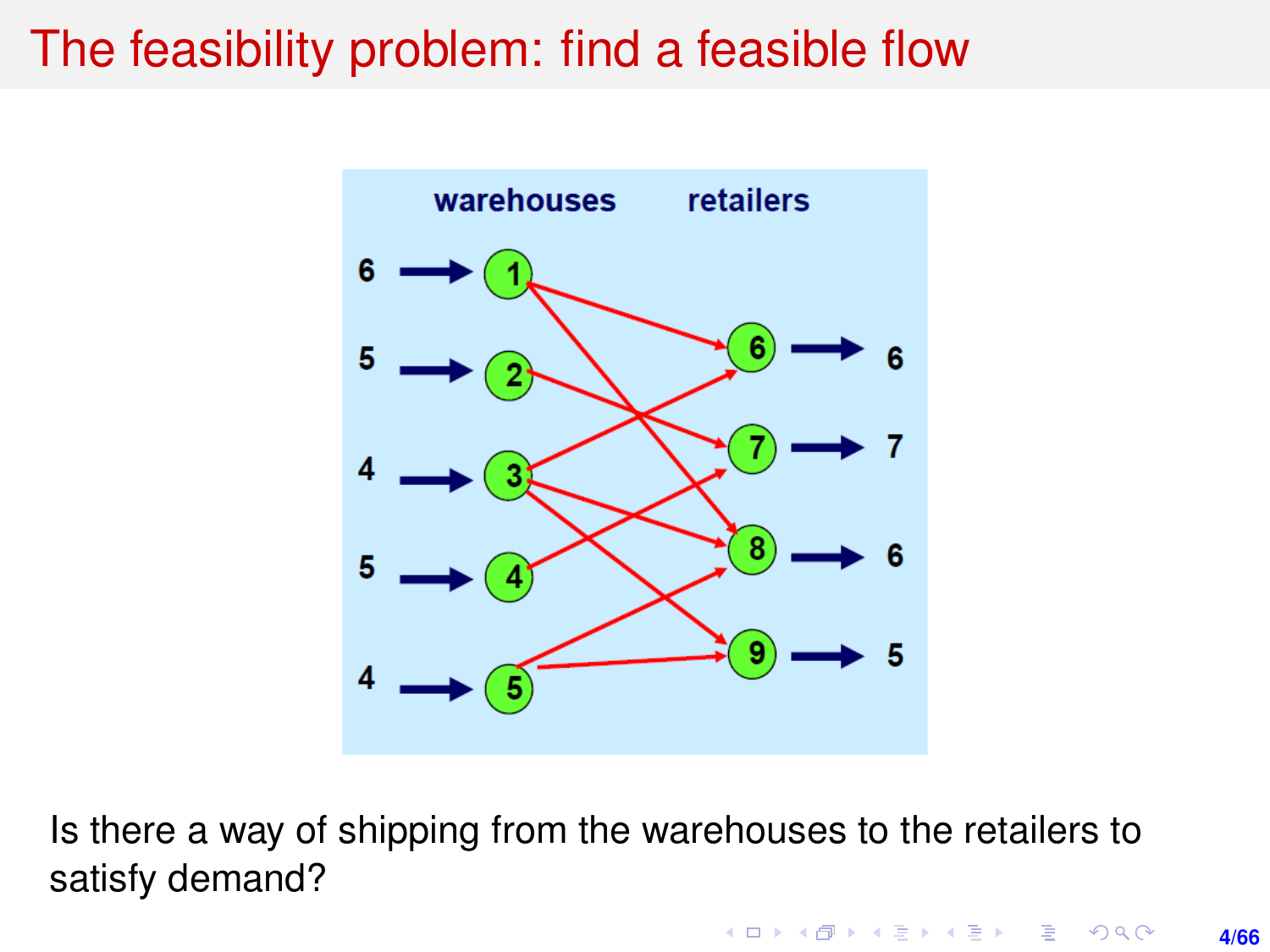## <span id="page-4-0"></span>The feasibility problem: find a feasible flow



There is a 1-1 correspondence with flows from s to t with 24 units (why 24?) and feasible flows for the transportation problem.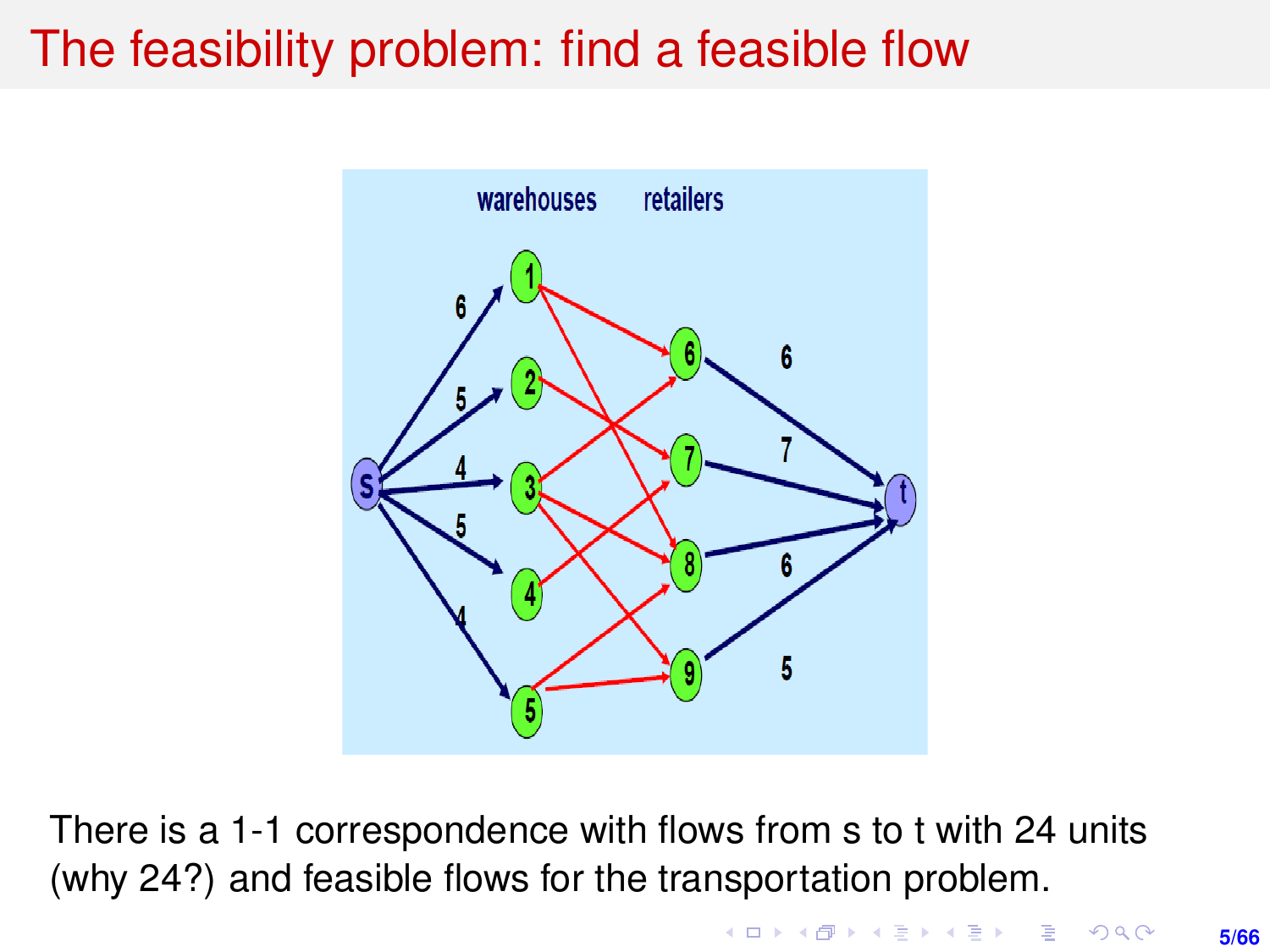#### The Max Flow Problem

- $\bullet$  G = (N,A)
- $\bullet$   $x_{ii}$  = flow on arc (i,j)
- $u_{ij}$  = capacity of flow in arc (i,j)
- $s =$  source node
- $\bullet$  t = sink node

max *v*

$$
\begin{aligned}\n\text{S.t. } & \sum_{j} x_{sj} = v \\
& \sum_{j} x_{ij} - \sum_{j} x_{ji} = 0, \text{ for each } i \neq s \text{ or } t \\
& - \sum_{i} x_{it} = -v \\
0 \le x_{ij} \le u_{ij} \text{ for all } (i,j) \in A \\
& \text{for all } (i,j) \in A \\
& \text{for all } (i,j) \in A, \text{ for all } (i,j) \in A, \text{ for all } (i,j) \in A.\n\end{aligned}
$$

**6/66**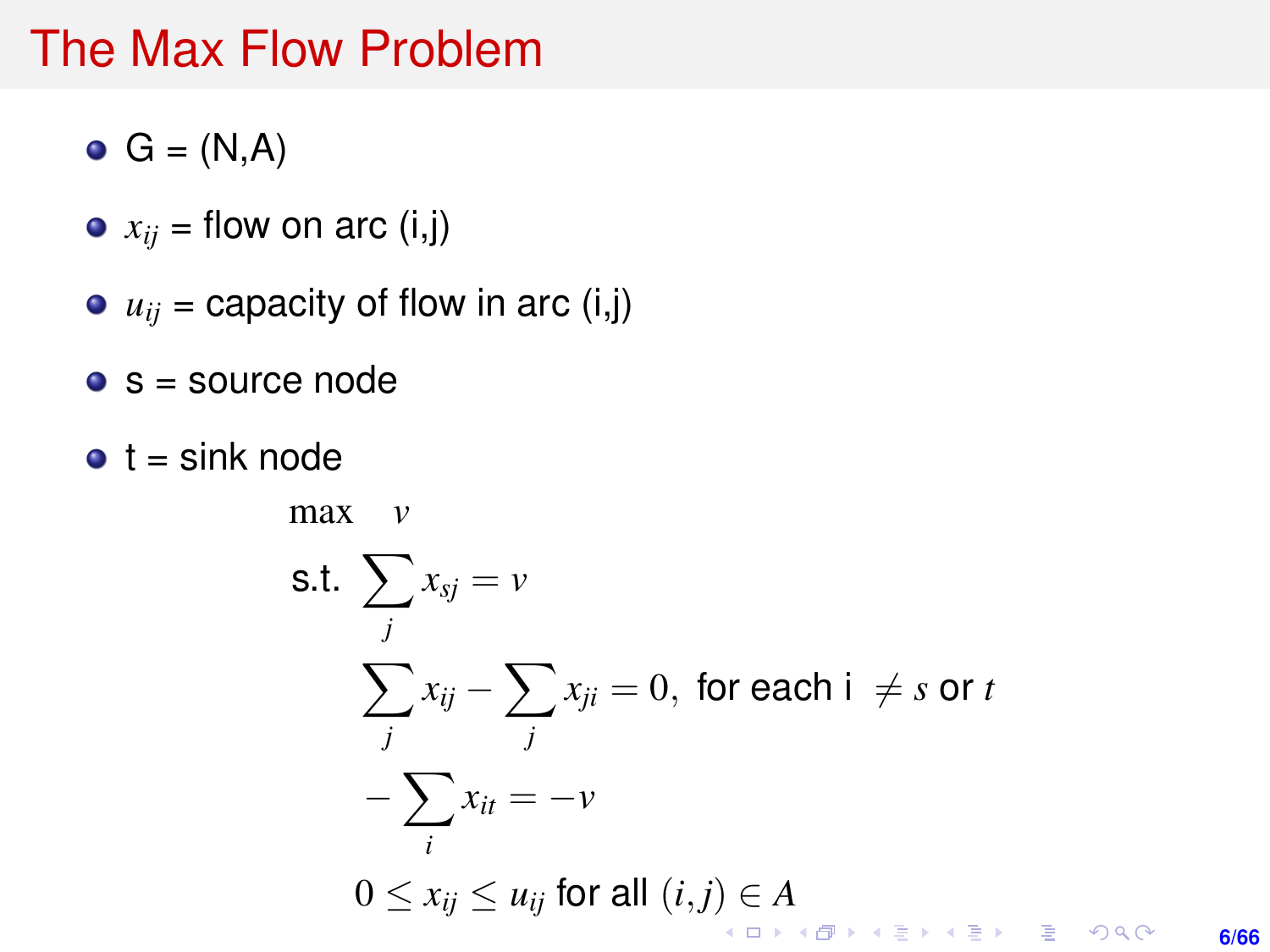#### <span id="page-6-0"></span>Dual of the Max Flow Problem

reformulation:

•  $A_{i,(i,j)} = 1, A_{i,(i,j)} = -1$ , for  $(i,j) \in A$  and all other elements are 0  $A^{\top} y = y_i - y_j$ 

The primal-dual pair is

$$
\begin{array}{ll}\n\min & (\mathbf{0}, -1)(x, v)^\top & \max & -u^\top \pi \\
\text{s.t. } Ax + (-1, \mathbf{0}, 1)^\top v = 0 & \Longleftrightarrow & \text{s.t. } A^\top y + I^\top \pi \ge 0 \\
& Ix + \mathbf{0}^\top v \le u & -1 + (-1, \mathbf{0}, 1)y = 0 \\
& x \ge 0, v \text{ is free} & \pi \ge 0\n\end{array}
$$

Hence, we have the dual problem:

$$
\begin{aligned}\n\min \quad & u^\top \pi \\
\text{s.t. } & y_j - y_i \le \pi_{ij}, \quad \forall (i, j) \in A \\
& y_t - y_s = 1 \\
& \pi \ge 0\n\end{aligned}
$$

**7/66**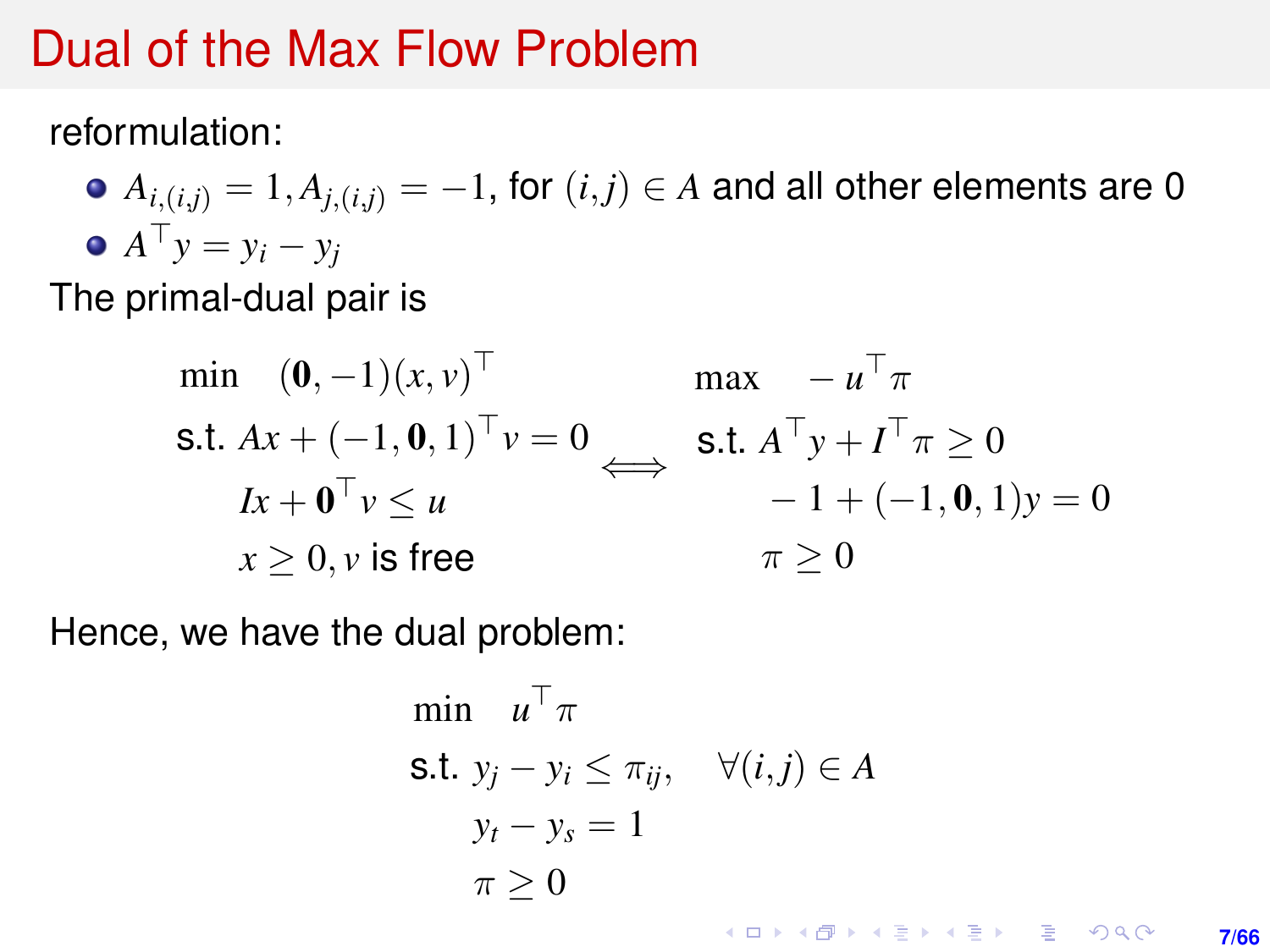#### Duality of the Max Flow Problem

The primal-dual of the max flow problem is

max *v* s.t.  $\sum$ *j*  $x_{sj} = v$  $\sum$ *j*  $x_{ij} - \sum$ *j*  $x_{ji} = 0, \forall i \notin \{s, t\}$ − X *i*  $x_{it} = -v$  $0 \leq x_{ii} \leq u_{ii} \quad \forall (i, j) \in A$ min  $u^{\top} \pi$ s.t. *y<sub>i</sub>* − *y<sub>i</sub>* ≤  $\pi_{ij}$ ,  $\forall$  (*i*, *j*) ∈ *A*  $y_t - y_s = 1$  $\pi > 0$ 

> KORK (FIRKER EN DE ROACH **8/66**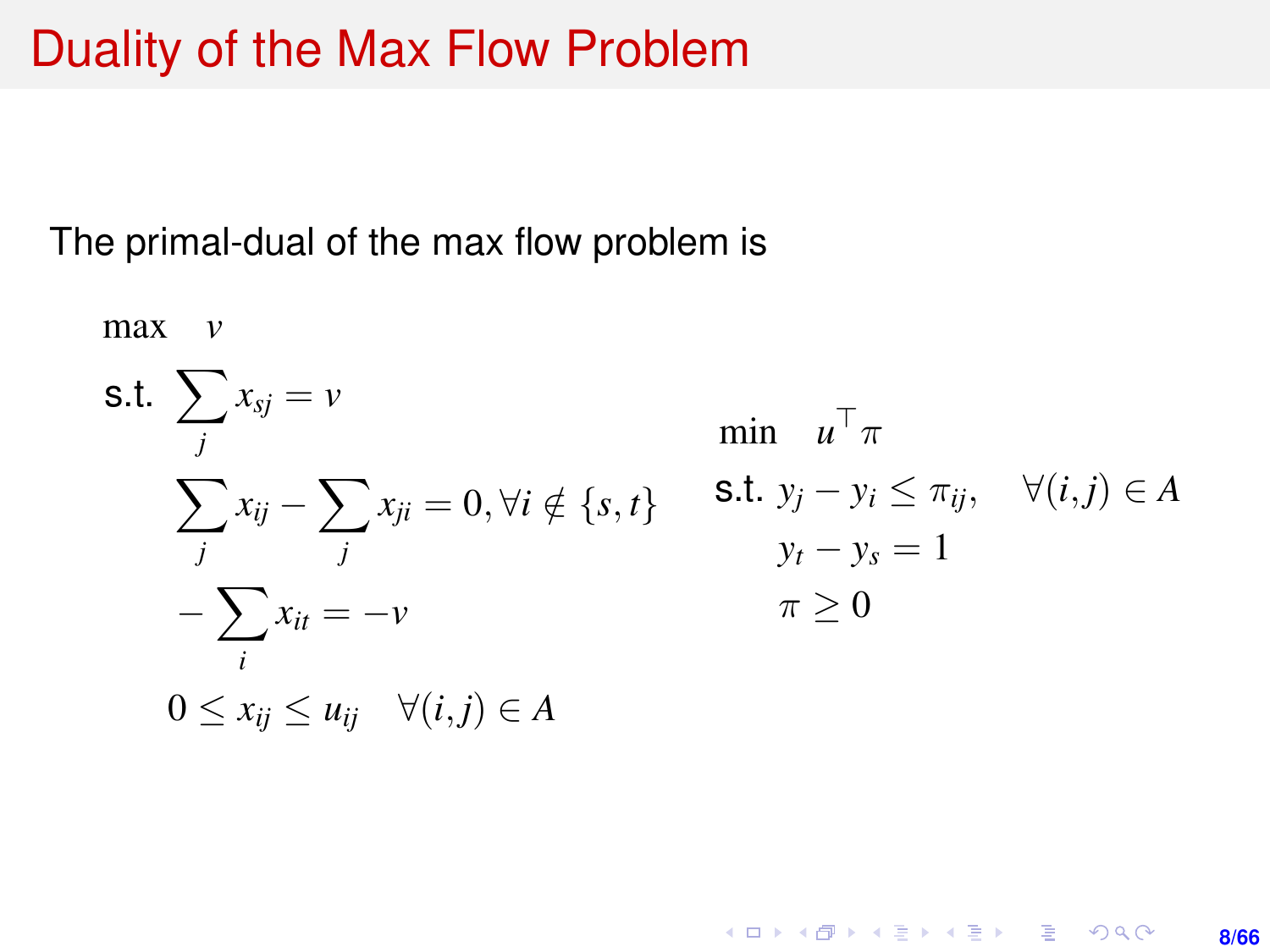#### Duality of the Max Flow Problem

- **•** Dual solution describes fraction  $\pi_{ij}$  of each edge to fractionally cut
- Dual constraints require that at least 1 edge is cut on every path P from s to t.

$$
\sum_{(i,j)\in P} \pi_{ij} \ge \sum_{(i,j)\in P} y_j - y_i = y_t - y_s = 1
$$

- Every integral s-t cut (A,B) is feasible:  $\pi_{ii} = 1, \forall i \in A, j \in B$ , otherwise,  $\pi_{ii} = 0$ .  $y_i = 0$  if  $i \in A$  and  $y_j = 1$  if  $i \in B$
- weak duality:  $v\leq u^\top \pi$  for any feasible solution max flow  $\leq$  minimum flow
- strong duality:  $v^* = u^\top \pi^*$  at the optimal solution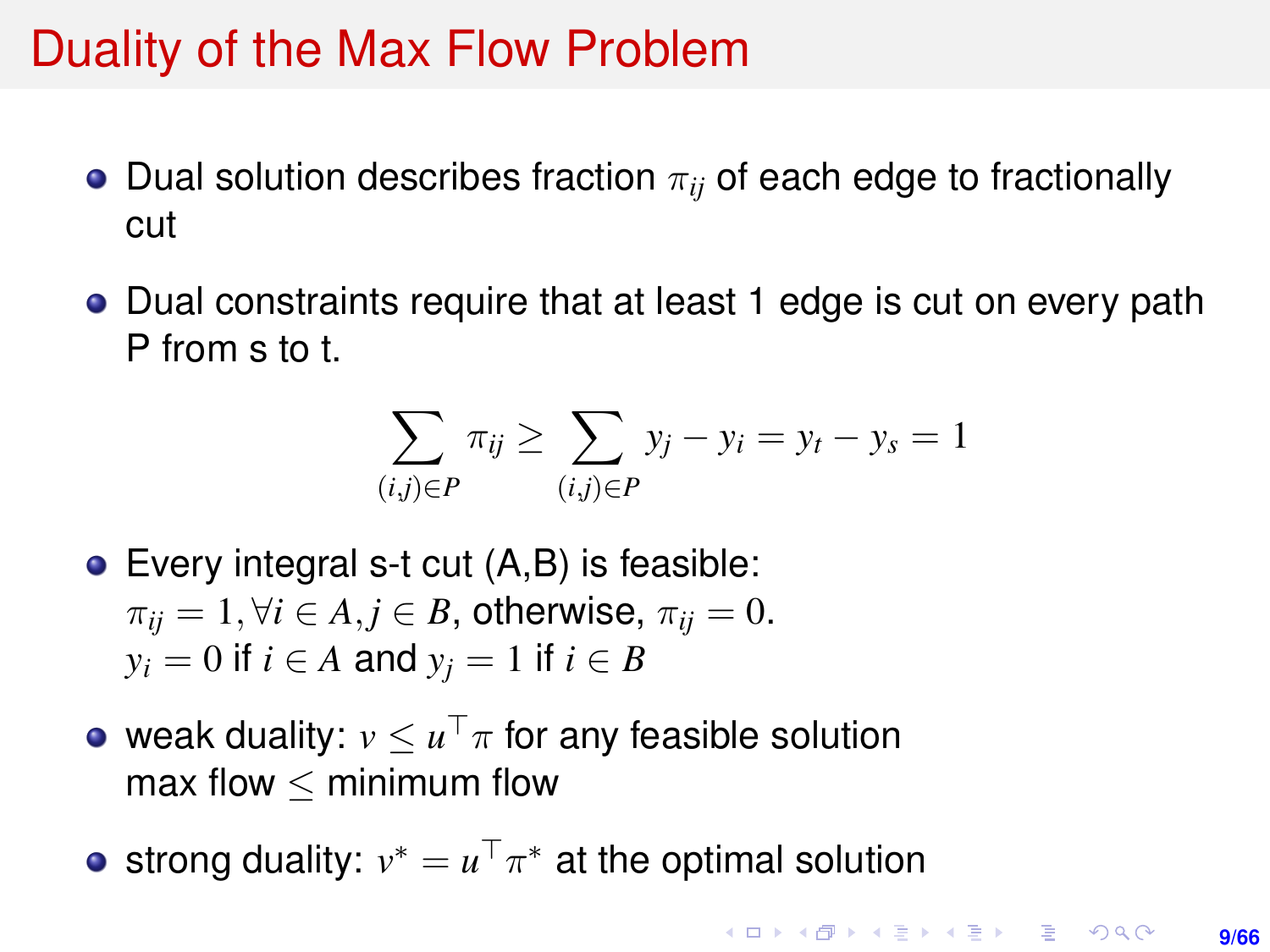### <span id="page-9-0"></span>**Outline**



#### 2 [The Ford-Fulkerson Maximum Flow Algorithm](#page-9-0)





**10/66**

KO KARK KEK LE KORA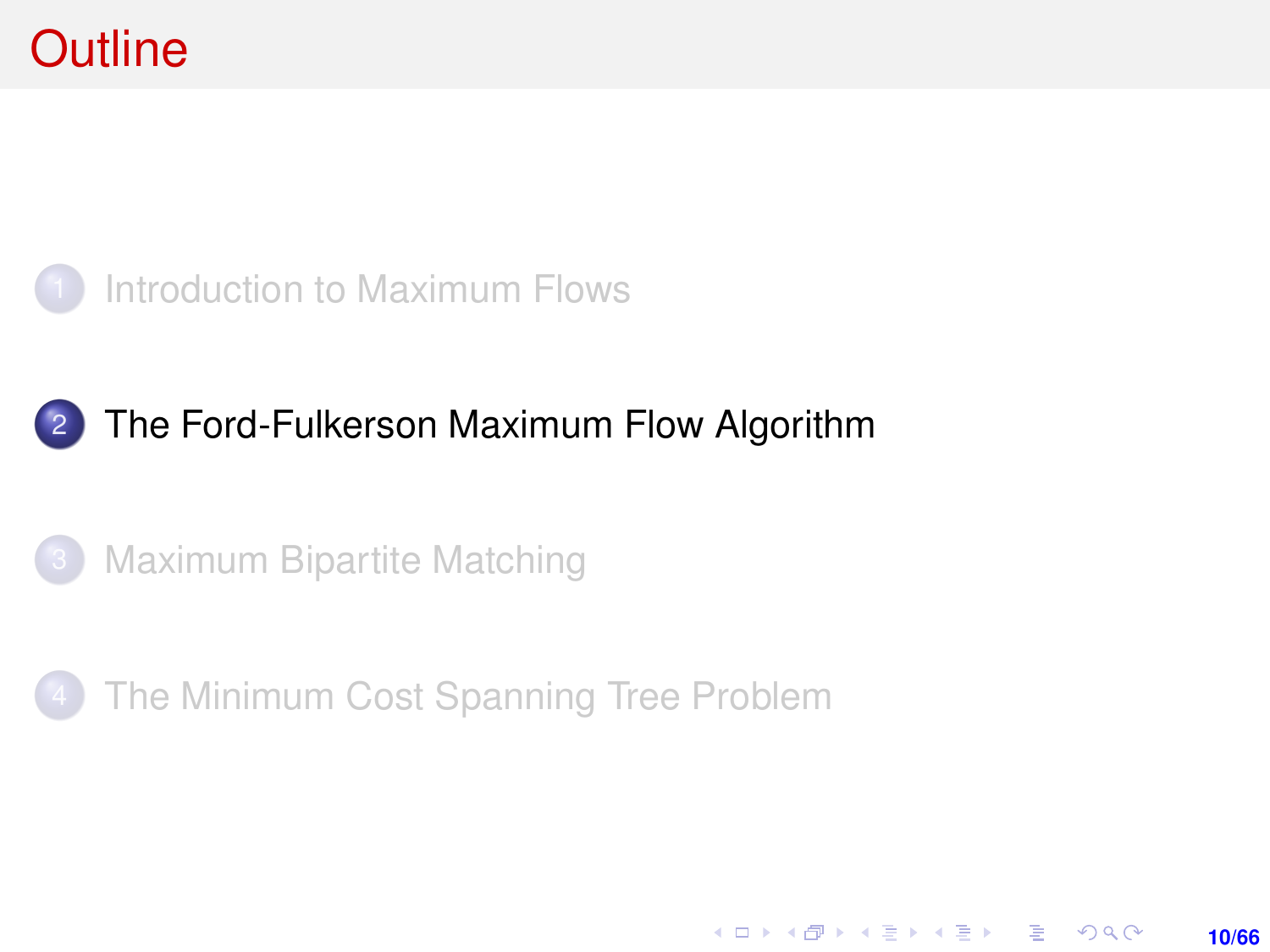### <span id="page-10-0"></span>sending flows along s-t paths



One can find a larger flow from s to t by sending 1 unit of flow along the path s-2-t

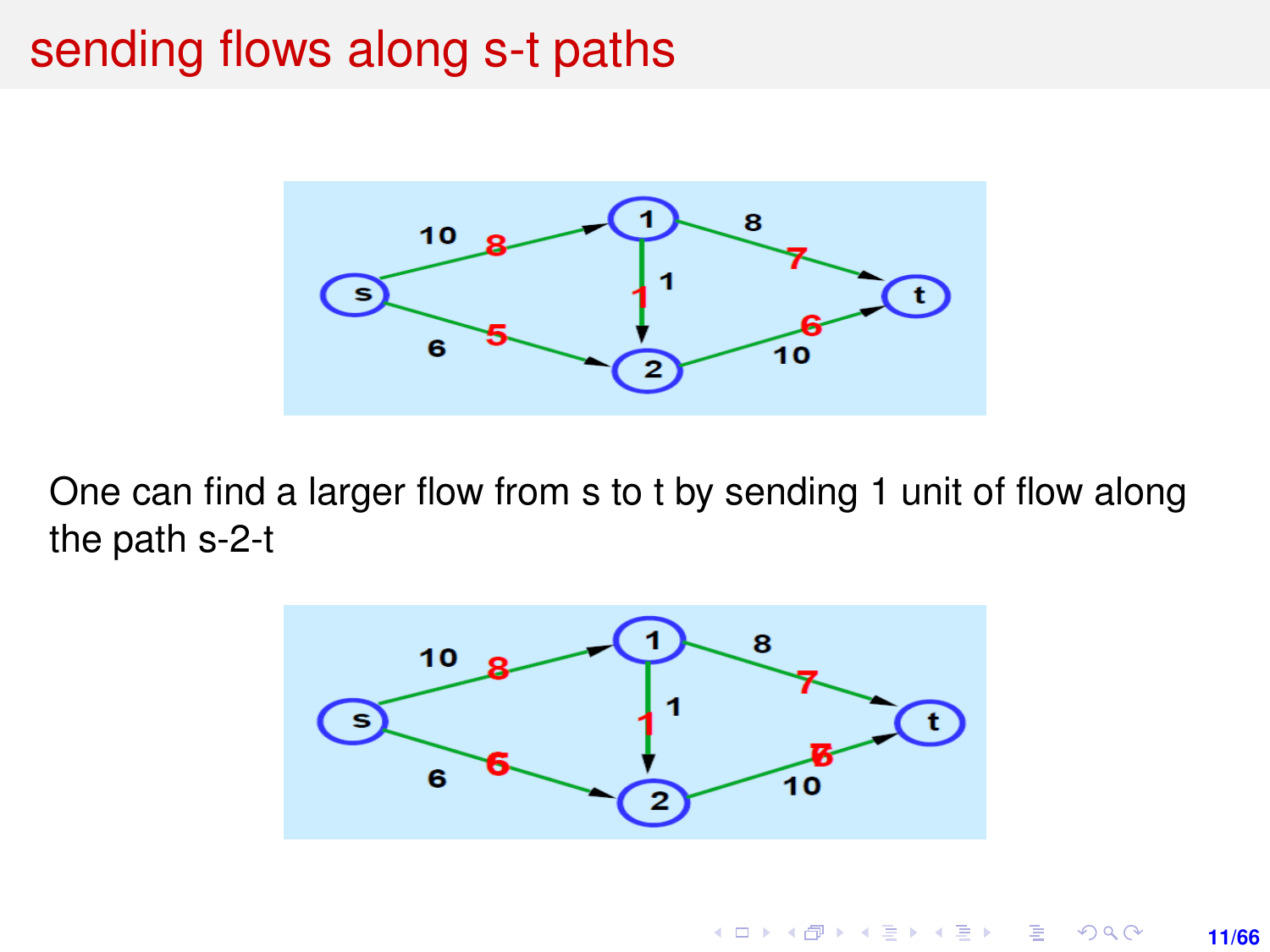### A different kind of path



One could also find a larger flow from s to t by sending 1 unit of flow along the path s-2-1-t. (Backward arcs have their flow decreased.)



Decreasing flow in (1, 2) is mathematically equivalent to sending flow in (2, 1) w.r.t. node balance constraint[s.](#page-10-0).<br>Let a represent the part of the second in the second of the second in the second of the second in the second in the second in the second in the second in the second in the second in the second in the second in the second **12/66**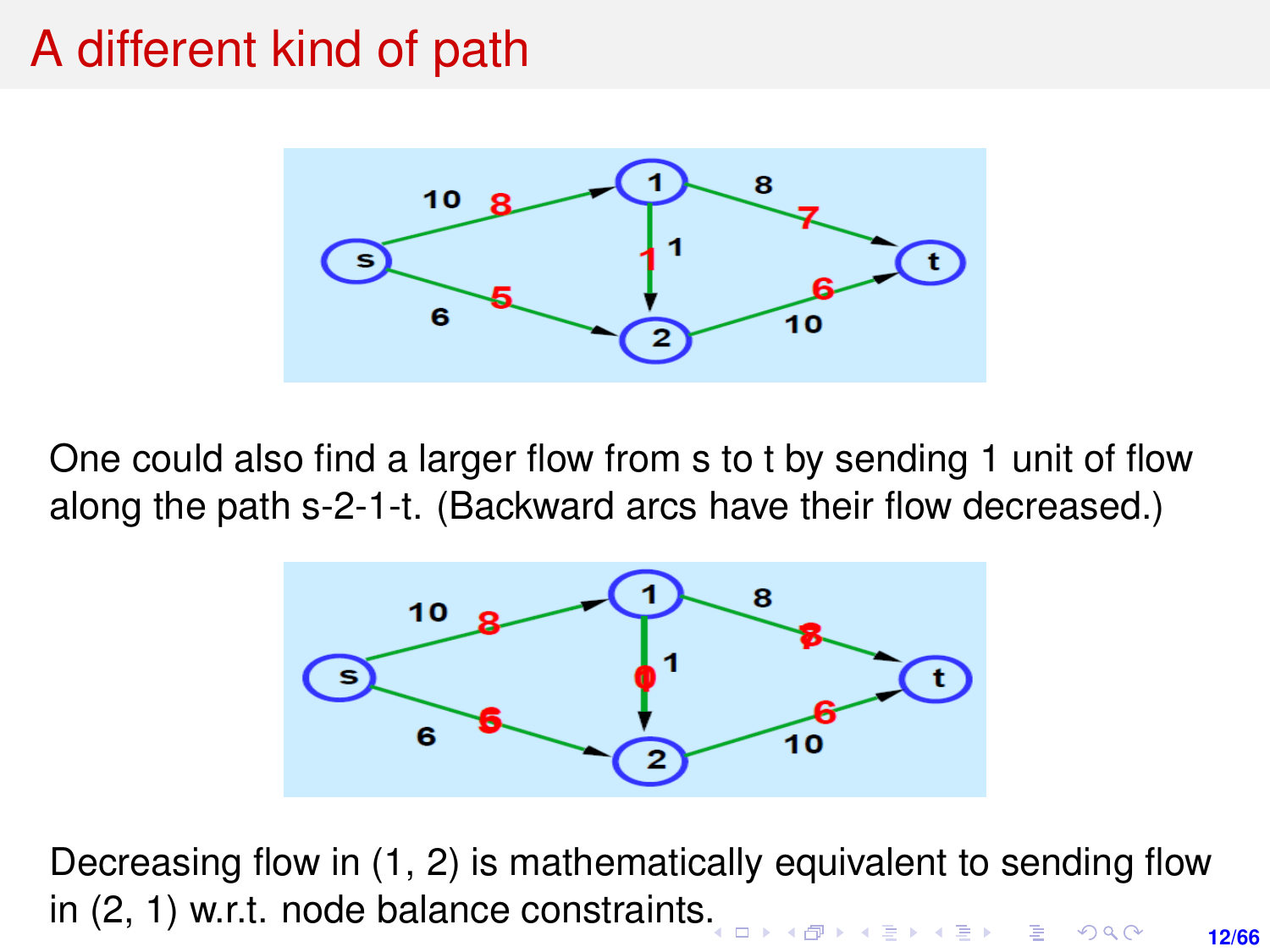#### The Residual Network



The Residual Network G(x)



We let *rij* denote the residual capacity of arc (i,j)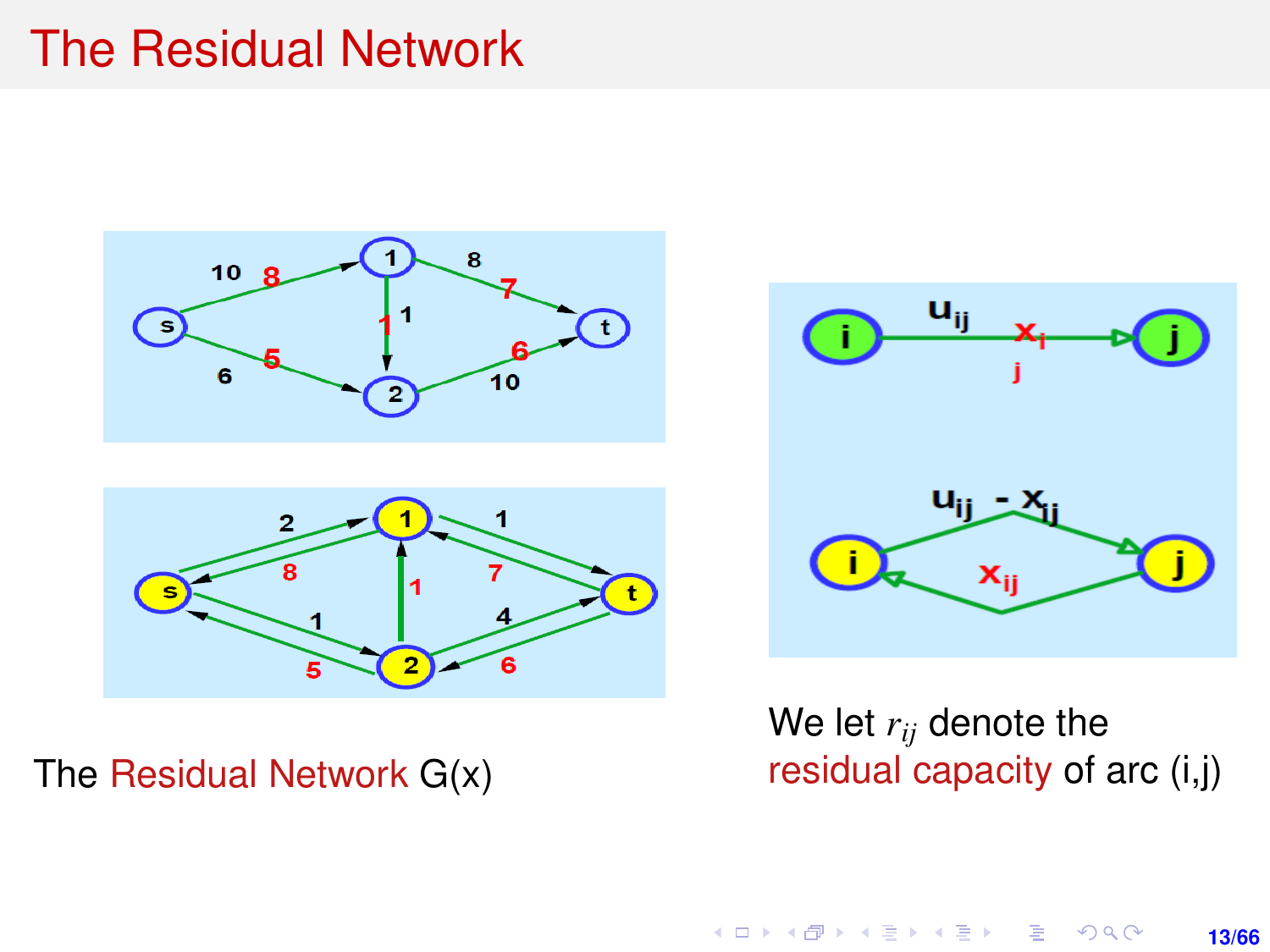## A Useful Idea: Augmenting Paths

- An augmenting path is a path from s to t in the residual network.
- The residual capacity of the augmenting path P is  $\delta(P) = \min\{r_{ii} : (i, j) \in P\}.$
- **•** To augment along P is to send  $\delta(P)$  units of flow along each arc of the path. We modify x and the residual capacities appropriately.

• 
$$
r_{ij} := r_{ij} - \delta(P)
$$
 and  $r_{ji} := r_{ji} + \delta(P)$  for (i,j)  $\in$ P.

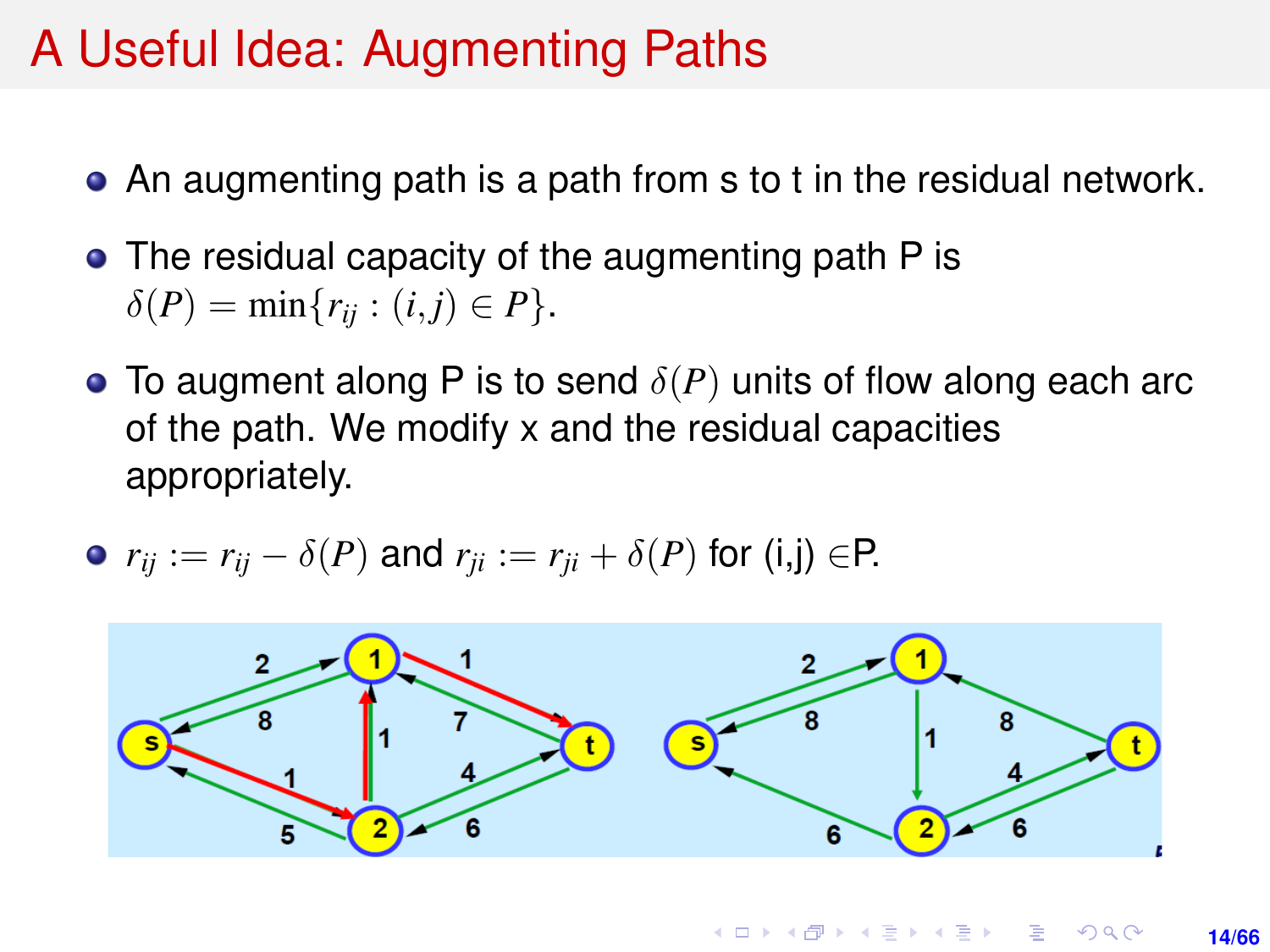#### The Ford Fulkerson Maximum Flow Algorithm

•  $x := 0$ ;

create the residual network G(x);

• while there is some directed path from s to t in  $G(x)$  do

 $\bullet$  let P be a path from s to t in  $G(x)$ ;

$$
\bullet \ \delta := \delta(P) = \min\{r_{ij} : (i,j) \in P\};
$$

- **•** send  $\delta$ -units of flow along P;
- update the r's:

 $r_{ii} := r_{ii} - \delta(P)$  and  $r_{ii} := r_{ii} + \delta(P)$  for (i,j) ∈P.

**15/66**

KORK ERKER ERKER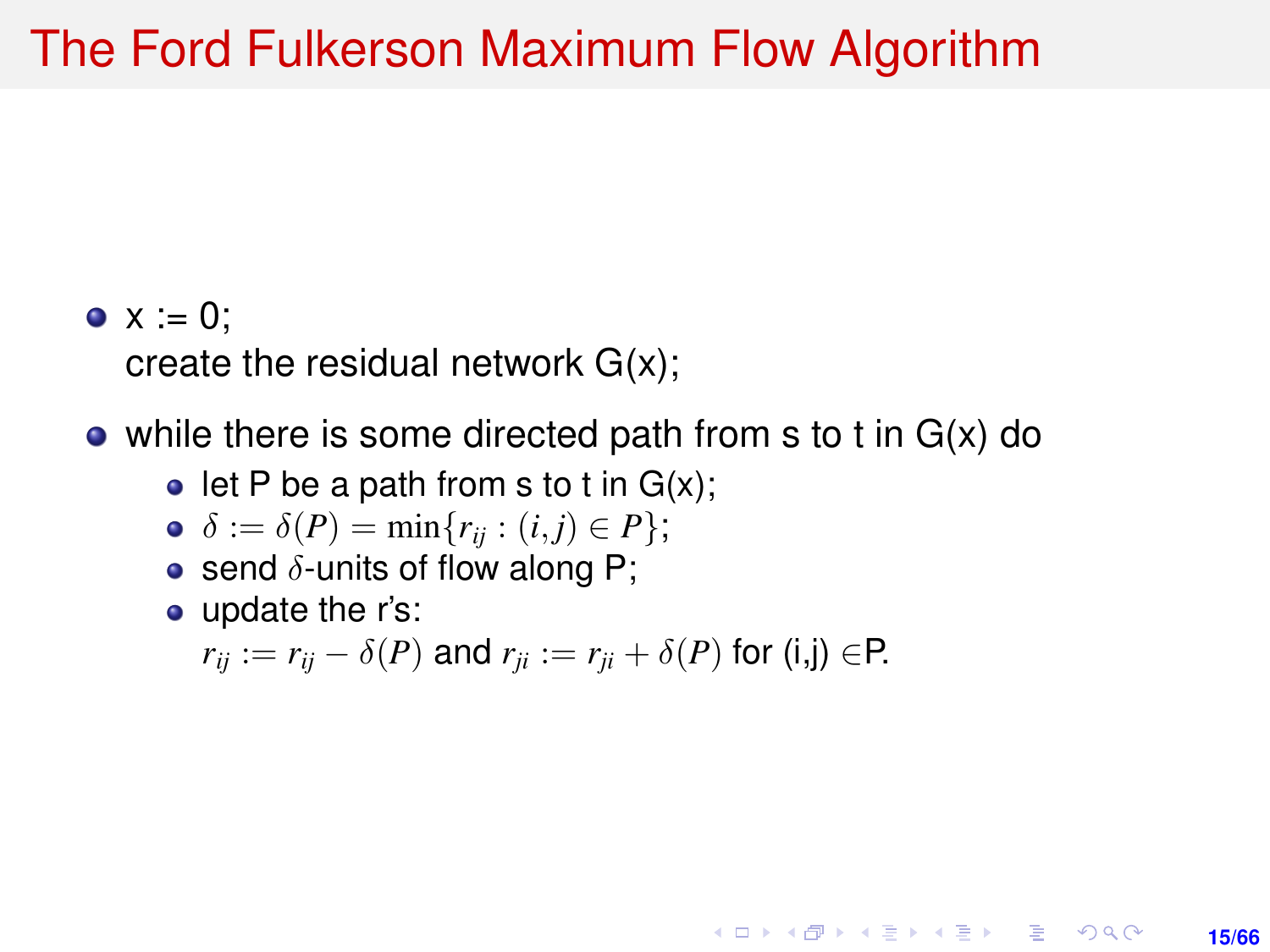- Invariant: at each iteration, there is a feasible flow from s to t.
- Finiteness (assuming capacities are integral and finite):
	- The residual capacities are always integer valued
	- The residual capacities out of node s decrease by at least one after each update.
- **Correctness** 
	- If there is no augmenting path, then the flow must be maximum.

**16/66**

**KORKARK A BIK BIKA A GA A GA A GA A BIKA A BIKA A BIKA A BIKA A BIKA A BIKA A BIKA A BIKA A BIKA A BIKA A BIKA** 

• max-flow min-cut theorem.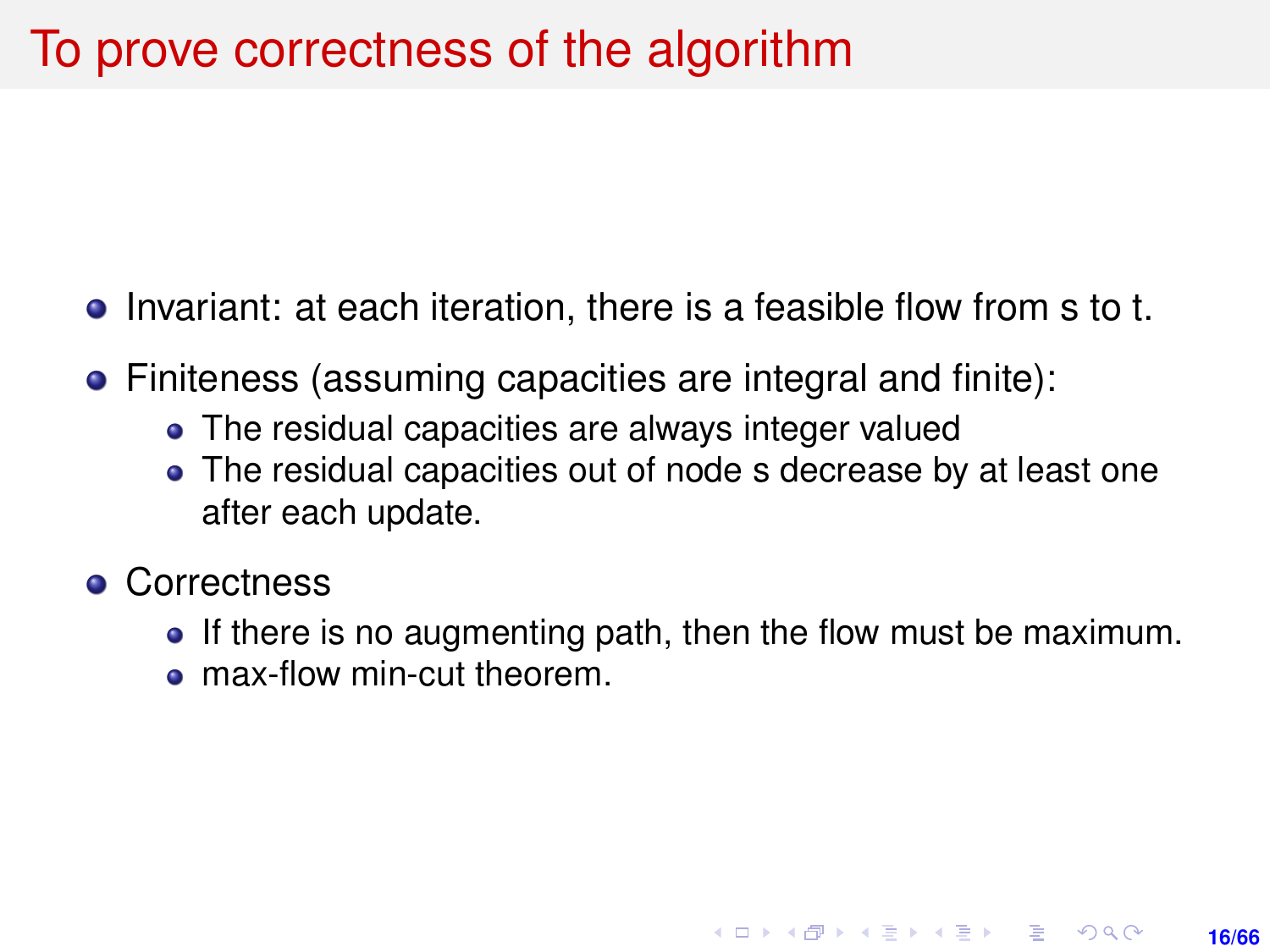Assume that all data are integral.

Lemma: At each iteration all residual capacities are integral.

- Proof. It is true at the beginning. Assume it is true after the first k-1 augmentations, and consider augmentation k along path P.
- The residual capacity  $\delta$  of P is the smallest residual capacity on P, which is integral.
- $\bullet$  After updating, we modify residual capacities by 0, or  $\delta$ , and thus residual capacities stay integral.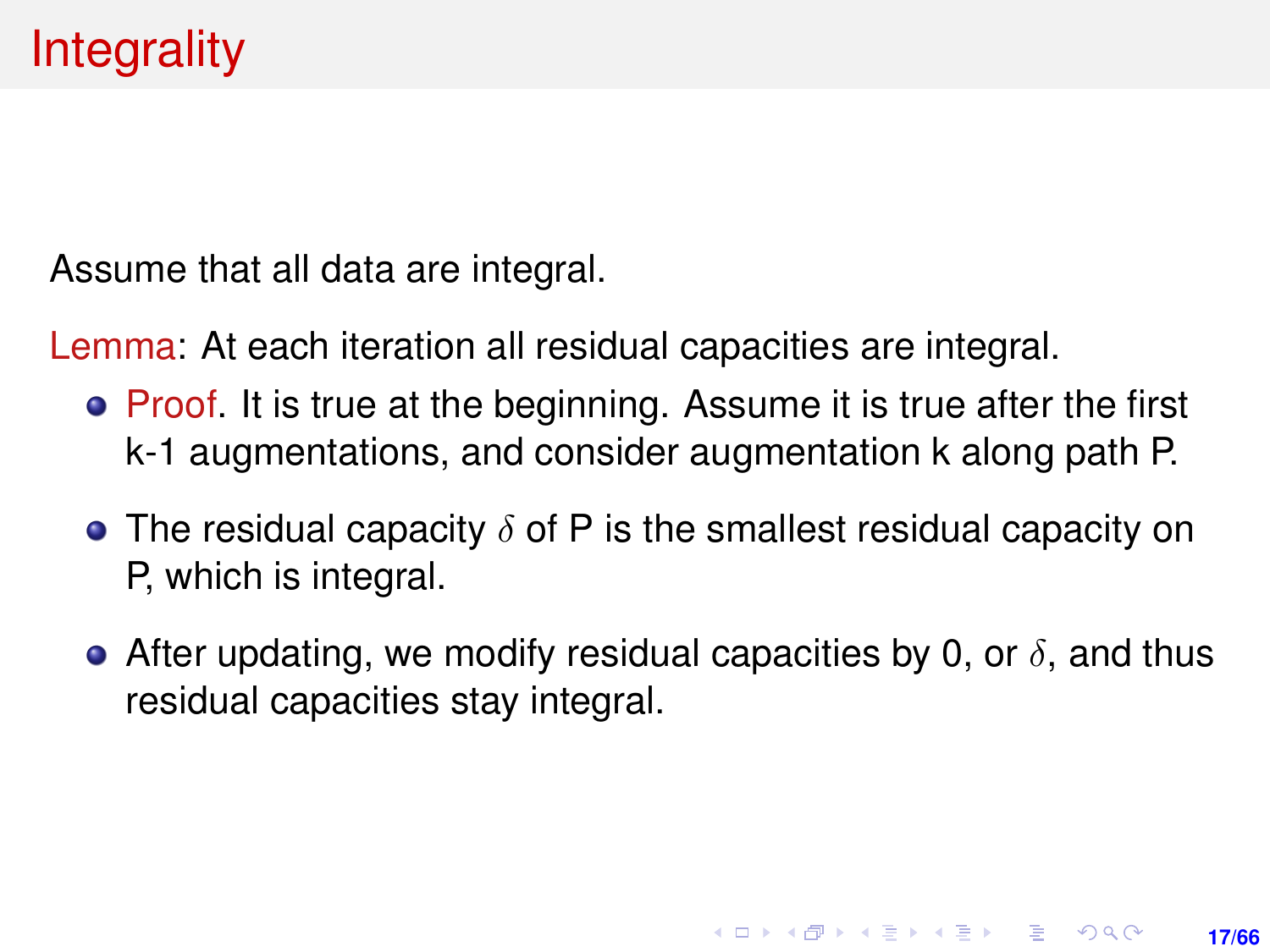### Theorem. The Ford-Fulkerson Algorithm is finite

- Proof. The capacity of each augmenting path is at least 1.
- *rsj* decreases for some j.
- So, the sum of the residual capacities of arcs out of s decreases at least 1 per iteration.

**18/66**

**KORKARK A BIK BIKA A GA A GA A GA A BIKA A BIKA A BIKA A BIKA A BIKA A BIKA A BIKA A BIKA A BIKA A BIKA A BIKA** 

● Number of augmentations is O(nU), where U is the largest capacity in the network.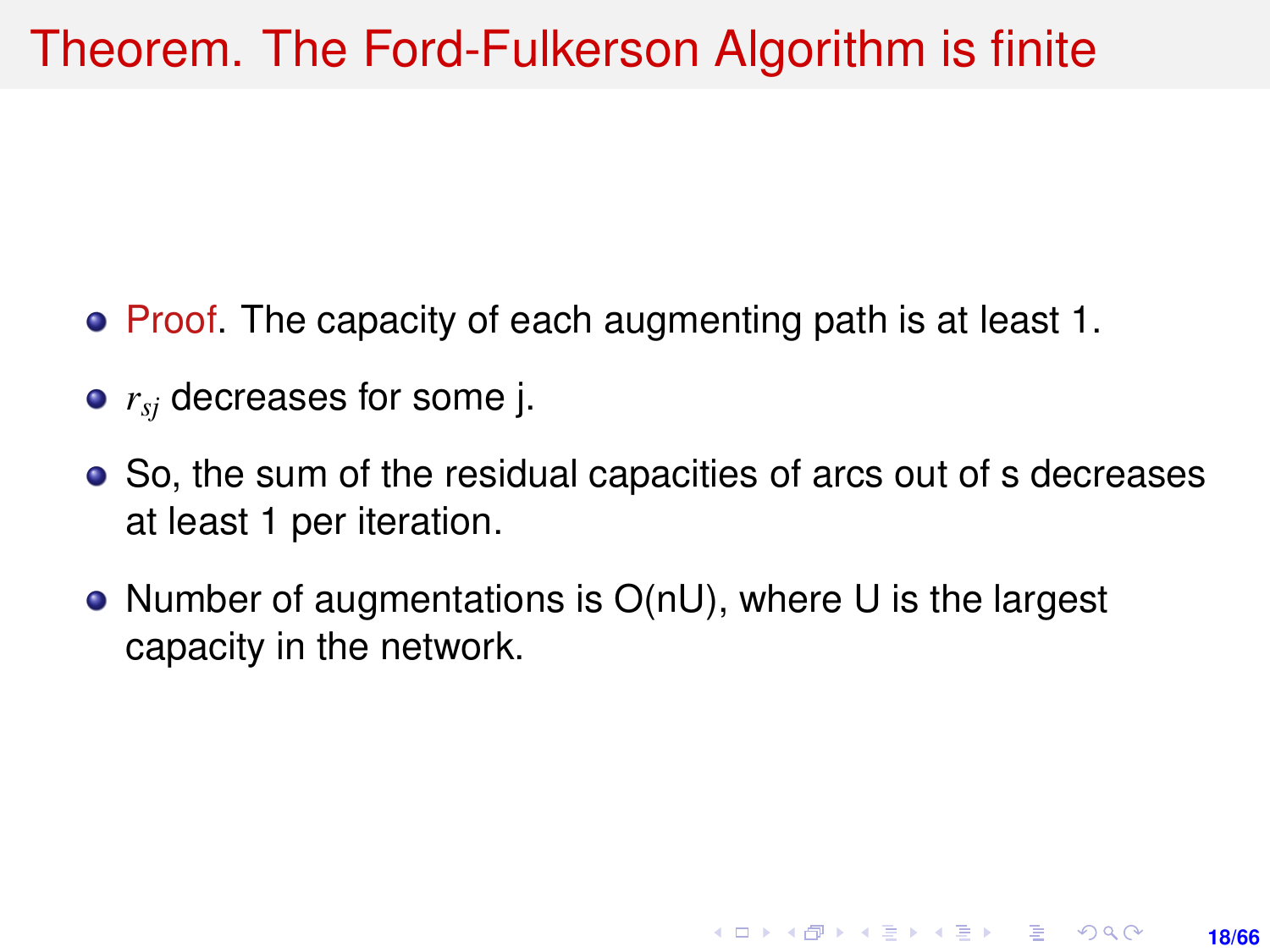#### To be proved: If there is no augmenting path, then the flow is maximum

- $G(x)$  = residual network for flow x.
- $\bullet$  x<sup>\*</sup> = final flow
- $\bullet$  If there is a directed path from i to j in G, we write  $i \rightarrow j$ .



\n- $$
S^* = \{ j : s \rightarrow j \text{ in } G(x^*) \}
$$
\n- $T^* = N \ S^*$
\n



**K ロ ト K 何 ト K ヨ ト K ヨ ト ニヨ** 

**19/66**

 $2Q$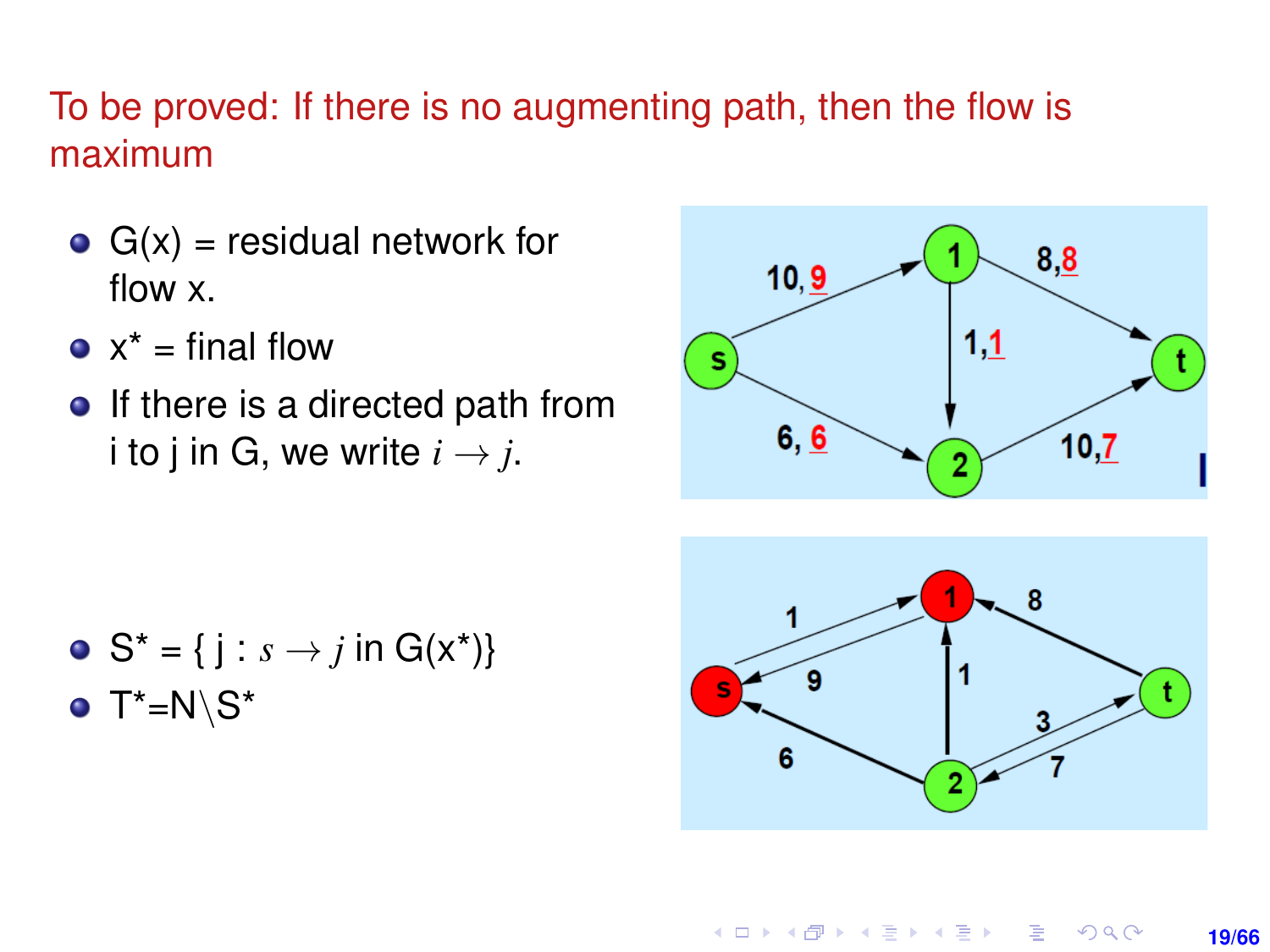#### Lemma: there is no arc in  $G(x^*)$  from  $S^*$  to  $T^*$

\n- $$
S^* = \{ j : s \rightarrow j \text{ in } G(x^*) \}
$$
\n- $T^* = N \setminus S^*$
\n



Proof: If there were such an arc  $(i, j)$  and  $i \in S^*$ , then j would be in S\*.



**≮ロ ▶ (伊 ▶ (ミ ▶ (王 )** 

**20/66**

 $2Q$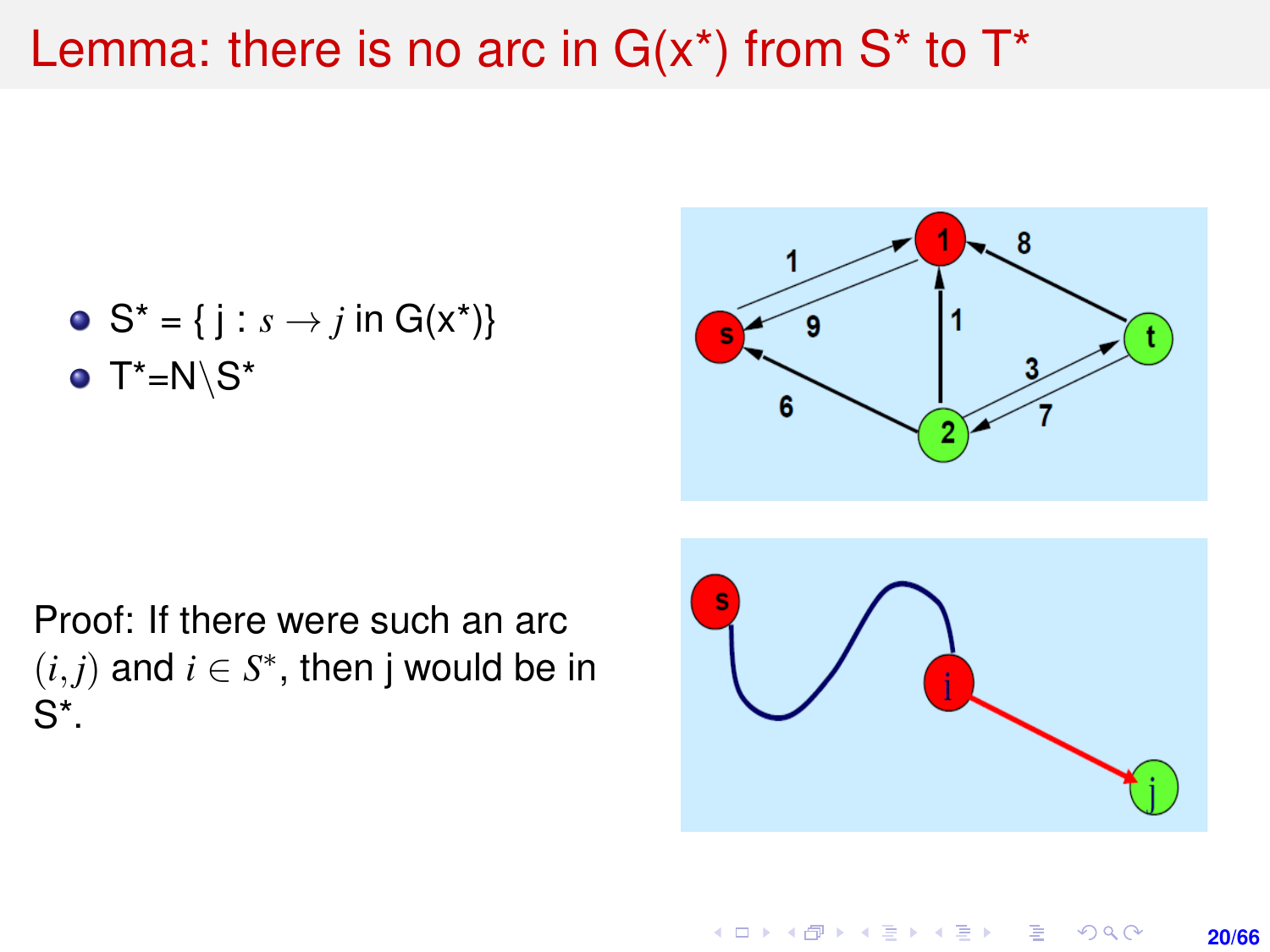## Cut Duality Theory



- An  $(s,t)$ -cut in a network  $G = (N,A)$  is a partition of N into two disjoint subsets S and T such that  $s \in S$  and  $t \in T$ , e.g.,  $S = \{s, 1\}$ and  $T = \{2, t\}.$
- $\bullet$  The capacity of a cut  $(S,T)$  is

$$
\text{cut}(S,T) = \sum_{i \in S} \sum_{j \in T} u_{ij}
$$

イロト イ押 トイヨ トイヨ トー

**TELEVISION**  $2Q$ 

**21/66**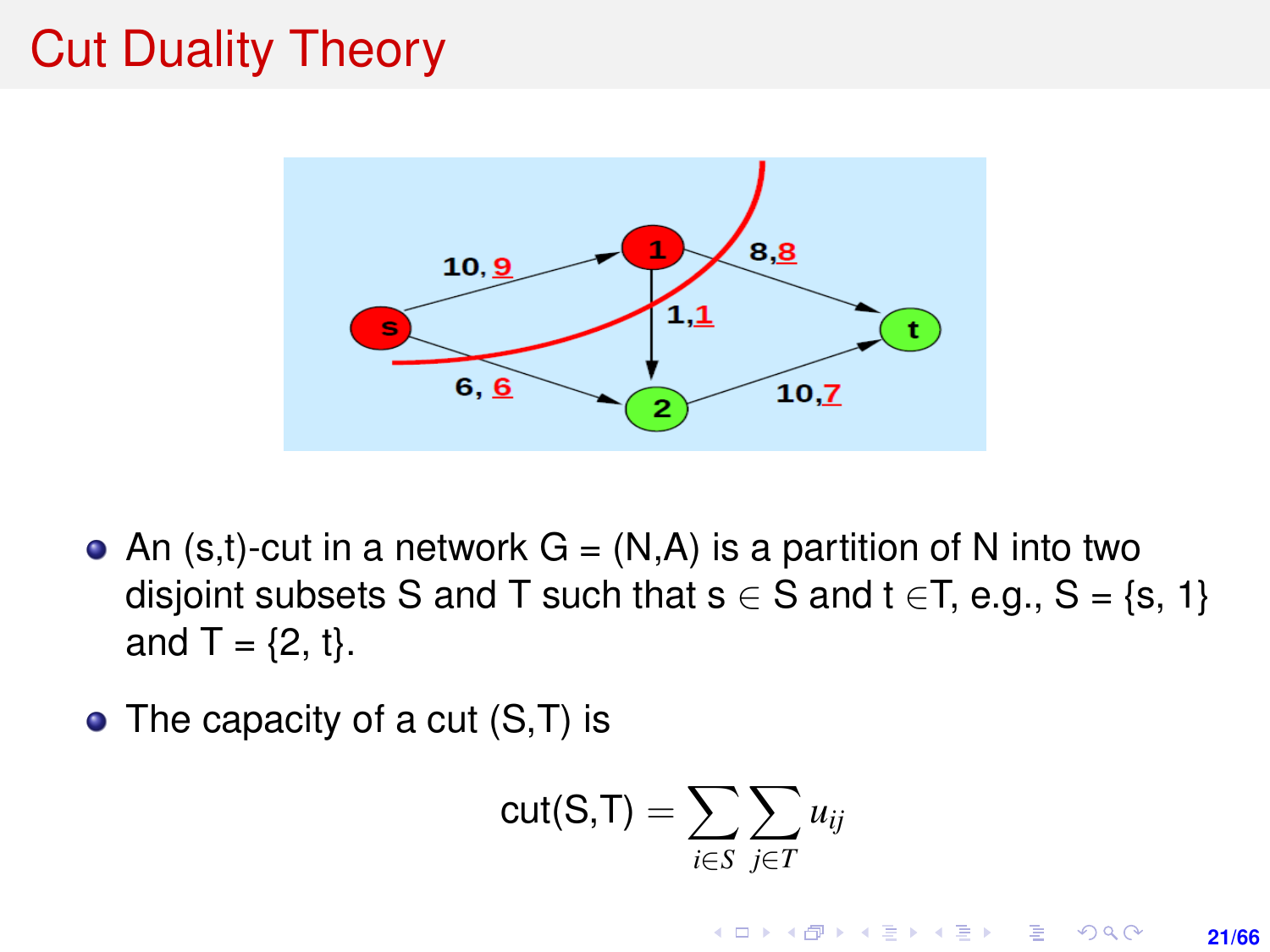#### The flow across a cut

We define the flow across the cut (S,T) to be

$$
F_x(S,T) = \sum_{i \in S} \sum_{j \in T} x_{ij} - \sum_{i \in S} \sum_{j \in T} x_{ji}
$$



- If  $S = \{s, 1\}$ , then  $F_x(S, T) = 6 + 1 + 8 = 15$
- If S = {s, 2}, then  $F_x(S, T) = 9 1 + 7 = 15$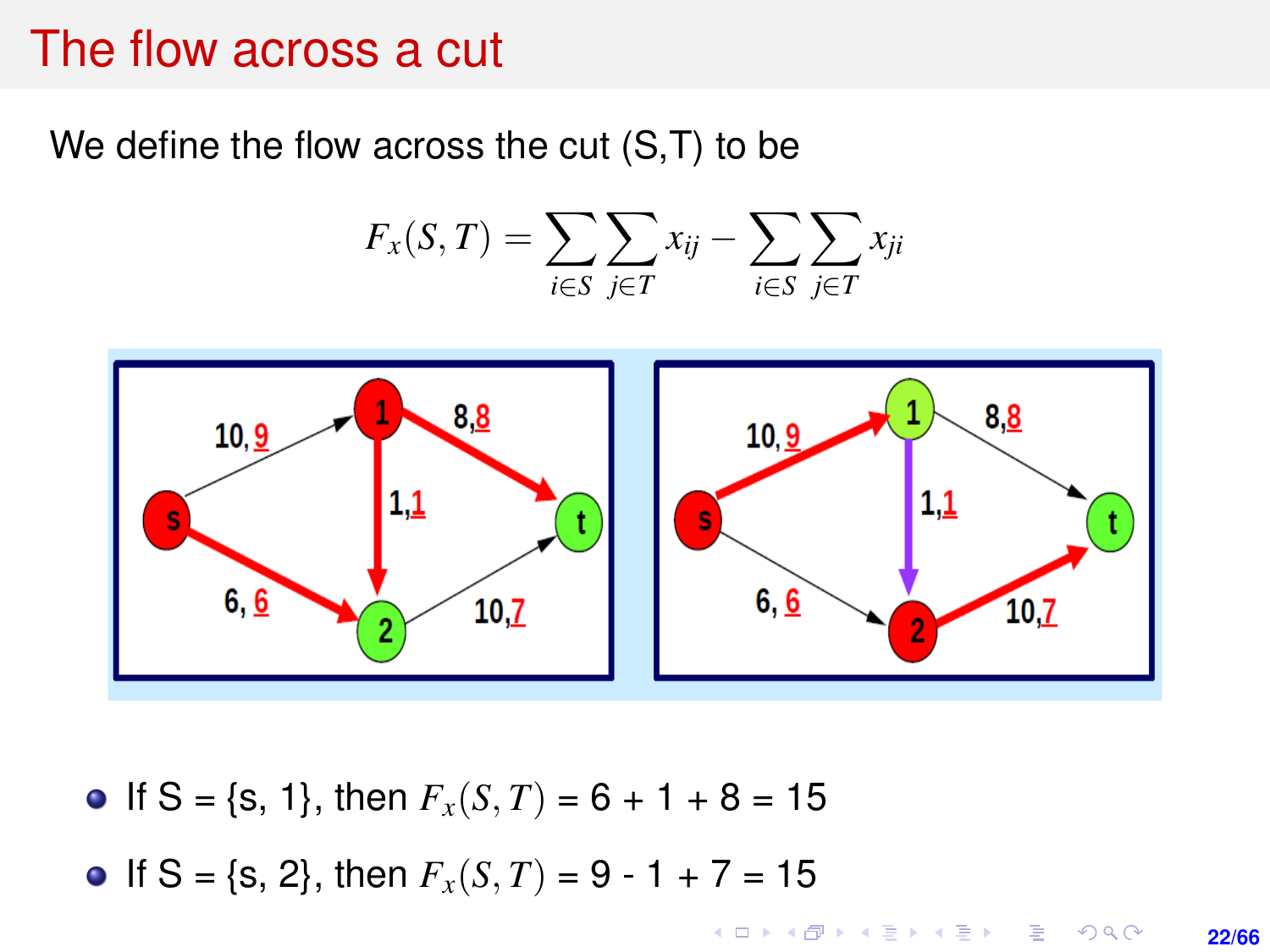Theorem. (Max-flow Min-Cut). The maximum flow value is the minimum value of a cut.

- Proof. The proof will rely on the following three lemmas:
- Lemma 1. For any flow x, and for any s-t cut (S, T), the flow out of s equals  $F_{\rm x}(S,T)$ .
- Lemma 2. For any flow x, and for any s-t cut (S, T),  $F_r(S,T) \leq \text{cut}(S,T)$ .
- Lemma 3. Suppose that x\* is a feasible s-t flow with no augmenting path. Let  $S^* = \{j : s \rightarrow j \text{ in } G(x^*)\}$  and let  $T^* = N \setminus S$ . Then  $F_{x^*}(S^*, T^*) = \text{cut}(S^*, T^*)$ .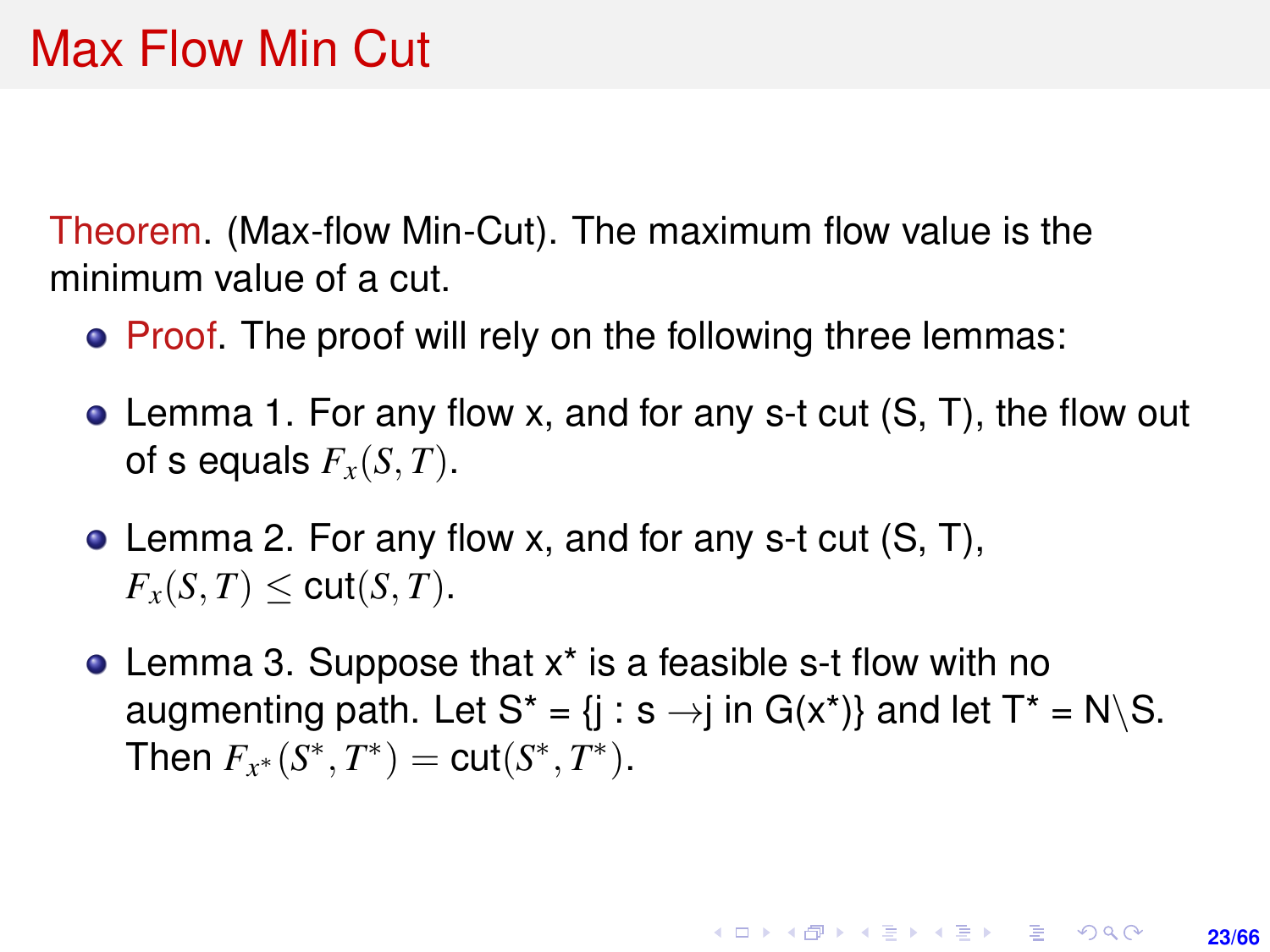# Proof of Theorem (using the 3 lemmas)

- Let x' be a maximum flow
- Let y' be the maximum flow value
- **o** Let x<sup>\*</sup> be the final flow.
- Let  $v^*$  be the flow out of node s (for  $x^*$ )
- Let  $S^*$  be nodes reachable in  $G(x^*)$  from s.
- Let  $T^* = N \setminus S^*$ .
- $\mathbf{v}^* < \mathbf{v}'$ , by definition of v'
	- 2  $V' = F_{x'}(S^*, T^*)$ ,
	- 3  $F_{x'}$   $(S^*, T^*) \leq \text{cut}(S^*, T^*)$  by Lemma 2.
	- $V^* = F_{x^*}$  (S<sup>\*</sup>, T<sup>\*</sup>) = cut(S<sup>\*</sup>, T<sup>\*</sup>) by Lemmas 1,3.
- - by Lemma 1.
	-
	-

Thus all inequalities are equalities and  $v^* = v'$ .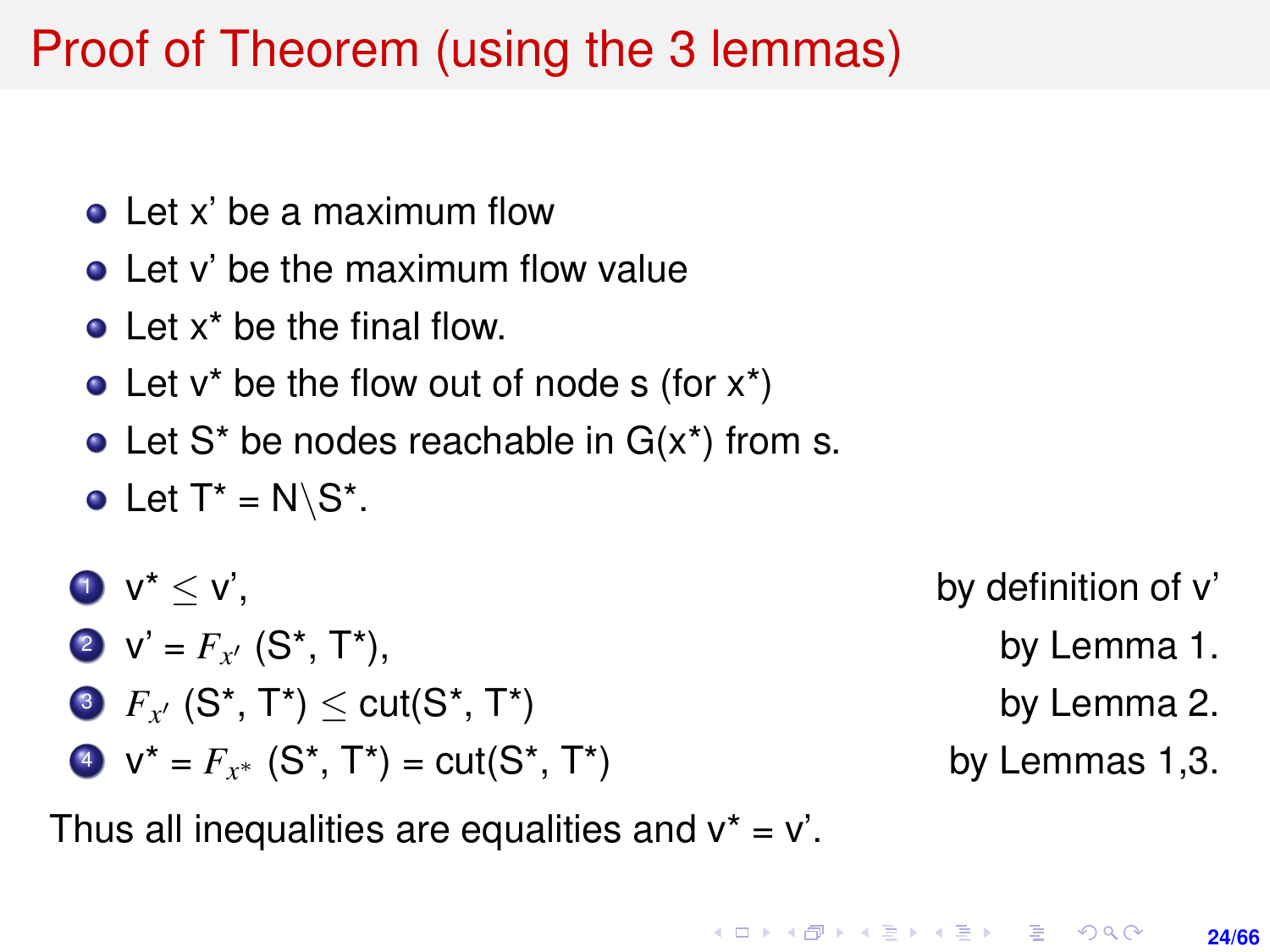### Proof of Lemma 1

Proof. Add the conservation of flow constraints for each node i∈S - {s} to the constraint that the flow leaving s is v. The resulting equality is  $F_{x}$  (S,T) = v.



 $\bullet$  *x*<sub>s1</sub> + *x*<sub>s2</sub> = *v*, *x*<sub>12</sub> + *x*<sub>1*t*</sub> − *x*<sub>s1</sub> = 0  $\Longrightarrow$  *x*<sub>s2</sub> + *x*<sub>12</sub> + *x*<sub>1*t*</sub> = *v*  $\bullet$   $x_{s1} + x_{s2} = v, x_{2t} - x_{s2} - x_{12} = 0 \Longrightarrow x_{s1} - x_{12} + x_{2t} = v$ 

> KO KARK KEK LE KORA **25/66**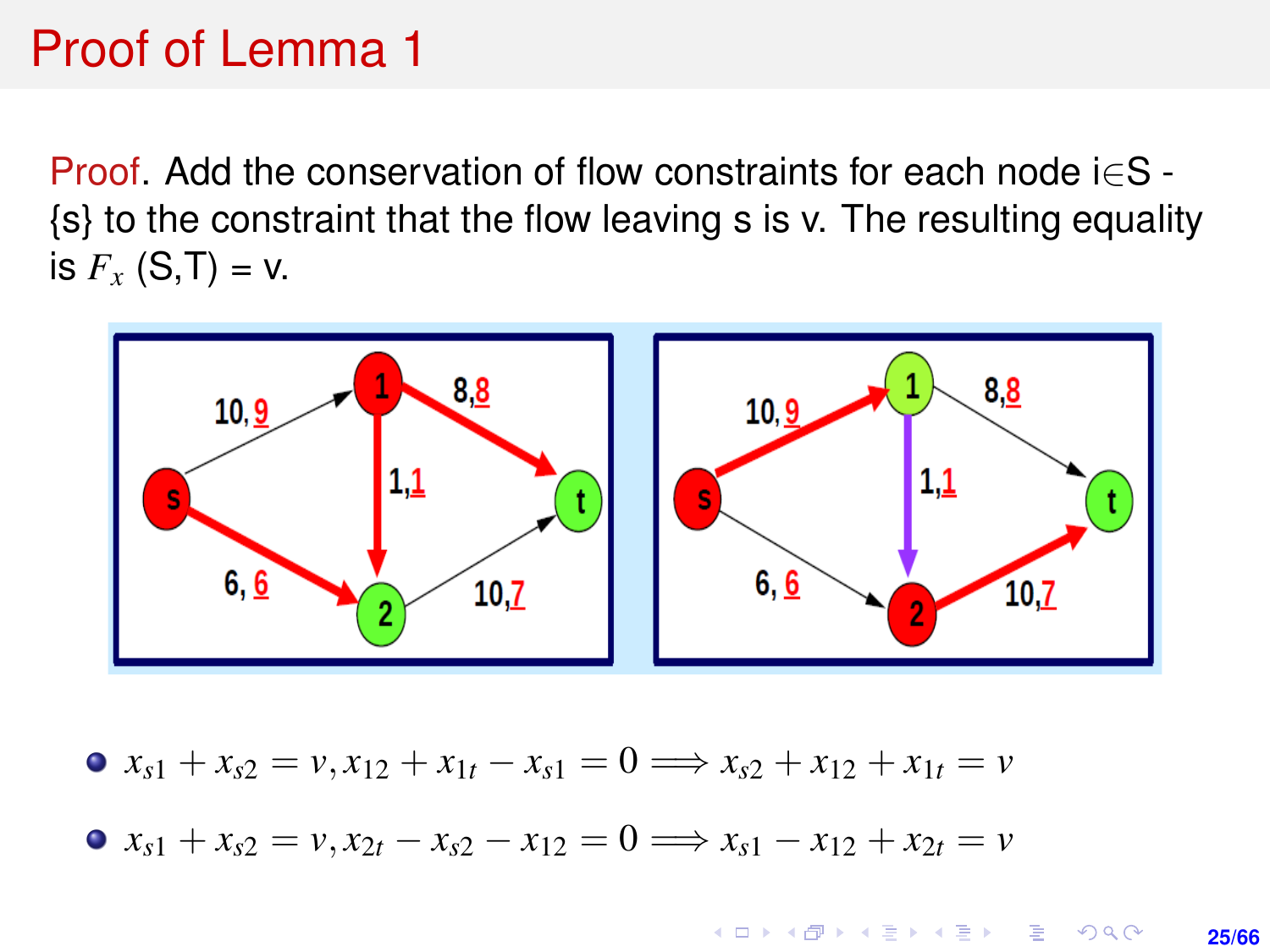#### Proof of Lemma 2

Proof. If  $i \in S$ , and  $j \in T$ , then  $x_{ij} \leq u_{ij}$ . If  $i \in T$ , and  $j \in S$ , then  $x_{ij} \geq 0$ .





• left:  $F_{\rm x}$ (S,T)=15, cut(S, T) = 15

• right:  $F_{\rm x}$ (S,T)=15, cut(S, T) = 20

**KORKARK A BIK BIKA A GA A GA A GA A BIKA A BIKA A BIKA A BIKA A BIKA A BIKA A BIKA A BIKA A BIKA A BIKA A BIKA 26/66**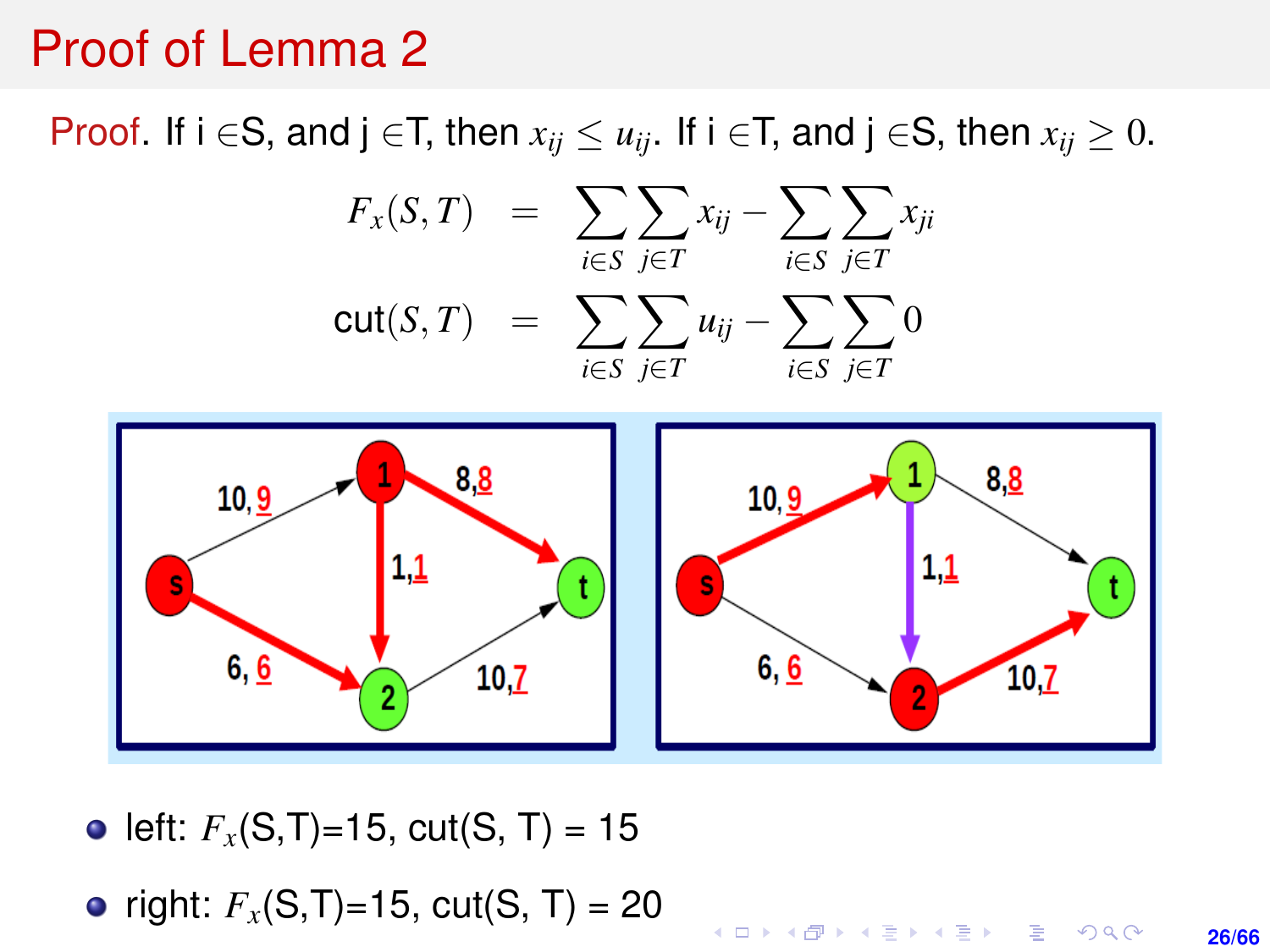### Proof of Lemma 3.

We have already seen that there is no arc from  $S^*$  to  $T^*$  in  $G(x^*)$ .

$$
i\in S^* \text{ and } j\in T^* \Longrightarrow x^*_{ij}=u_{ij} \text{ and } x^*_{ji}=0
$$



**27/66**

KO KARK KEK LE KORA

- Otherwise, there is an arc  $(i, j)$  in  $G(x^*)$
- Therefore  $F_{x^*}$  (S<sup>\*</sup>, T<sup>\*</sup>) = cut(S<sup>\*</sup>, T<sup>\*</sup>)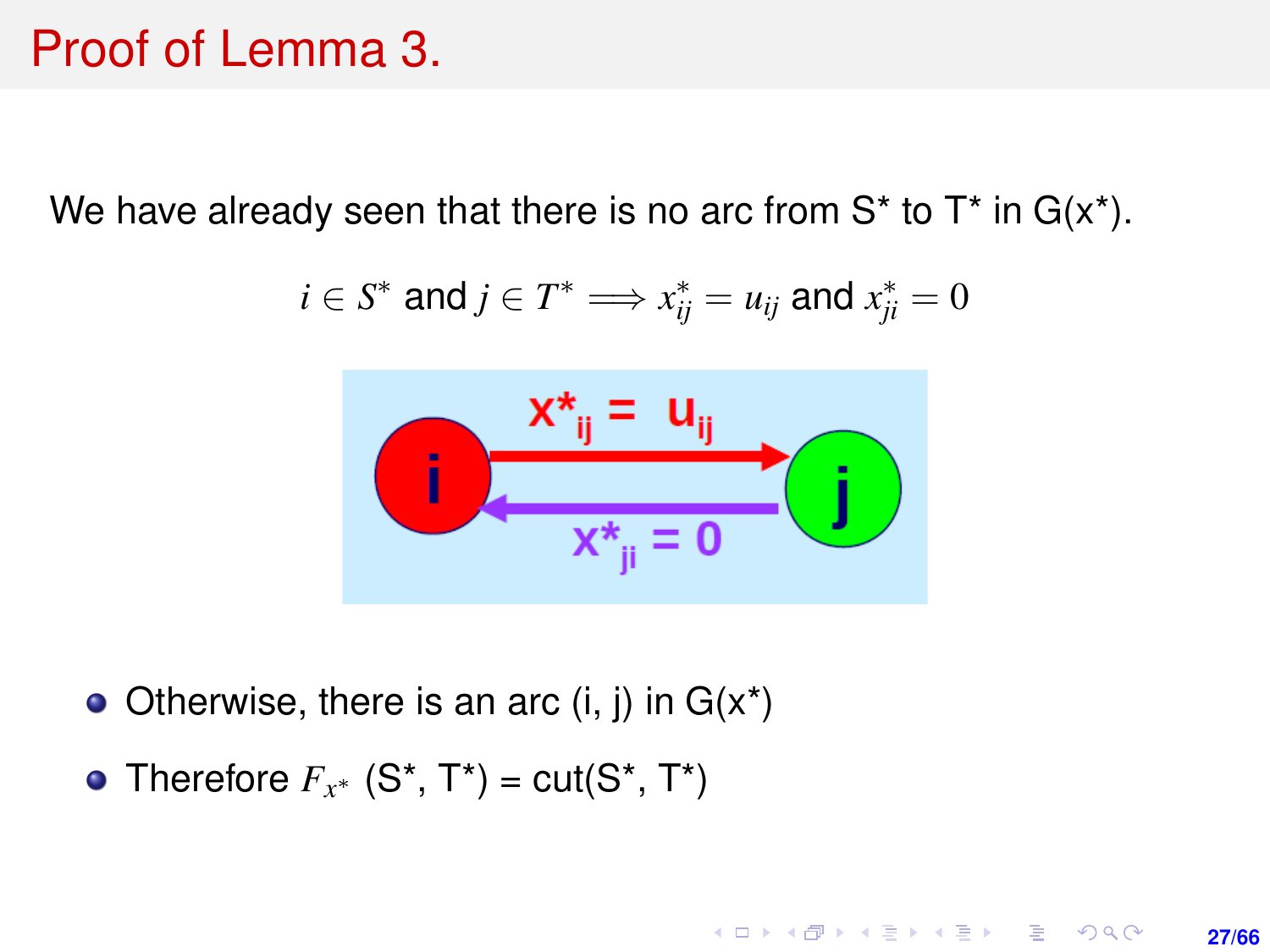#### **Review**

- Corollary. If the capacities are finite integers, then the Ford-Fulkerson Augmenting Path Algorithm terminates in finite time with a maximum flow from s to t.
- Corollary. If the capacities are finite rational numbers, then the Ford-Fulkerson Augmenting Path Algorithm terminates in finite time with a maximum flow from s to t. (why?)
- Corollary. To obtain a minimum cut from a maximum flow x\*, let S<sup>\*</sup> denote all nodes reachable from s in  $G(x^*)$ , and  $T^* = N \setminus S^*$
- Remark. This does not establish finiteness if  $u_{ii} = \infty$  or if capacities may be irrational.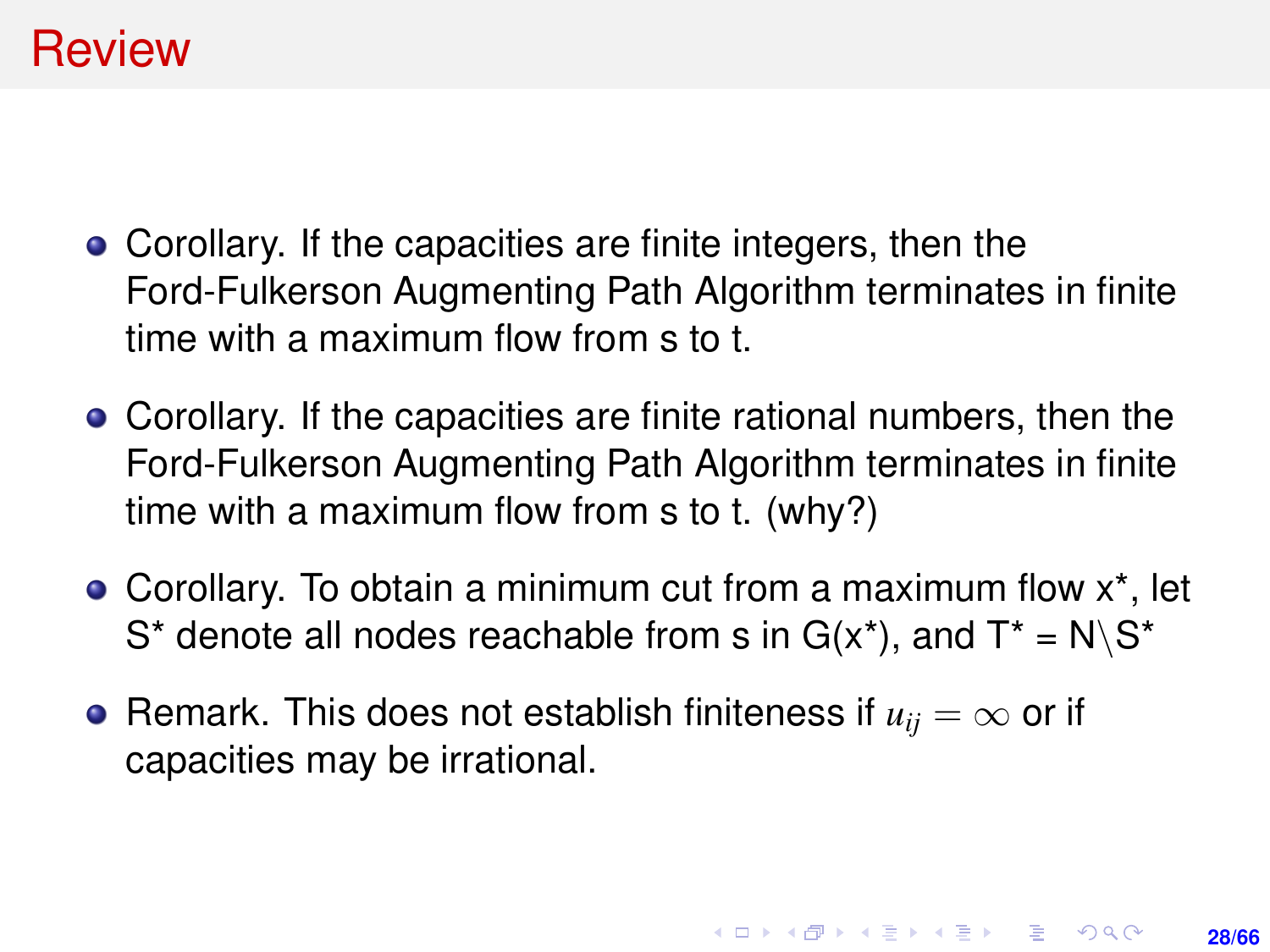# Speedups of the augmenting path algorithm

- Shortest augmenting path algorithm: always augment along the path in G(x) with the fewest number of arcs.
- Largest augmenting path algorithm: always augment along a path in G(x) with the greatest capacity.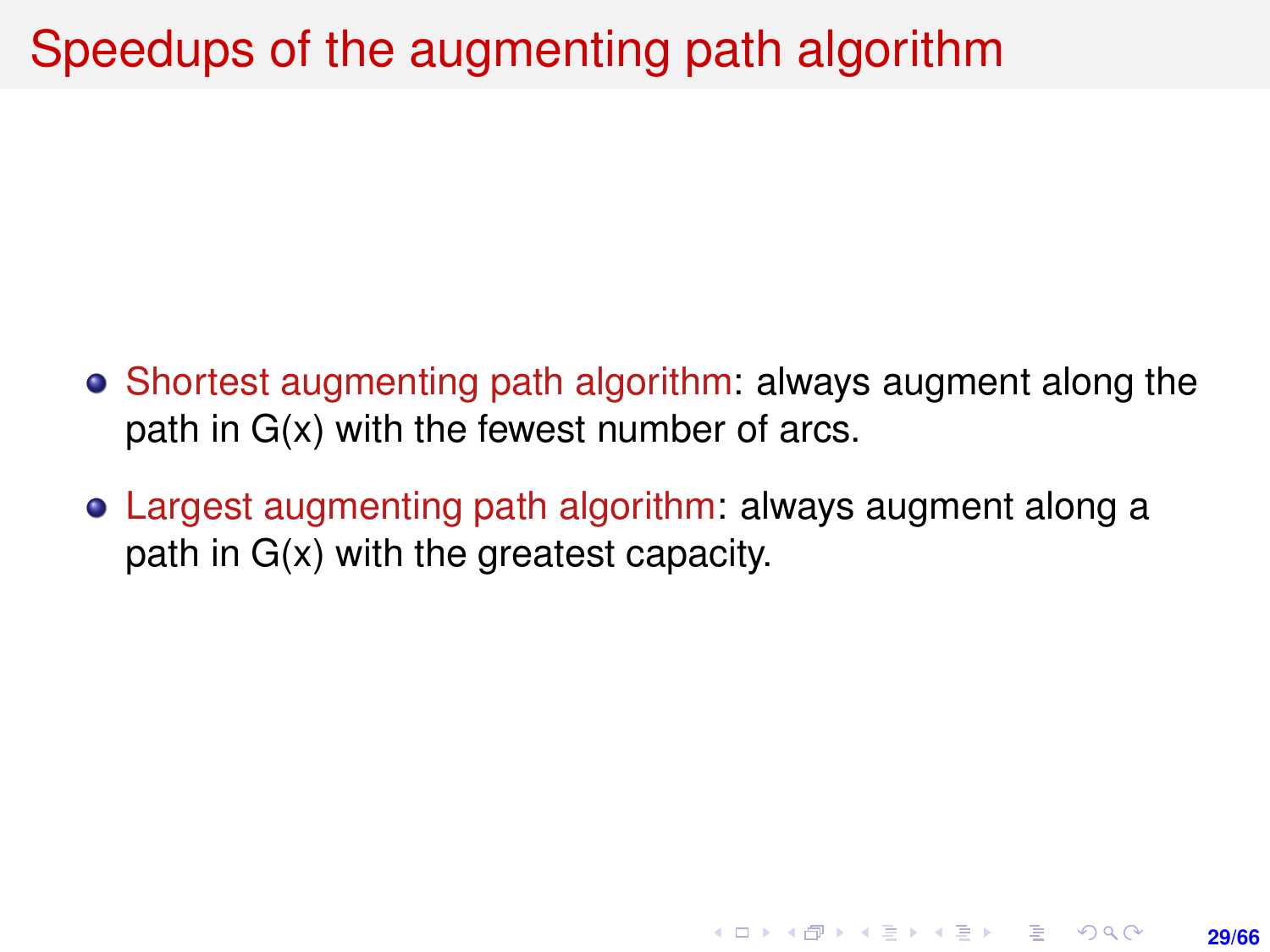# The shortest augmenting path algorithm

 $\bullet x := 0$ ;

create the residual network G(x);

- while there is some directed path from s to t in  $G(x)$  do
	- $\bullet$  let P be a path from s to t in G(x) with the fewest number of arcs;

$$
\bullet \ \delta := \delta(P) = \min\{r_{ij} : (i,j) \in P\};
$$

- **•** send  $\delta$ -units of flow along P;
- update the r's:

$$
r_{ij} := r_{ij} - \delta(P)
$$
 and  $r_{ji} := r_{ji} + \delta(P)$  for (i,j)  $\in$ P.

Theorem. The shortest augmenting path algorithm determines a maximum flow in O(nm) augmentations.

This algorithm can be implemented to run in  $O(n^2m)$  time.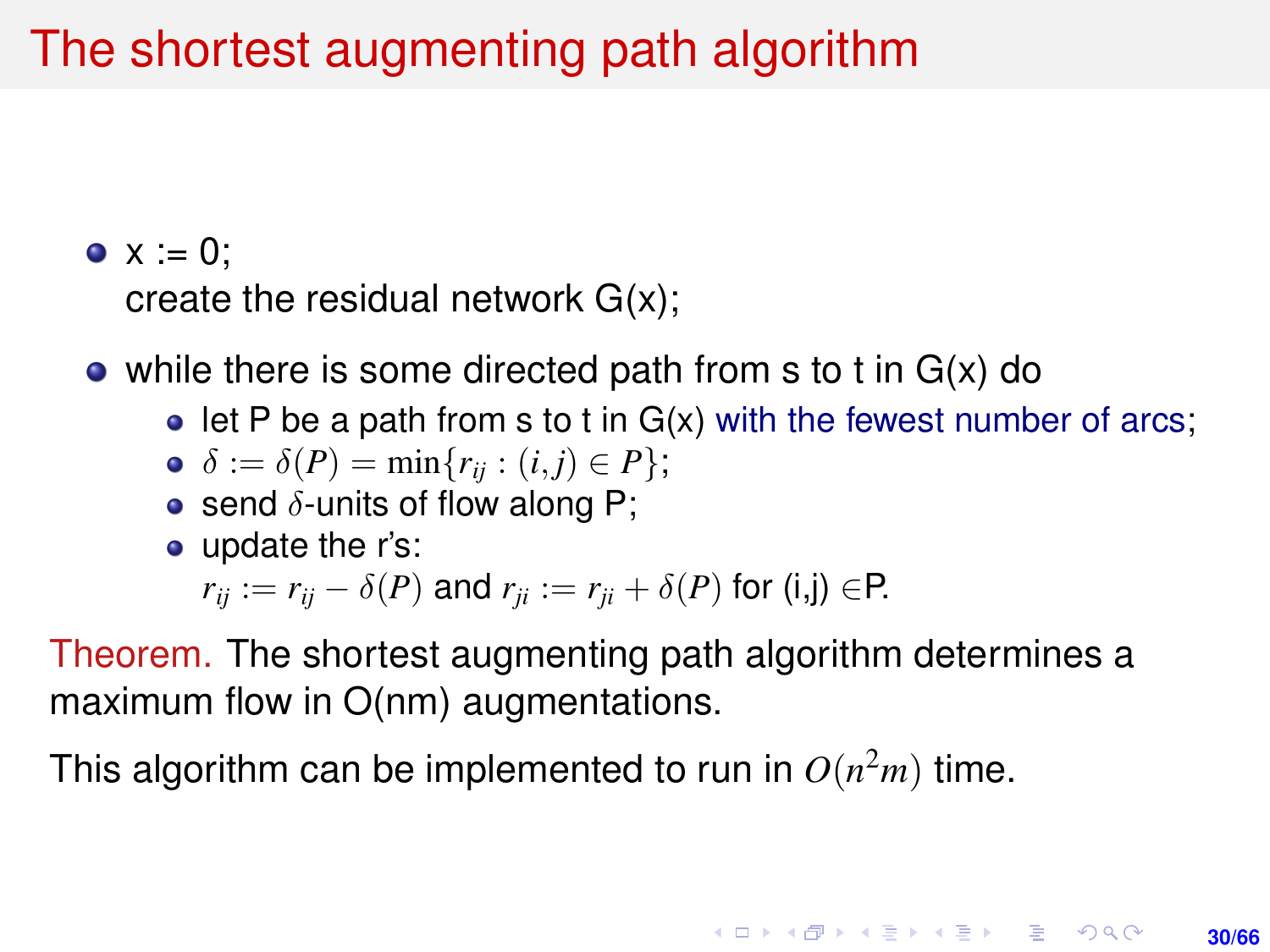### Distance Labels

Let  $d(i)$  be the length of the shortest path from i to t in  $G(x)$ 



- FACT 1: If (i, j) $\in$ G(x), then d(i)  $\le$  d(j) + 1.
- FACT 2: Arc  $(i, j)$  is on a shortest path from i to t if and only if  $d(i)$  $= d(i) + 1.$
- FACT 3:  $d(t) = 0$ ;  $d(i) < n$  for all i s.t.  $i \rightarrow t$  in  $G(x)$ .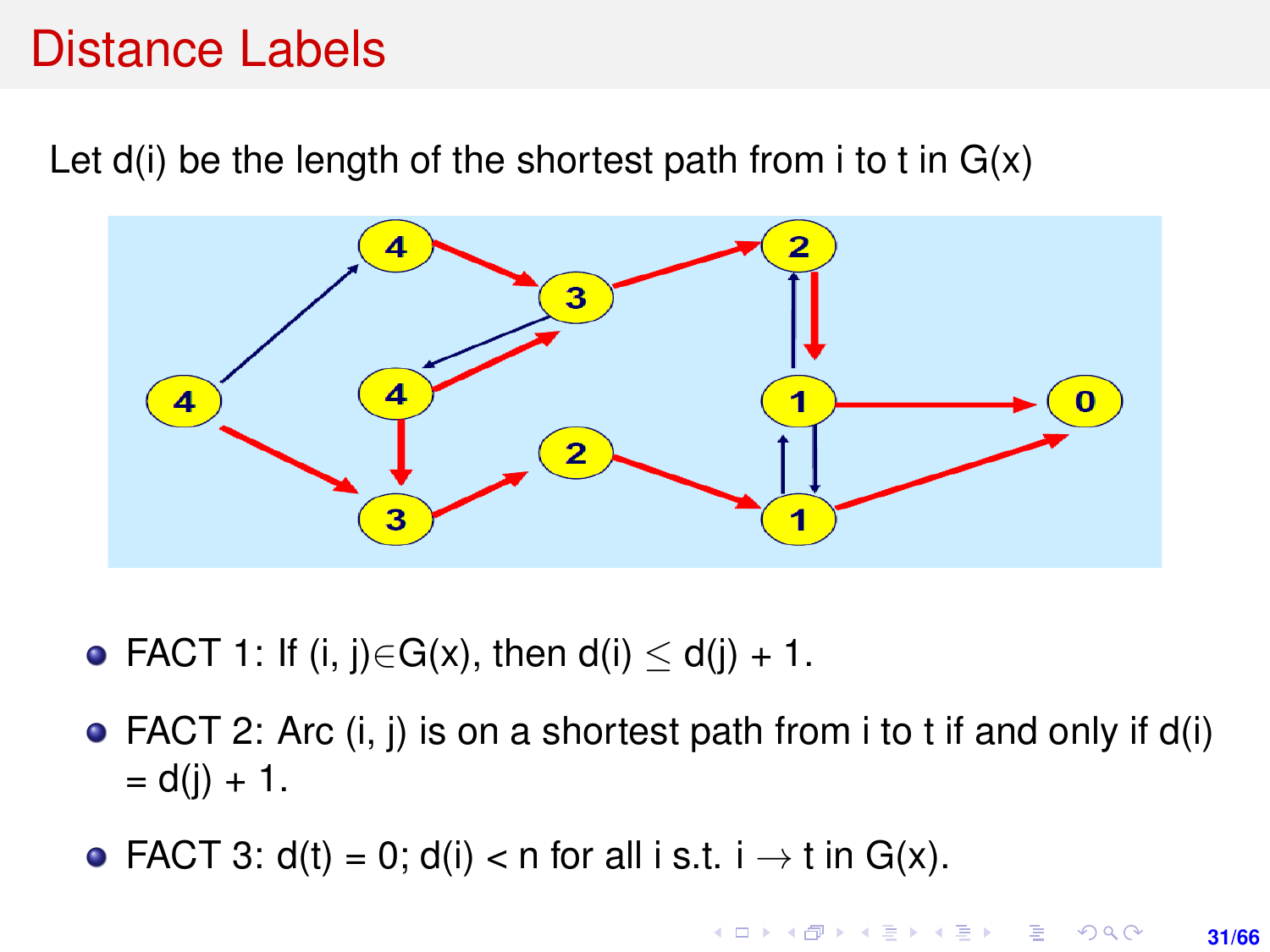## Valid Arcs and Saturating Pushes

- An arc  $(i, j) \in G(x)$  is valid if  $d(i) = d(i) + 1$ .
- FACT: If P is an augmenting path, then every arc of P is valid.



Suppose  $\delta$  units of flow are sent along P. The augmentation saturates arc (i, j)  $\in$  P if  $r_{ii} = \delta$ .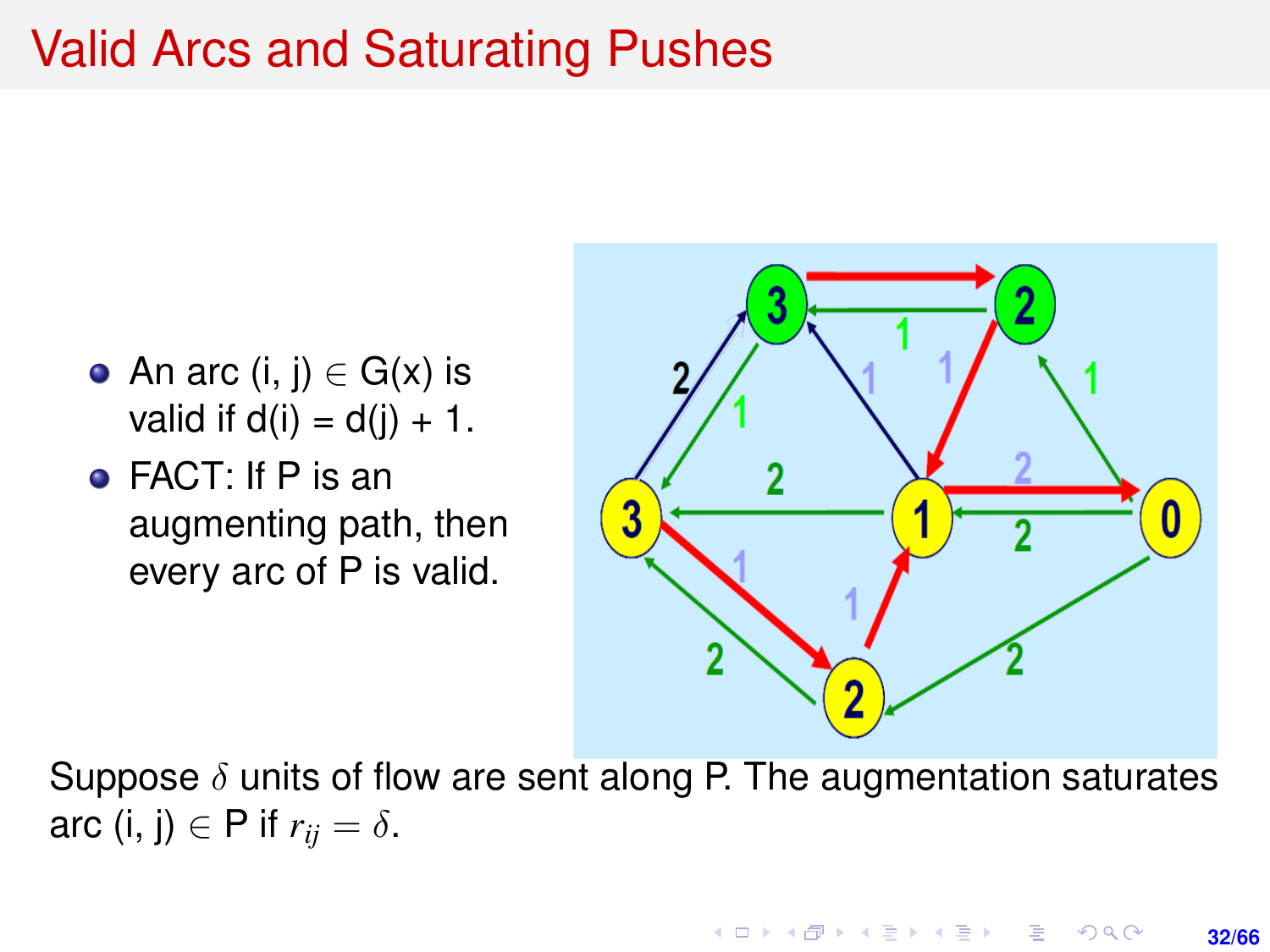Theorem. The number of augmenting paths for the shortest augmenting path algorithm is O(nm).

Fact. In every augmenting path, at least one arc (i, j) is saturated.

Lemma 1. Arc (i, j) and its reversal (j, i) can be saturated at most n/2 times each. (To be proved later.)

**33/66**

**KORKARK A BIK BIKA A GA A GA A GA A BIKA A BIKA A BIKA A BIKA A BIKA A BIKA A BIKA A BIKA A BIKA A BIKA A BIKA** 

Proof of theorem. Let  $a_{ij}$  be the number of times that arc  $(i, j)$  is saturated. Let k be the number of augmentations.

Then 
$$
k \le \sum_{(i,j)\in A} 2a_{ij} \le \sum_{(i,j)\in A} n \le nm
$$
.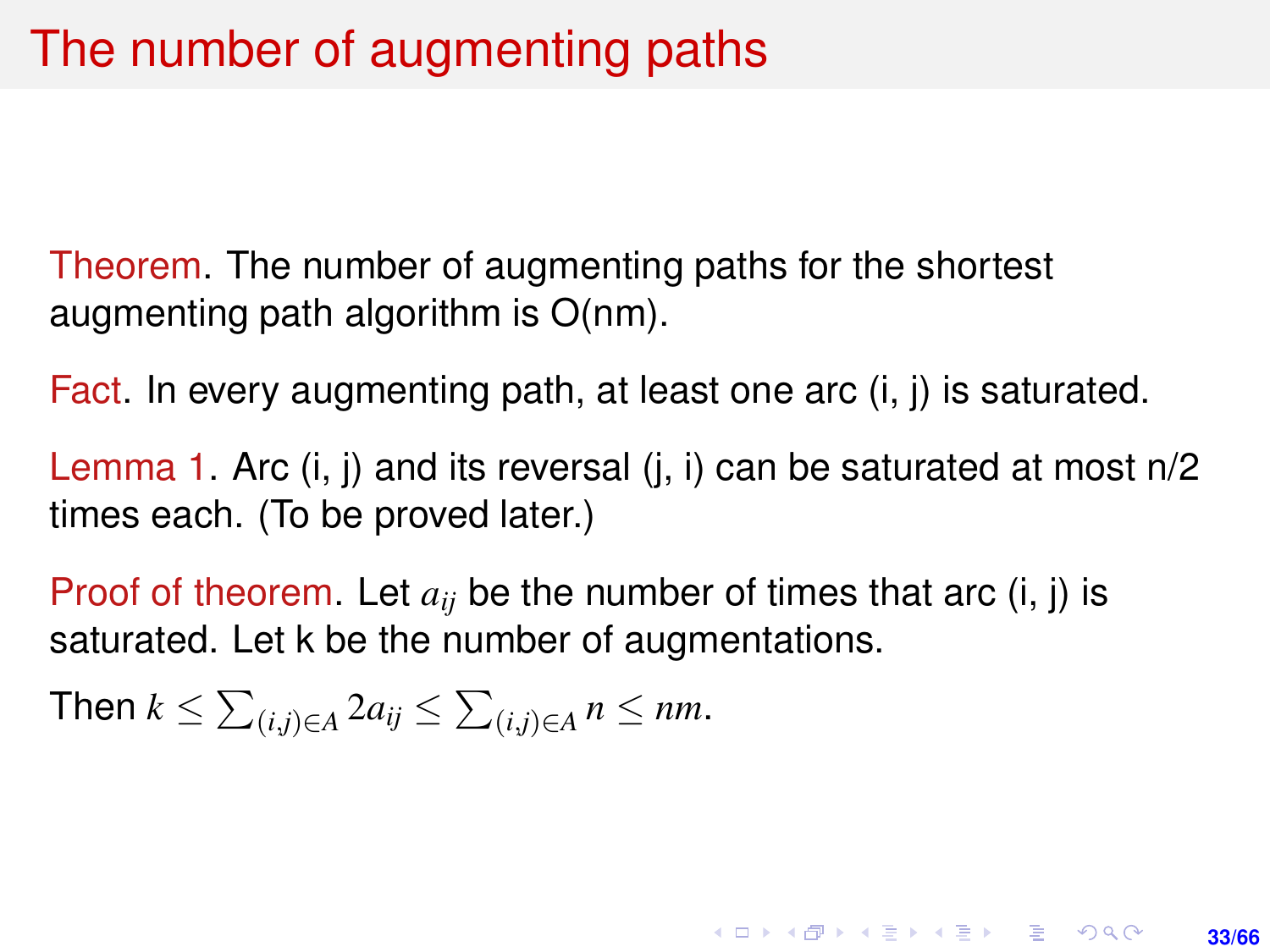Each arc (i, j) is saturated fewer than n/2 times.

- Lemma 2. Let d be the distance labels at an iteration where arc (i, j) is saturated. Suppose that d' is the vector of distance labels at a subsequent iteration where  $(i, j)$  is saturated. Then  $n > d'(i)$  $> d(i) + 2$ . (to be proved on next slide).
- Proof of Lemma 1 from Lemma 2. Before (i, j) can be saturated again, its distance label will increase by at least 2. Since  $0 < d(i)$ < n, the distance label can increase at most n/2 times.

**34/66**

**KORKARK A BIK BIKA A GA A GA A GA A BIKA A BIKA A BIKA A BIKA A BIKA A BIKA A BIKA A BIKA A BIKA A BIKA A BIKA**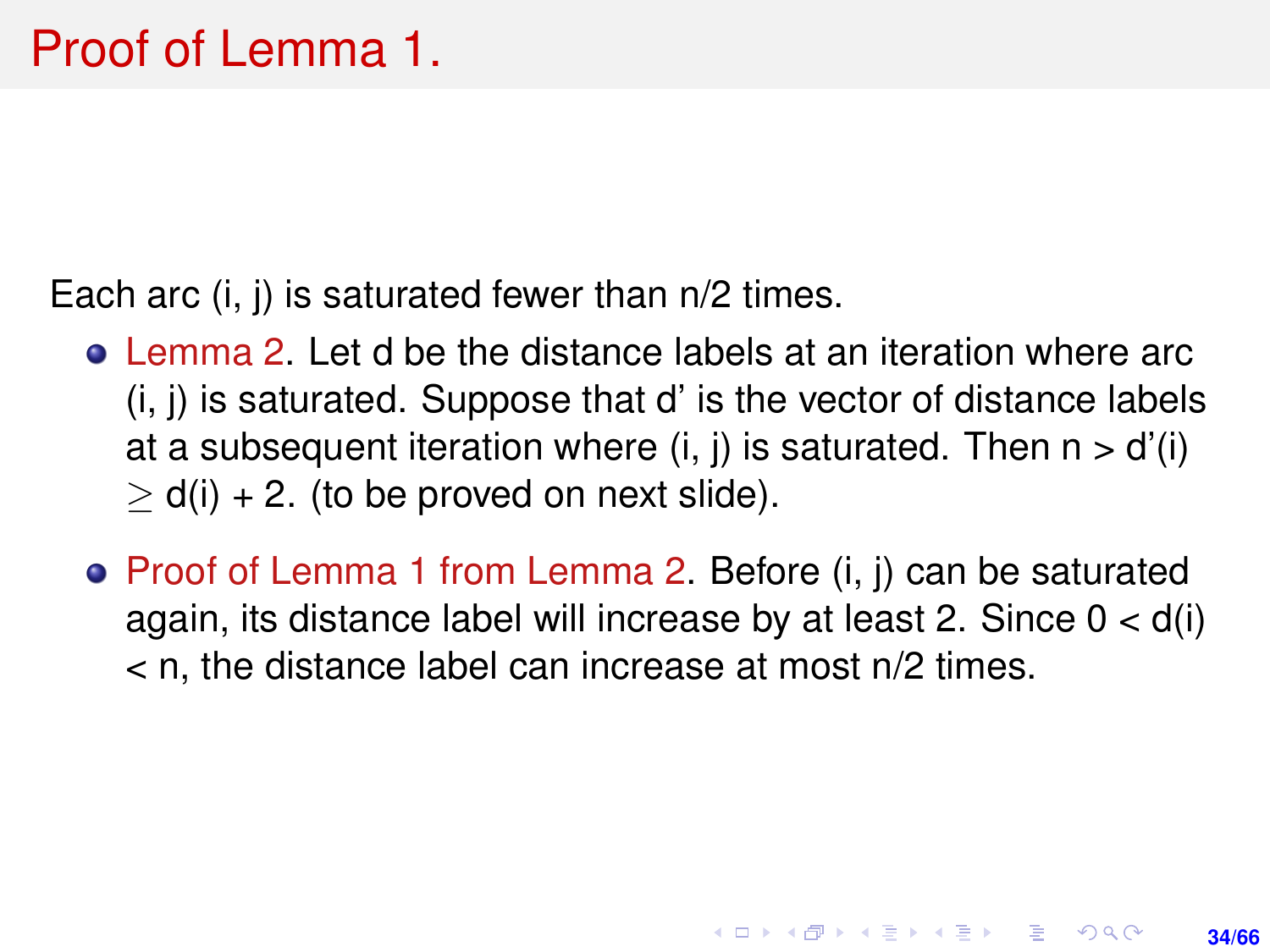# Proof of Lemma 2.

- Lemma 3. Let d be the distance labels at some iteration, and let d' be the distance labels at a subsequent iteration. Then  $d'(i)$  $d(i)$  for all i $\in$  N. (to be proved on next slide)
- $\bullet$  Proof of Lemma 2 from Lemma 3. Suppose that  $(i, j)$  is saturated when  $d(i) = k$ . There is no more flow in  $(i, j)$  until flow is sent in  $(i, j)$ i) at which point the distance label of  $i$  is  $k+1$ . But flow cannot be returned in (i, j) until it is valid again, and the distance label is at least k+2.



KO KA KA KE KA EKA SEMBA KO **35/66**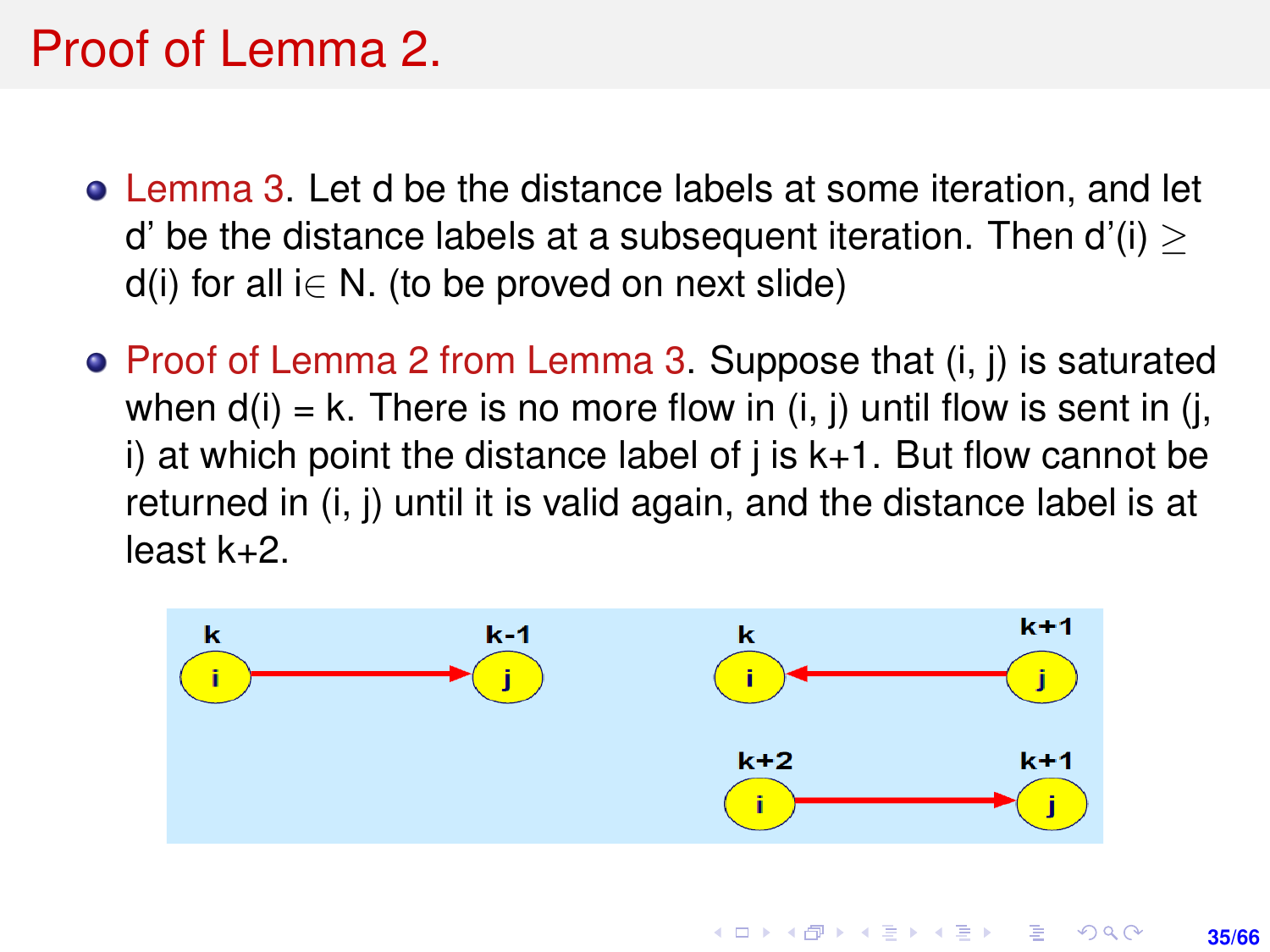## Proof of Lemma 3

Assume that Lemma 3 is false. Let d be the distance labels at some iteration. Let P be the augmenting path. After the augmentation, the reversals of arcs in P are in the residual network. But adding these arcs to G(x) does not decrease any distance. And deleting arcs of P cannot decrease a distance label.

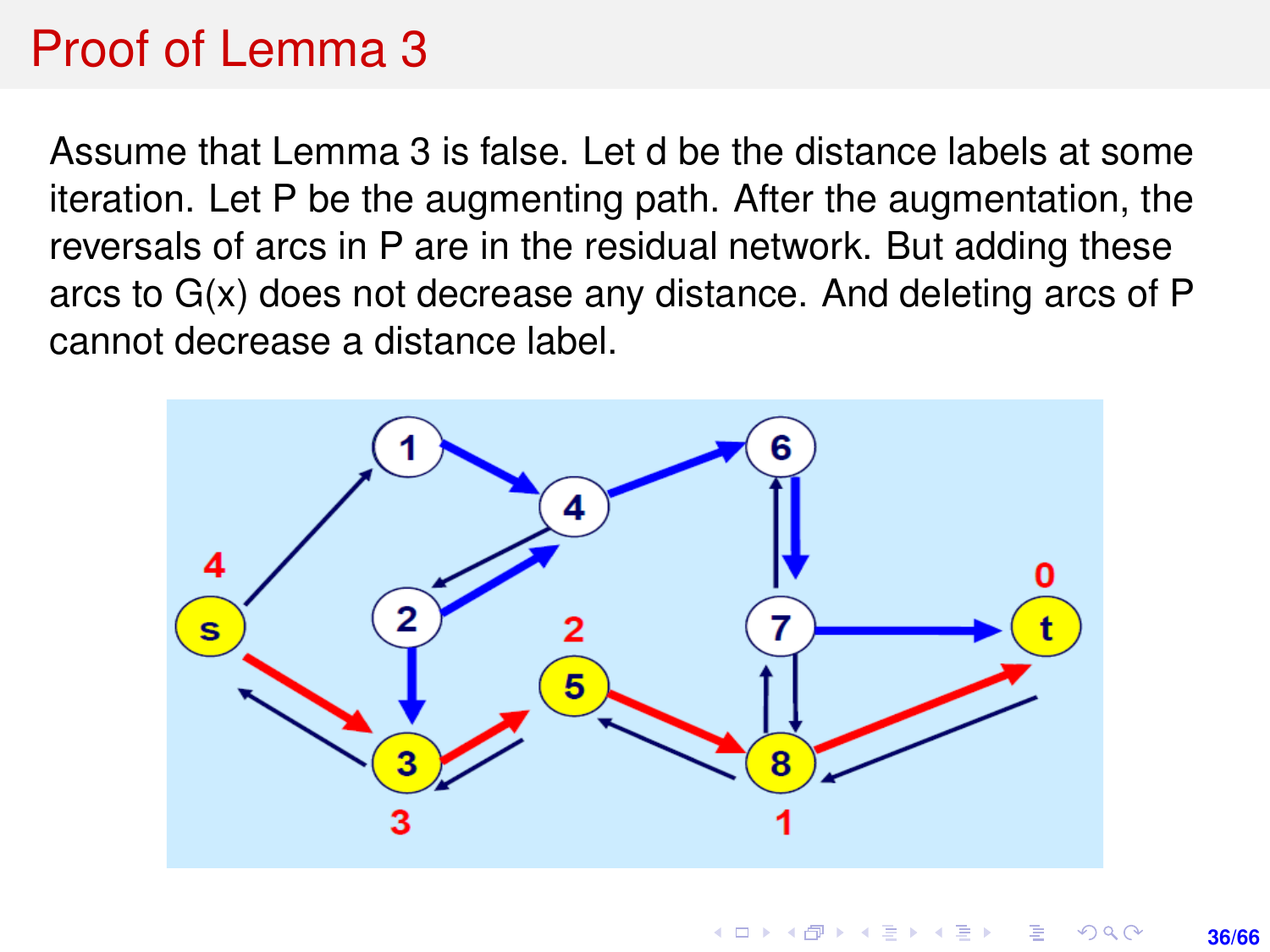### <span id="page-36-0"></span>**Outline**









**37/66**

K ロ ▶ K @ ▶ K 할 ▶ K 할 ▶ ... 할 → 9 Q @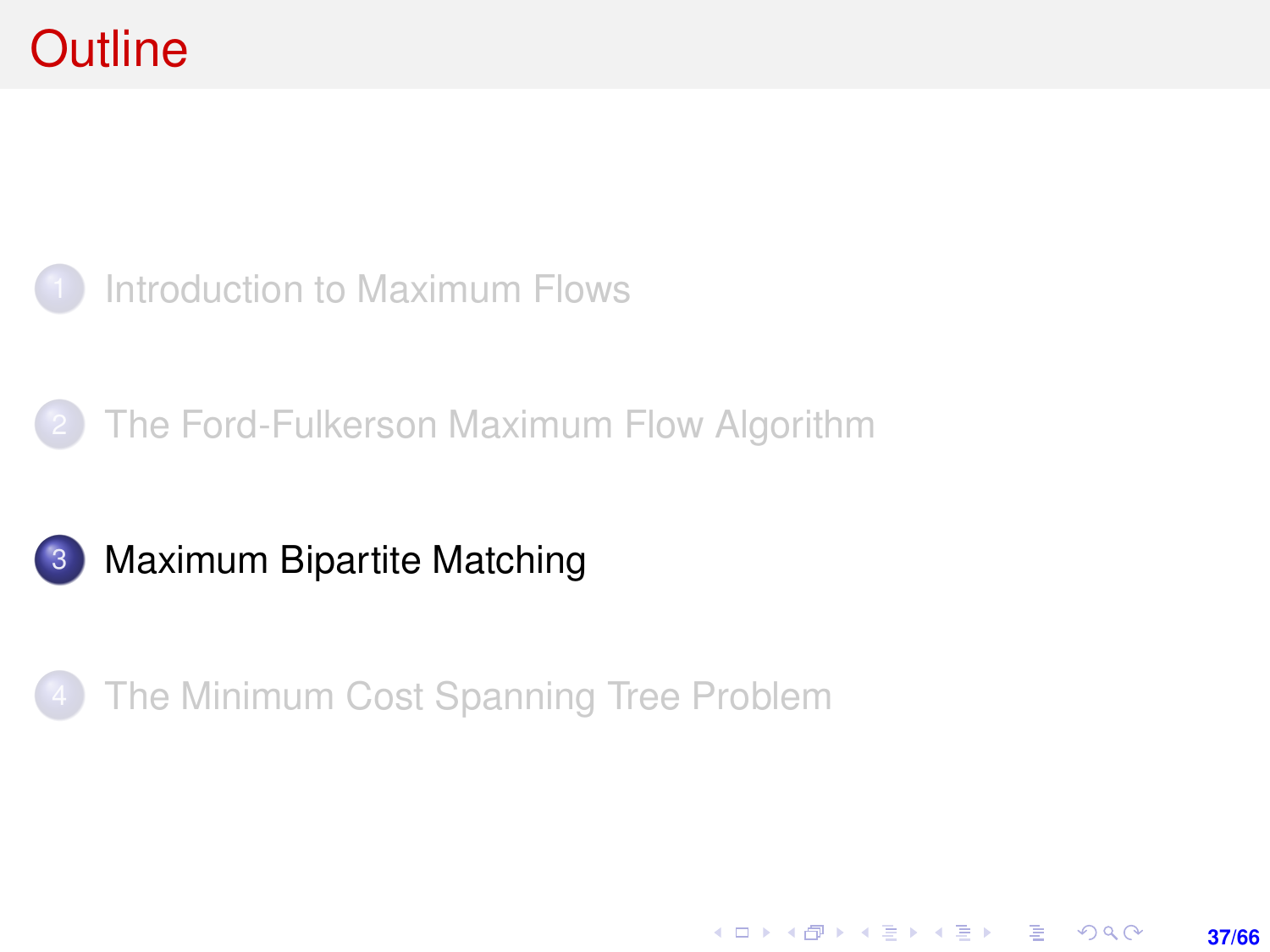- An undirected network  $G = (N, A)$  is bipartite if N can be partitioned into N1 and N2 so that for every arc (i,j), i  $∈$  N1 and j  $∈$  N2.
- A matching in N is a set of arcs no two of which are incident to a common node.
- Matching Problem: Find a matching of maximum cardinality

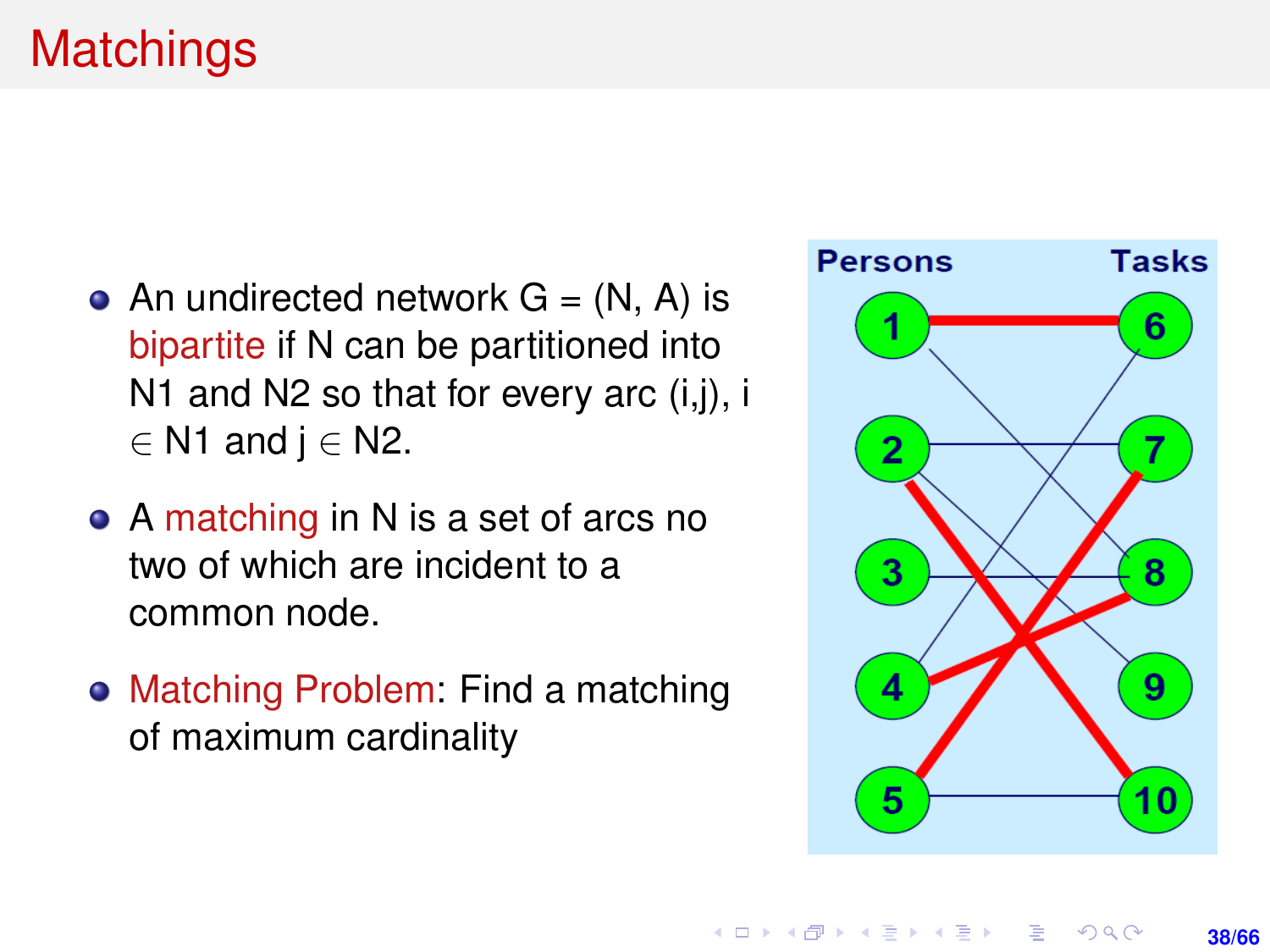- A node cover is a subset S of nodes such that each arc of G is incident to a node of S.
- Node Cover Problem: Find a node cover of minimum cardinality.

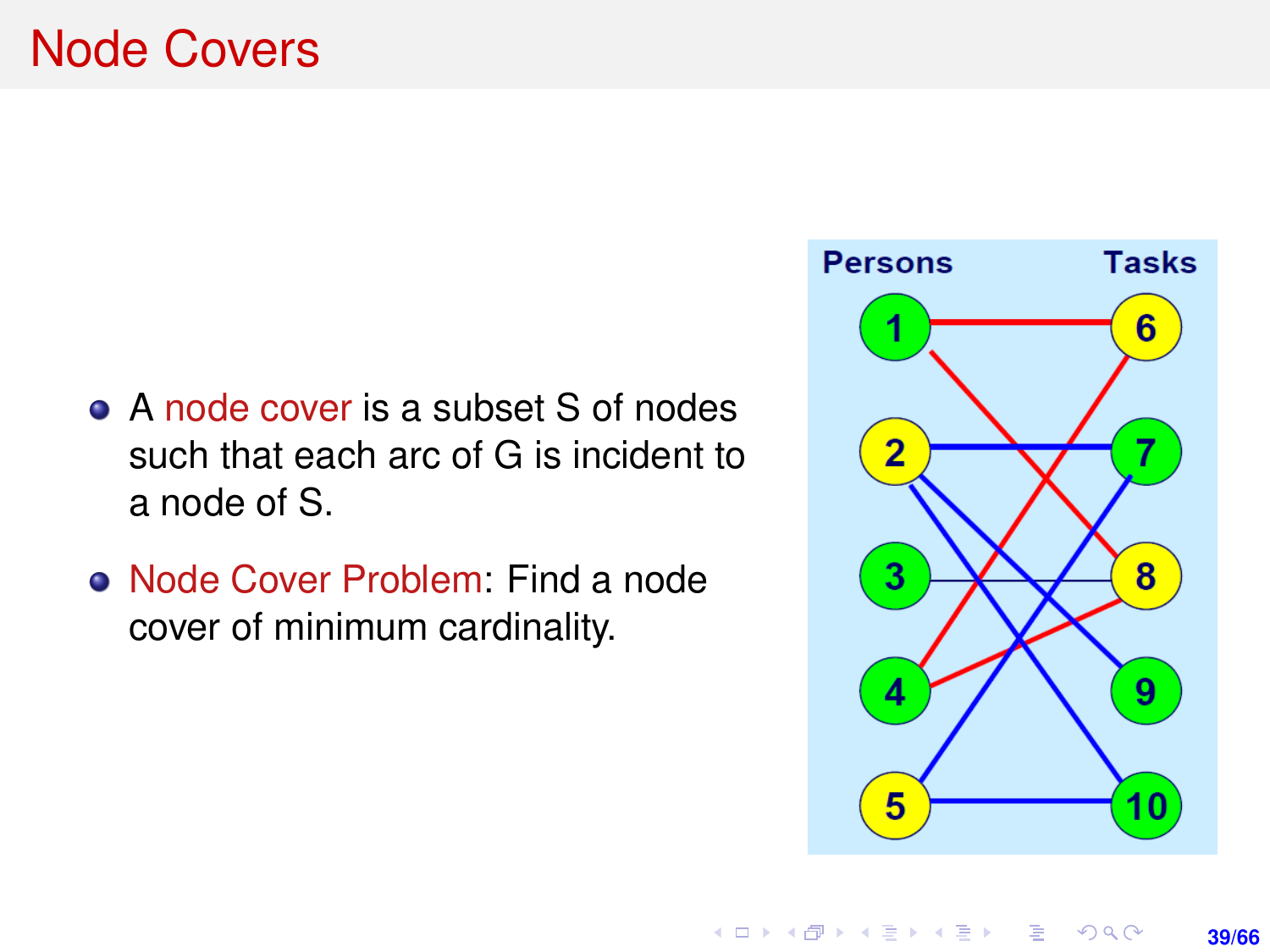# Matching Duality Theorem

- Theorem. König- Egerváry. The maximum cardinality of a matching is equal to the minimum cardinality of a node cover.
- Note. Every node cover has at least as many nodes as any matching because each matched edge is incident to a different node of the node cover.

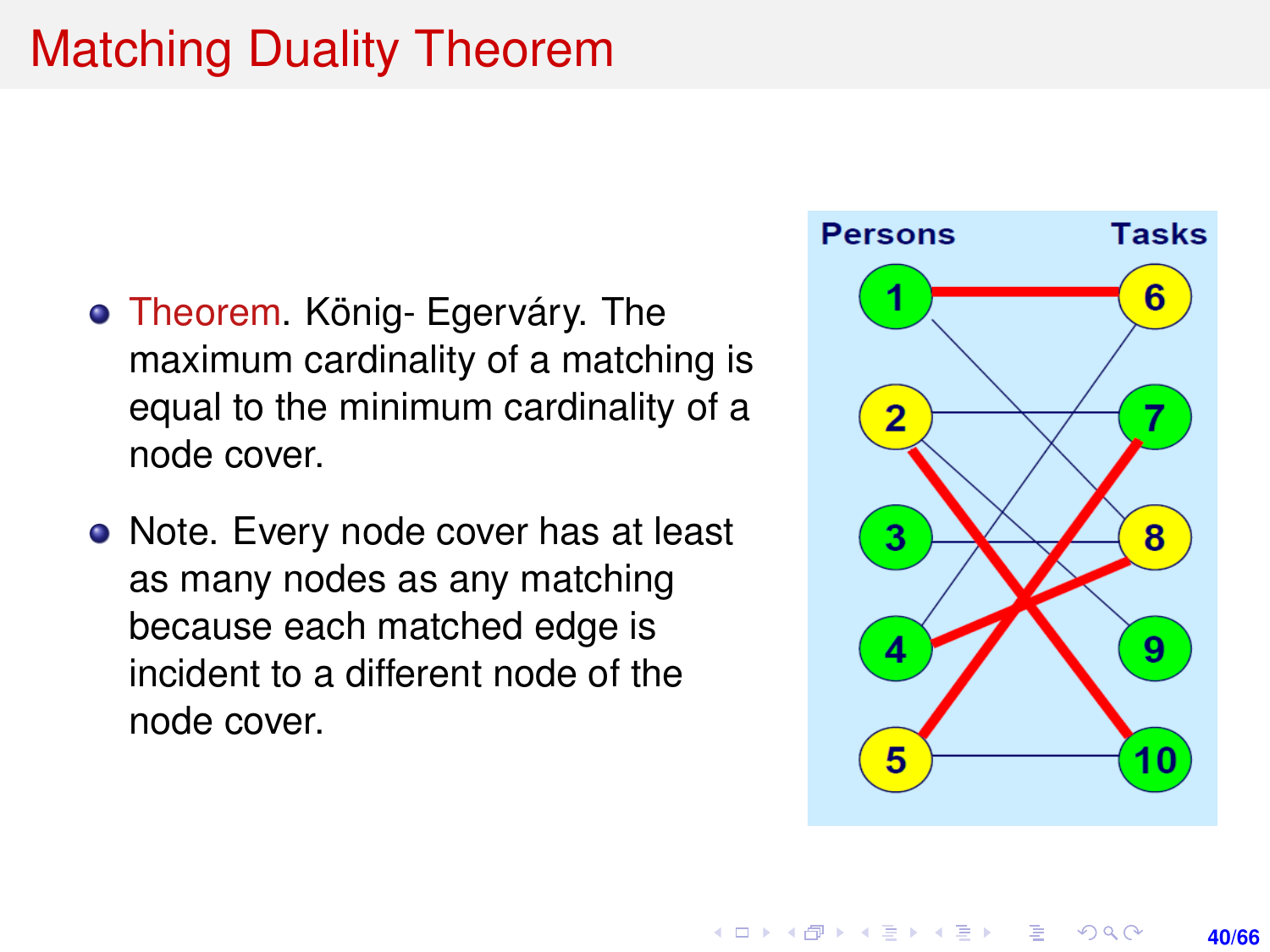### How to find a minimum node cover

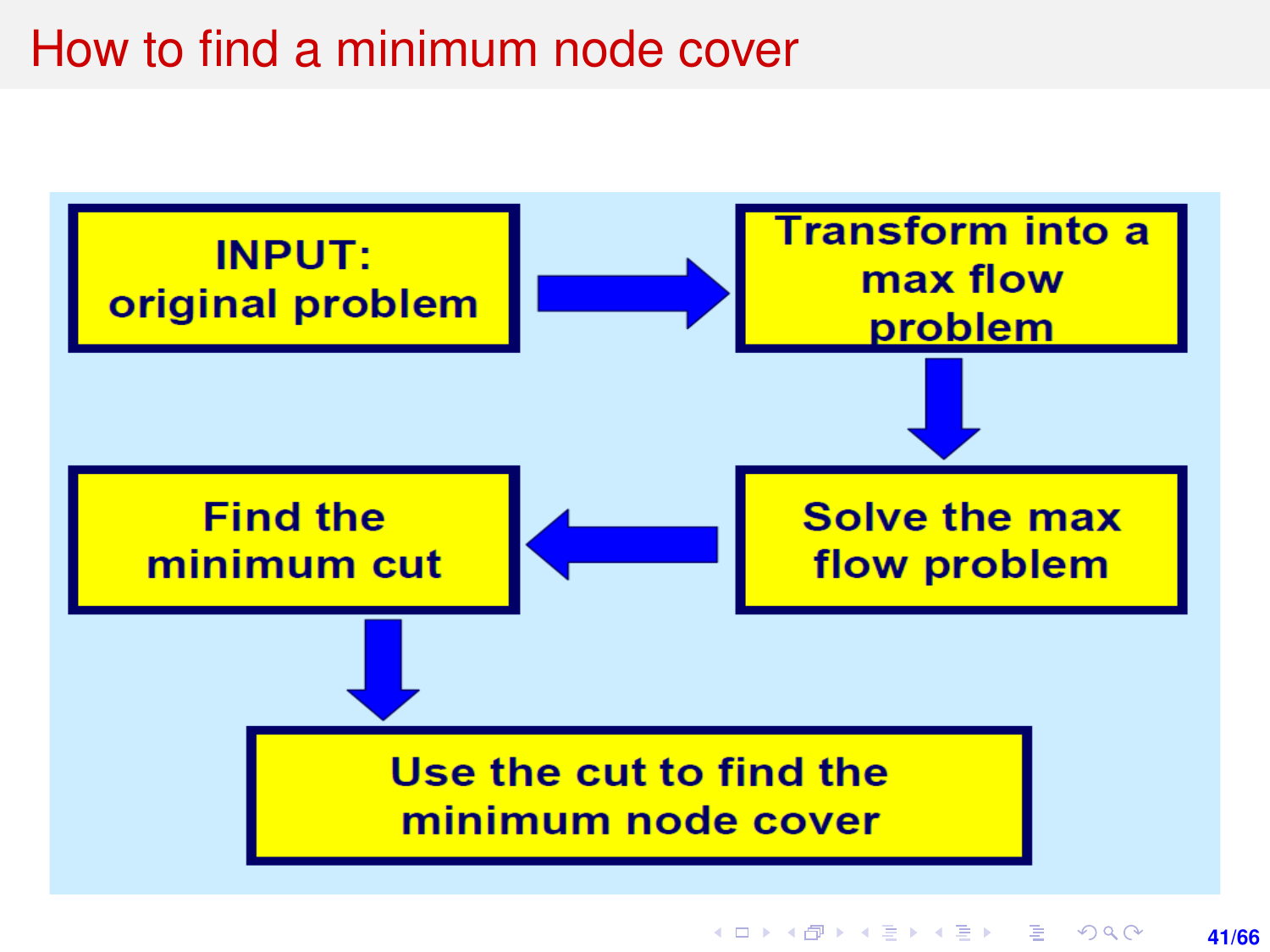# Matching-Max Flow

#### Solving the Matching Problem as a Max Flow Problem



- Replace original arcs by directed arcs with infinite capacity.
- Each arc (s, i) has a capacity of 1.
- $\bullet$  Each arc (i, t) has a capacity of 1.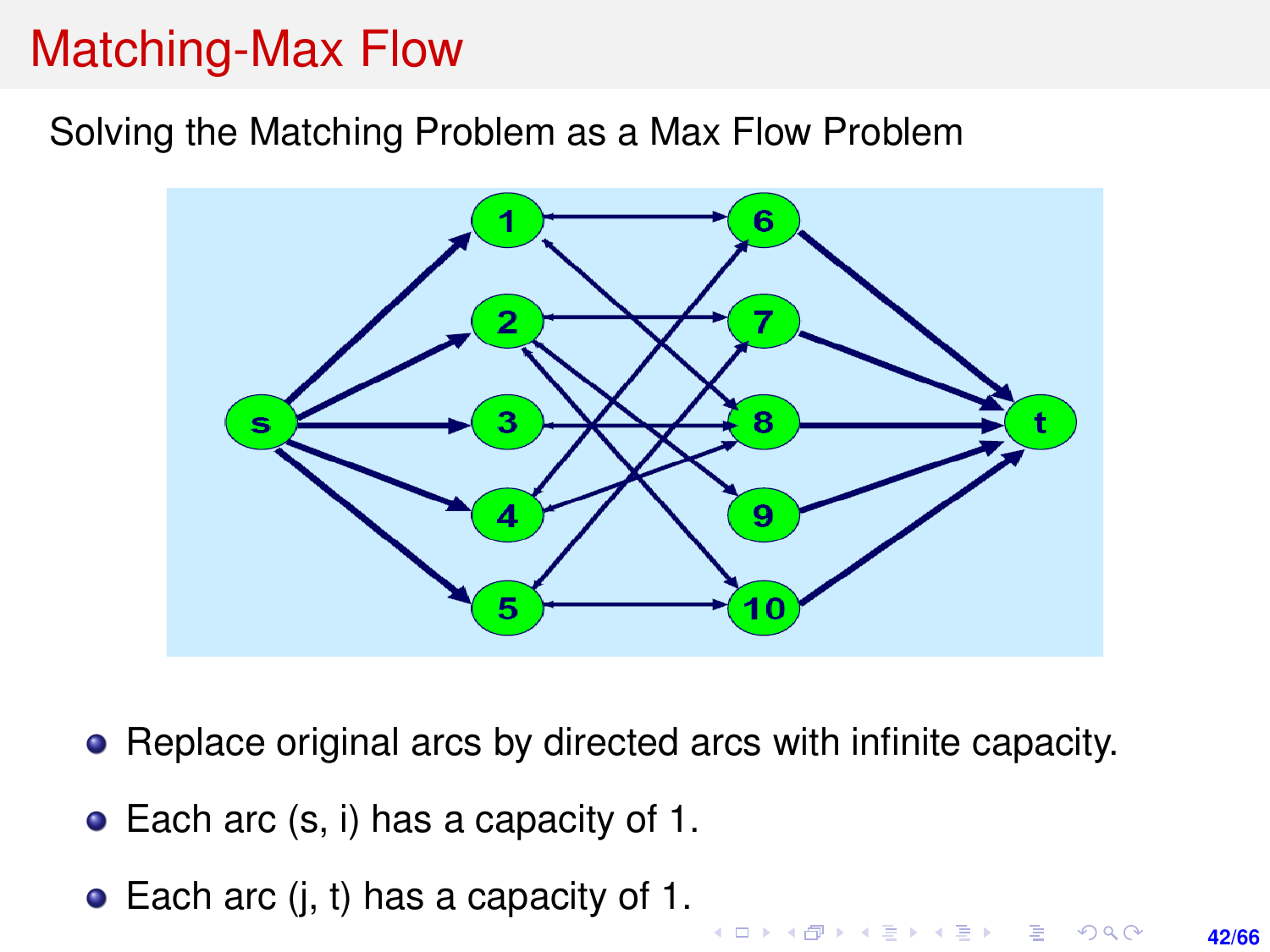#### Find a Max Flow



- The maximum s-t flow is 4.
- The max matching has cardinality 4.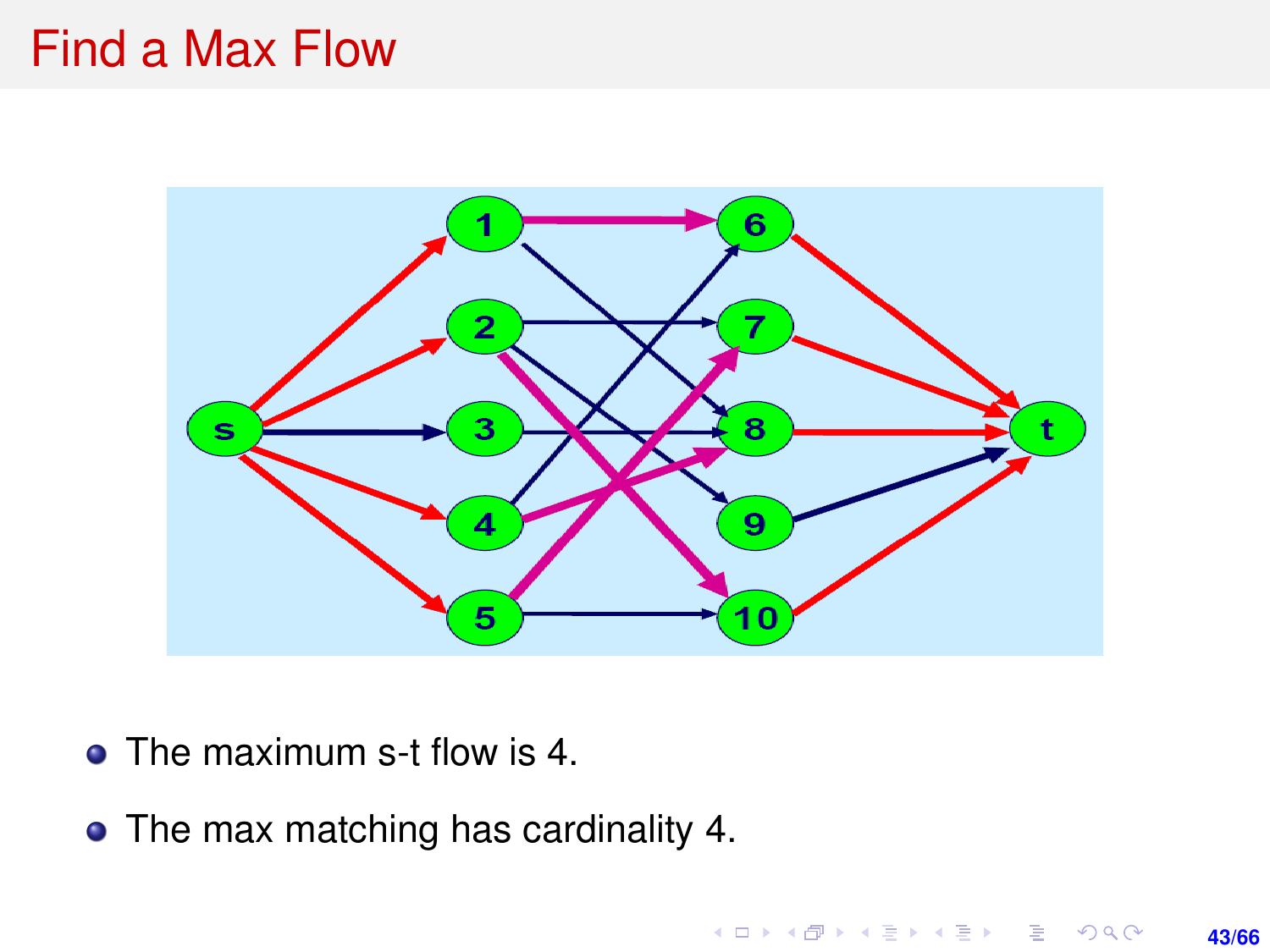- $\bullet$  plot the residual network  $G(x)$
- Let  $S = \{j : s \rightarrow j \text{ in } G(x)\}$  and let  $T = N \setminus S$ .
- $\bullet$  S = {s, 1, 3, 4, 6, 8}. T = {2, 5, 7, 9, 10, t}.
- There is no arc from  $\{1, 3, 4\}$  to  $\{7, 9, 10\}$  or from  $\{6, 8\}$  to  $\{2, 5\}$ . Any such arc would have an infinite capacity.

**44/66**

**KORKARK KERKER DRAM**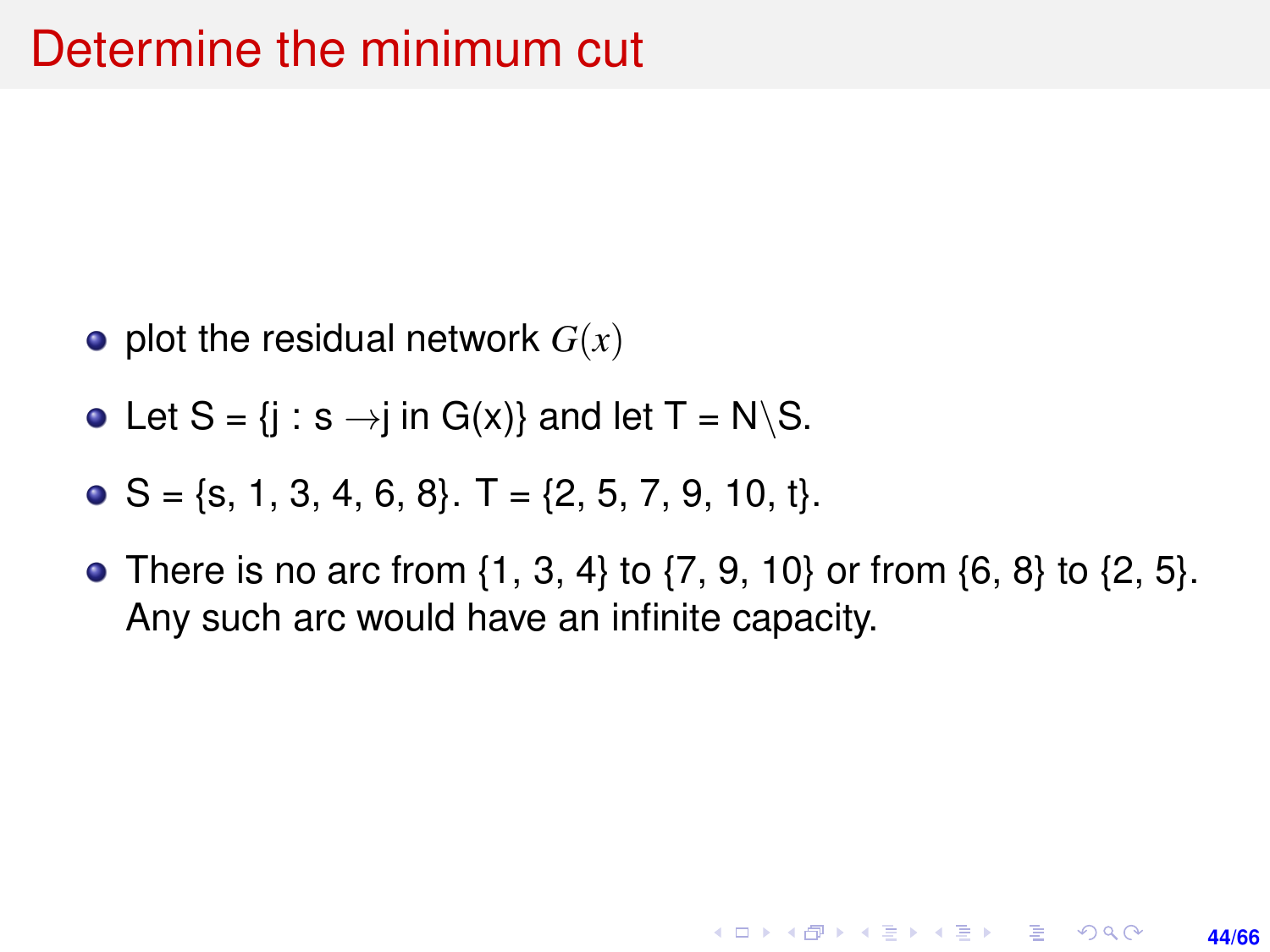#### Find the min node cover



- The minimum node cover is the set of nodes incident to the arcs across the cut. Max-Flow Min-Cut implies the duality theorem for matching.
- $\bullet$  minimum node cover:  $\{2,5,6,8\}$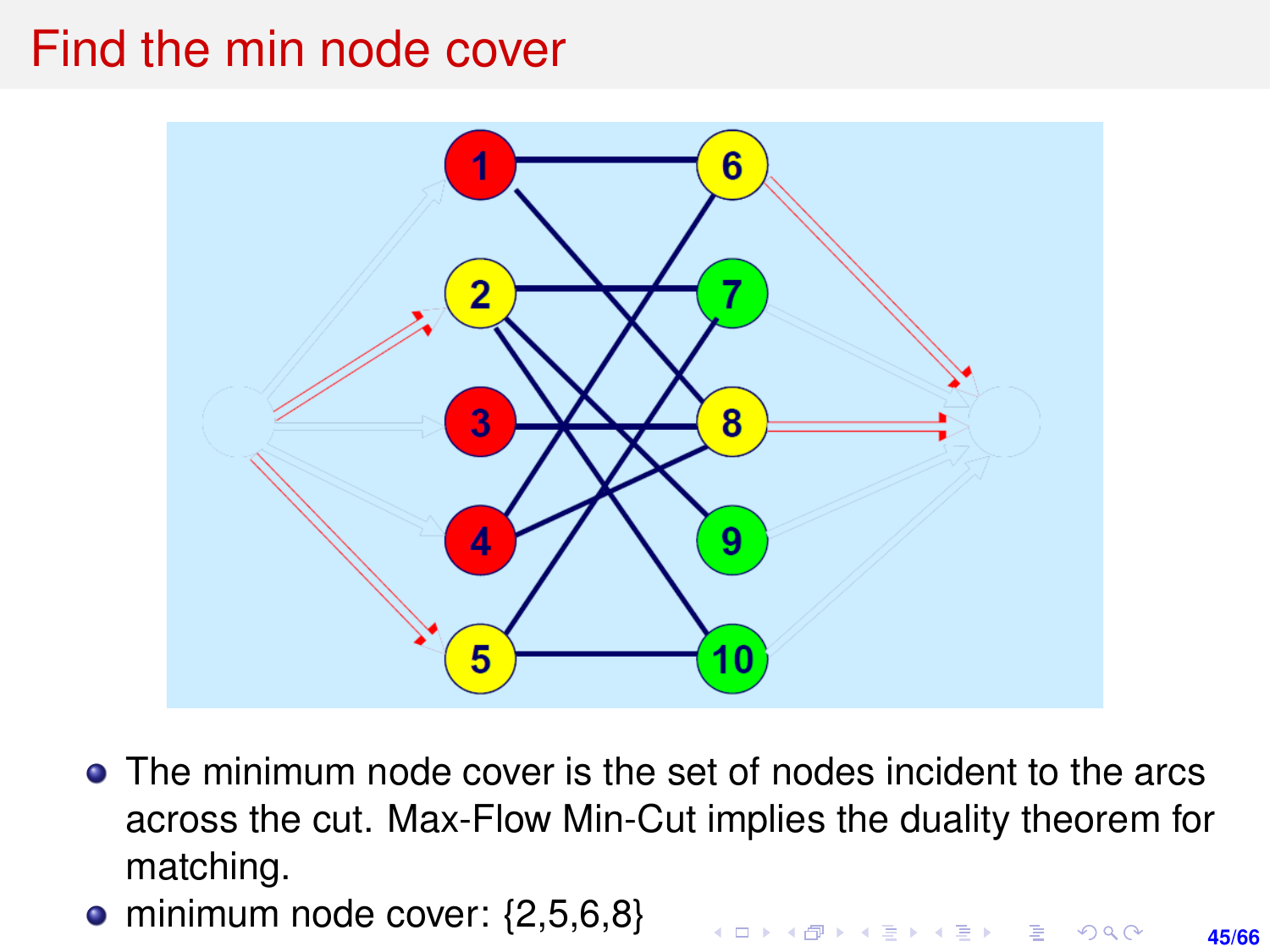## Philip Hall's Theorem



- A perfect matching is a matching which matches all nodes of the graph. That is, every node of the graph is incident to exactly one edge of the matching.
- Philip Hall's Theorem. If there is no perfect matching, then there is a set S of nodes of N1 such that  $|S| > |T|$  where T are the nodes of N2 adjacent to S.**KORKAR KERKER E VOLCH**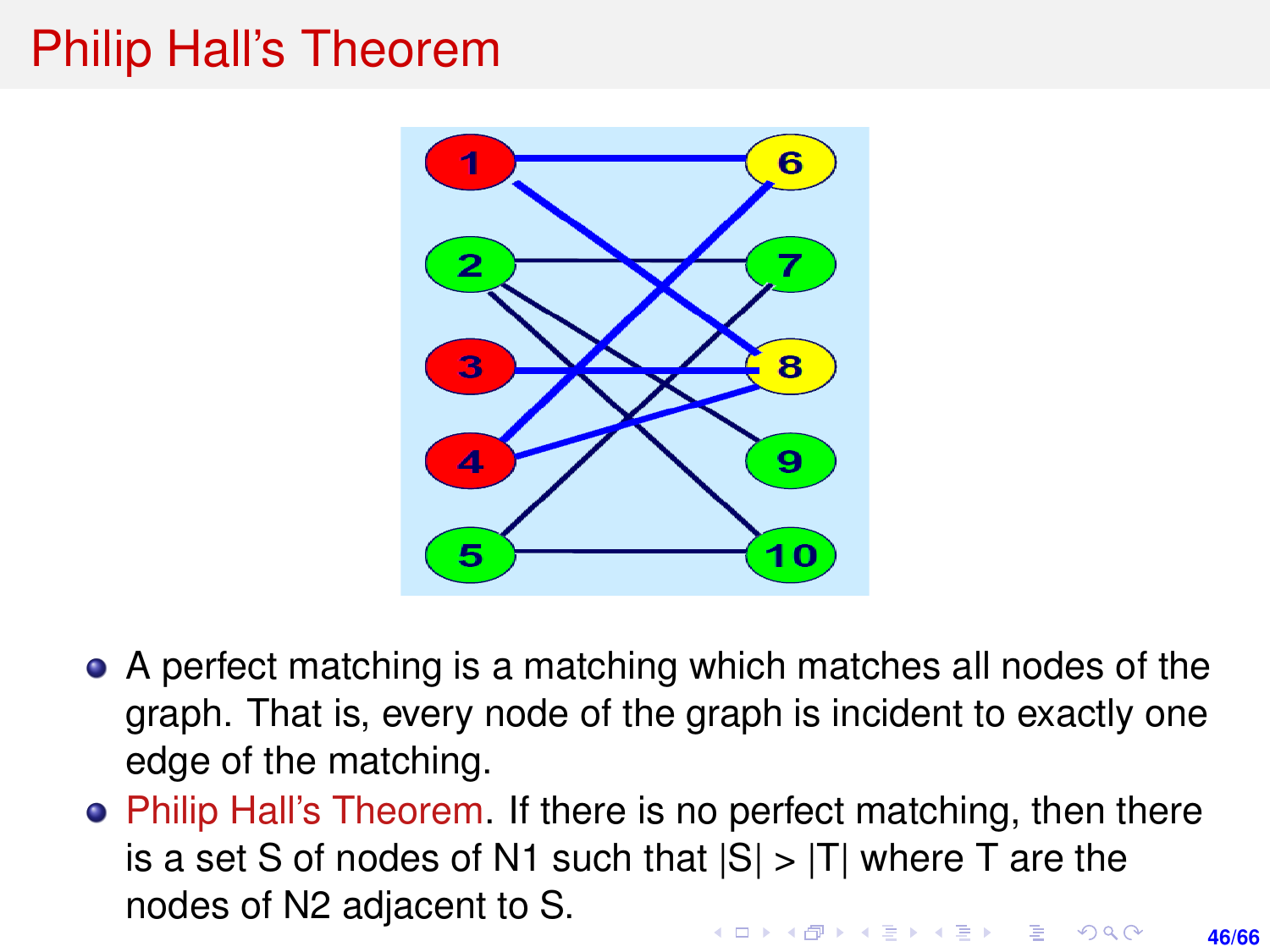## The Max-Weight Bipartite Matching Problem

Given a bipartite graph G = (N, A), with  $N = L \cup R$ , and weights  $w_{ii}$  on edges (i,j), find a maximum weight matching.

- Matching: a set of edges covering each node at most once
- Let  $n=|N|$  and  $m = |A|$ .
- Equivalent to maximum weight / minimum cost perfect matching.

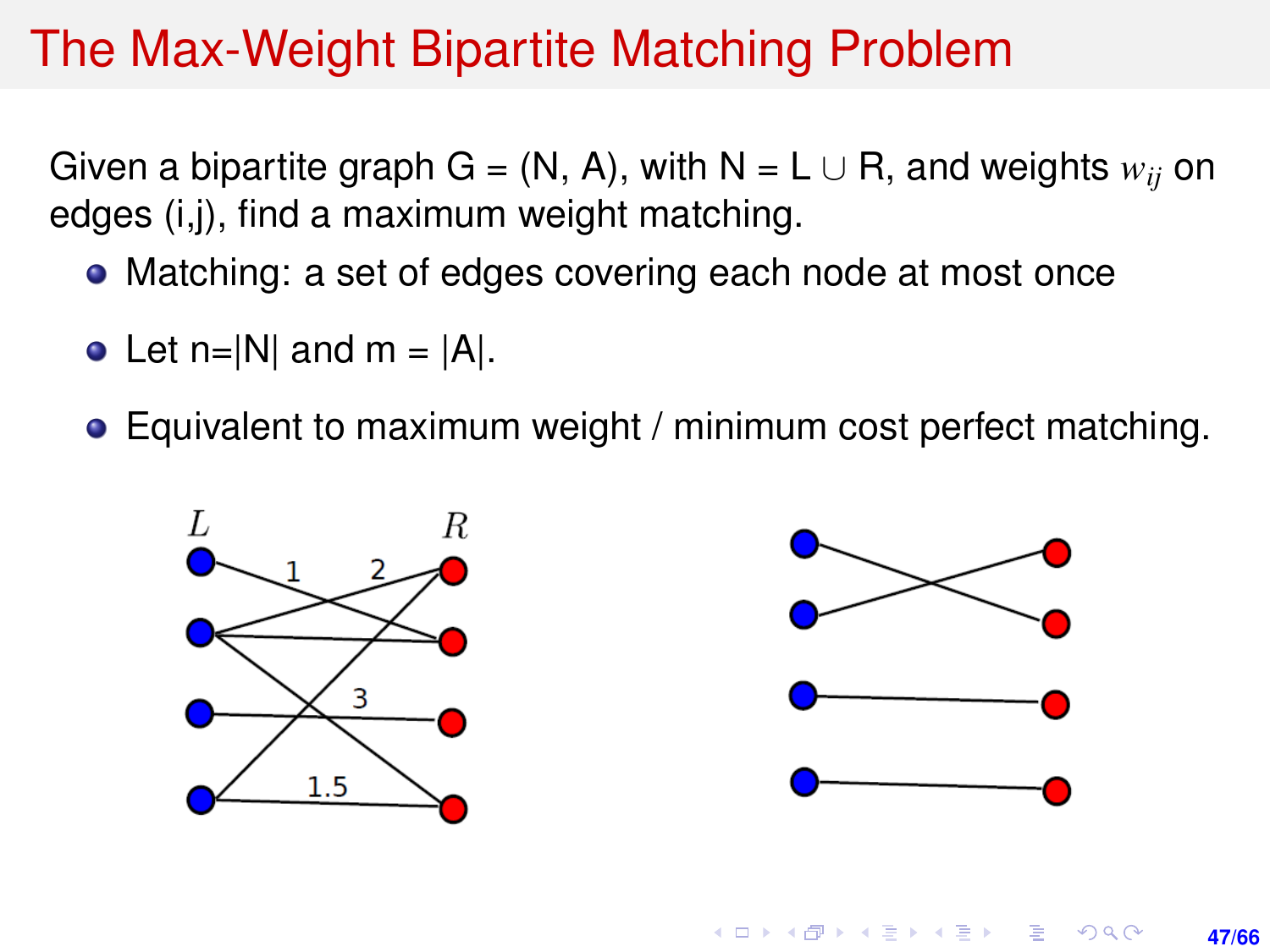### The Max-Weight Bipartite Matching

Integer Programming (IP) formulation

$$
\max \sum_{ij} w_{ij} x_{ij}
$$
\n
$$
\text{s.t. } \sum_{j} x_{ij} \le 1, \forall i \in L
$$
\n
$$
\sum_{i} x_{ij} \le 1, \forall j \in R
$$
\n
$$
x_{ij} \in \{0, 1\}, \forall (i, j) \in A
$$

 $\bullet$   $x_{ii} = 1$  indicate that we include edge (i, j) in the matching

• IP: non-convex feasible set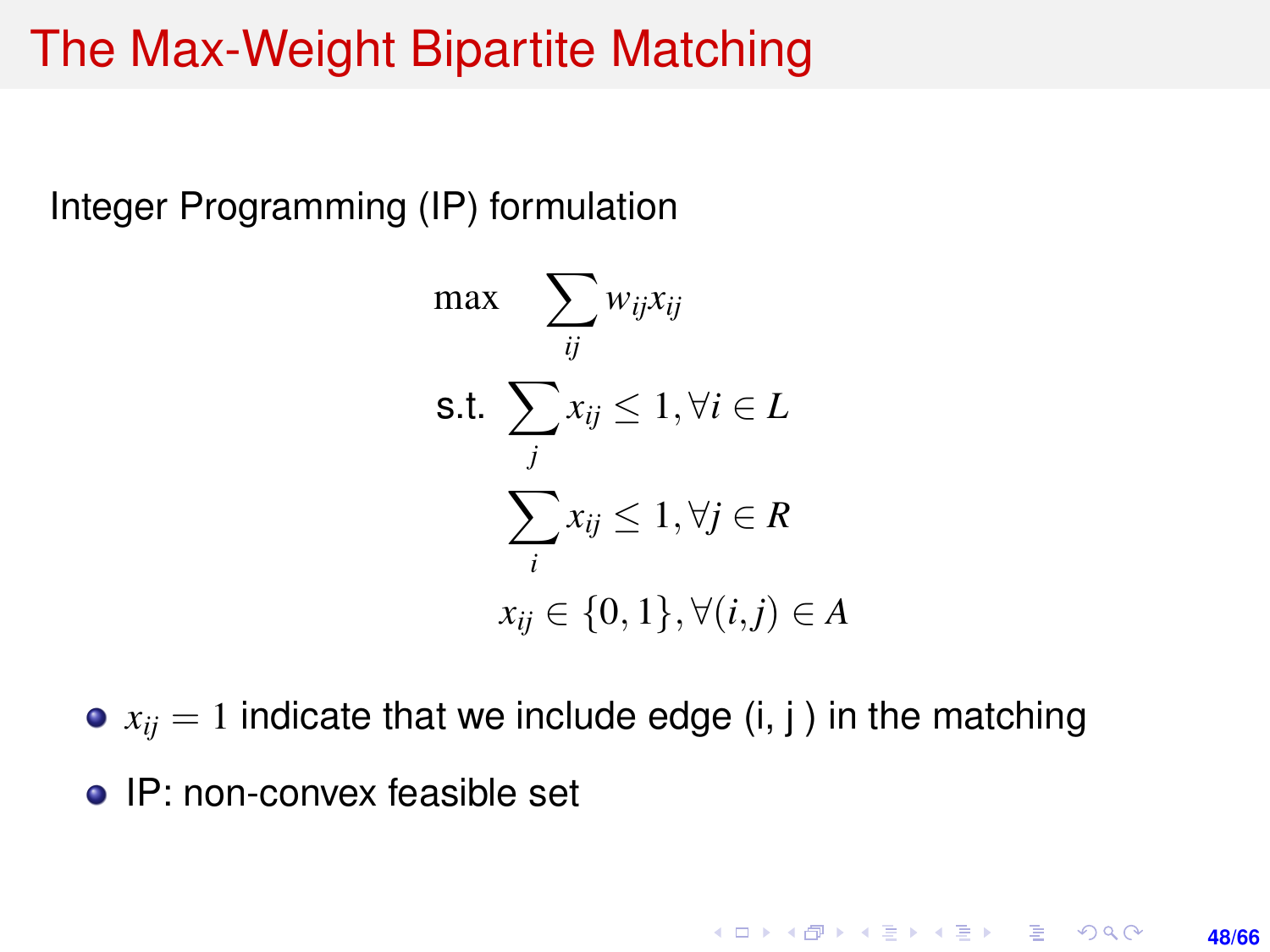# The Max-Weight Bipartite Matching

Integer program (IP)  $\max$   $\sum$ *ij wijxij* s.t.  $\sum$ *j xij* ≤ 1, ∀*i* ∈ *L*  $\sum$ *i xij* ≤ 1, ∀*j* ∈ *R*  $x_{ii}$  ∈ {0, 1},  $\forall (i, j) \in A$ LP relaxation max  $\sum$ *ij wijxij* s.t.  $\sum$ *j xij* ≤ 1, ∀*i* ∈ *L*  $\sum$ *i xij* ≤ 1, ∀*j* ∈ *R*  $x_{ii} \geq 0, \forall (i, j) \in A$ 

- Theorem. The feasible region of the matching LP is the convex hull of indicator vectors of matchings.
- This is the strongest guarantee you could hope for an LP relaxation of a combinatorial problem
- Solving LP is equivalent to solving the combinatorial problem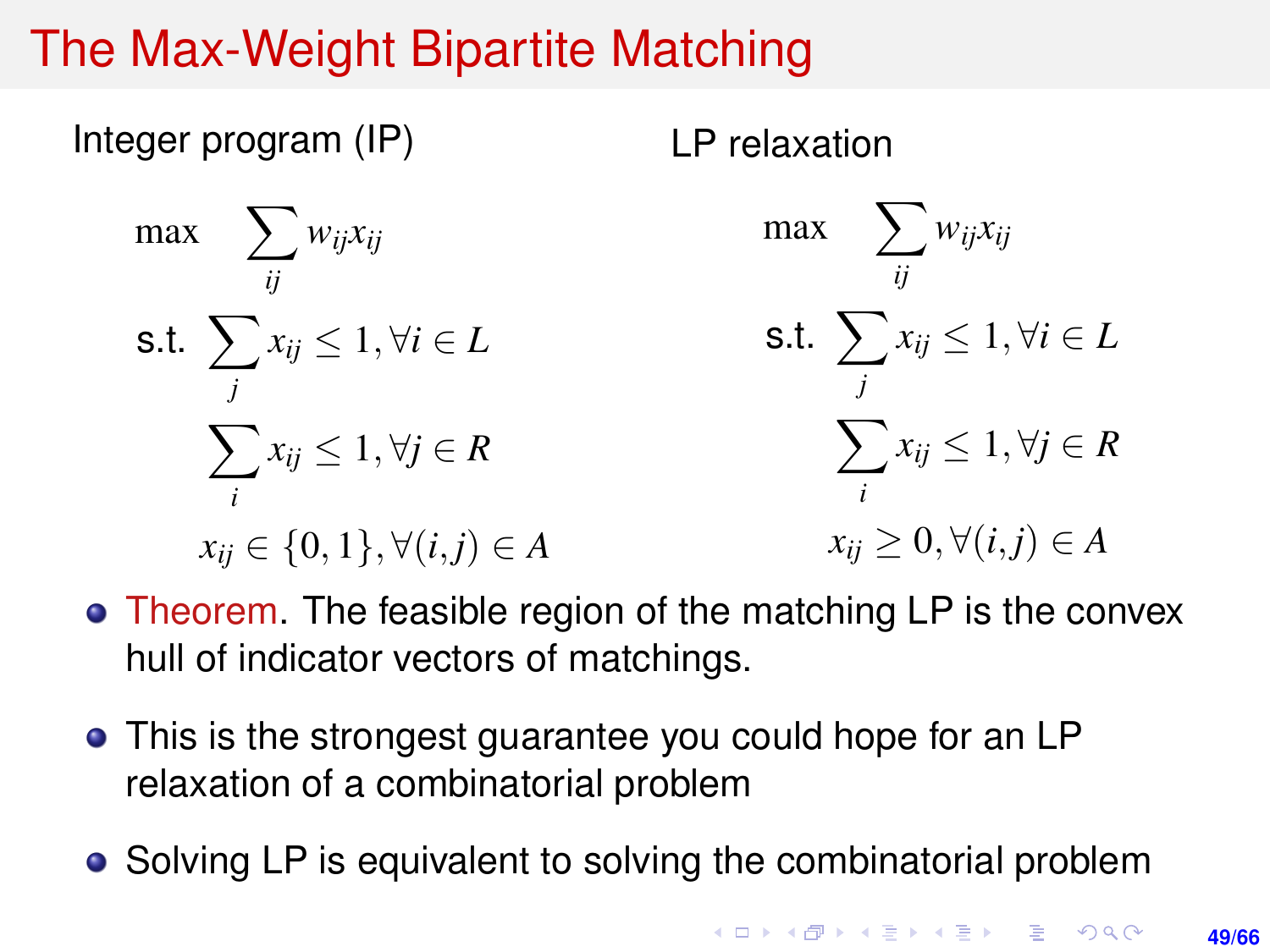## Primal-Dual Interpretation

Primal LP relaxation

$$
\max \sum_{ij} w_{ij} x_{ij} \qquad \text{Dual}
$$
\n
$$
\text{s.t. } \sum_{j} x_{ij} \le 1, \forall i \in L \qquad \min \sum_{i} y_{i}
$$
\n
$$
\sum_{i} x_{ij} \le 1, \forall j \in R \qquad \text{s.t. } y_{i} + y_{j} \ge w_{ij}, \forall (i, j) \in A
$$
\n
$$
x_{ij} \ge 0, \forall (i, j) \in A
$$

- Dual problem is solving minimum vertex cover: find smallest set of nodes S such that at least one end of each edge is in S
- From strong duality theorem, we know  $P_{LP}^* = D_{LP}^*$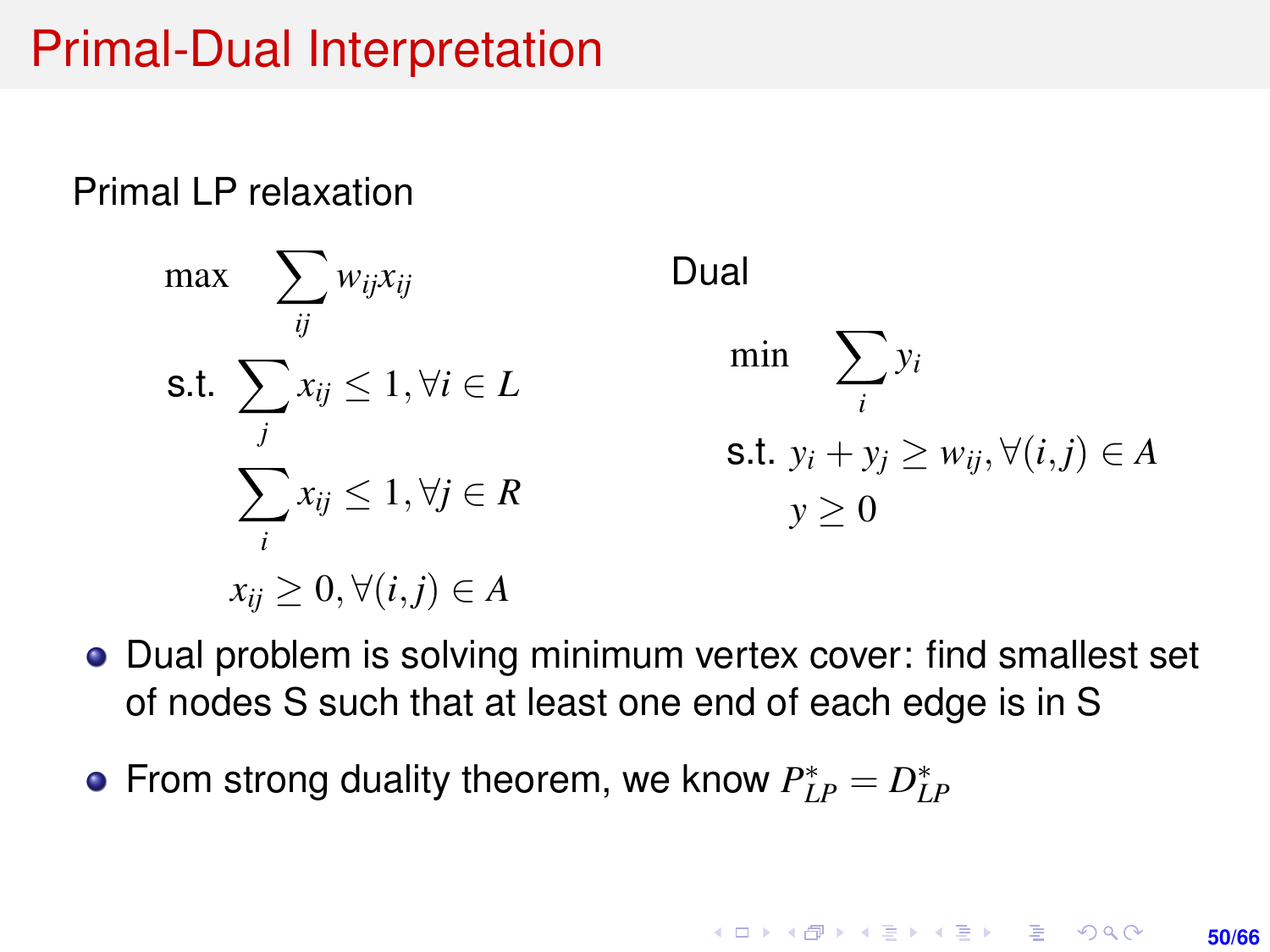### Primal-Dual Interpretation

Suppose edge weights  $w_{ii} = 1$ , then binary solutions to the dual are node covers.

Dual

Dual Integer Program

$$
\min \sum_{i} y_{i} \qquad \qquad \min \sum_{i} y_{i}
$$
\n
$$
\text{s.t. } y_{i} + y_{j} \ge 1, \forall (i, j) \in A \qquad \qquad \text{s.t. } y_{i} + y_{j} \ge 1, \forall (i, j) \in A
$$
\n
$$
y \ge 0 \qquad \qquad y \in \{0, 1\}
$$

- Dual problem is solving minimum vertex cover: find smallest set of nodes S such that at least one end of each edge is in S
- From strong duality theorem, we know  $P_{LP}^* = D_{LP}^*$
- Consider IP formulation of the dual, then

$$
P_{IP}^* \leq P_{LP}^* = D_{LP}^* \leq D_{IP}^*
$$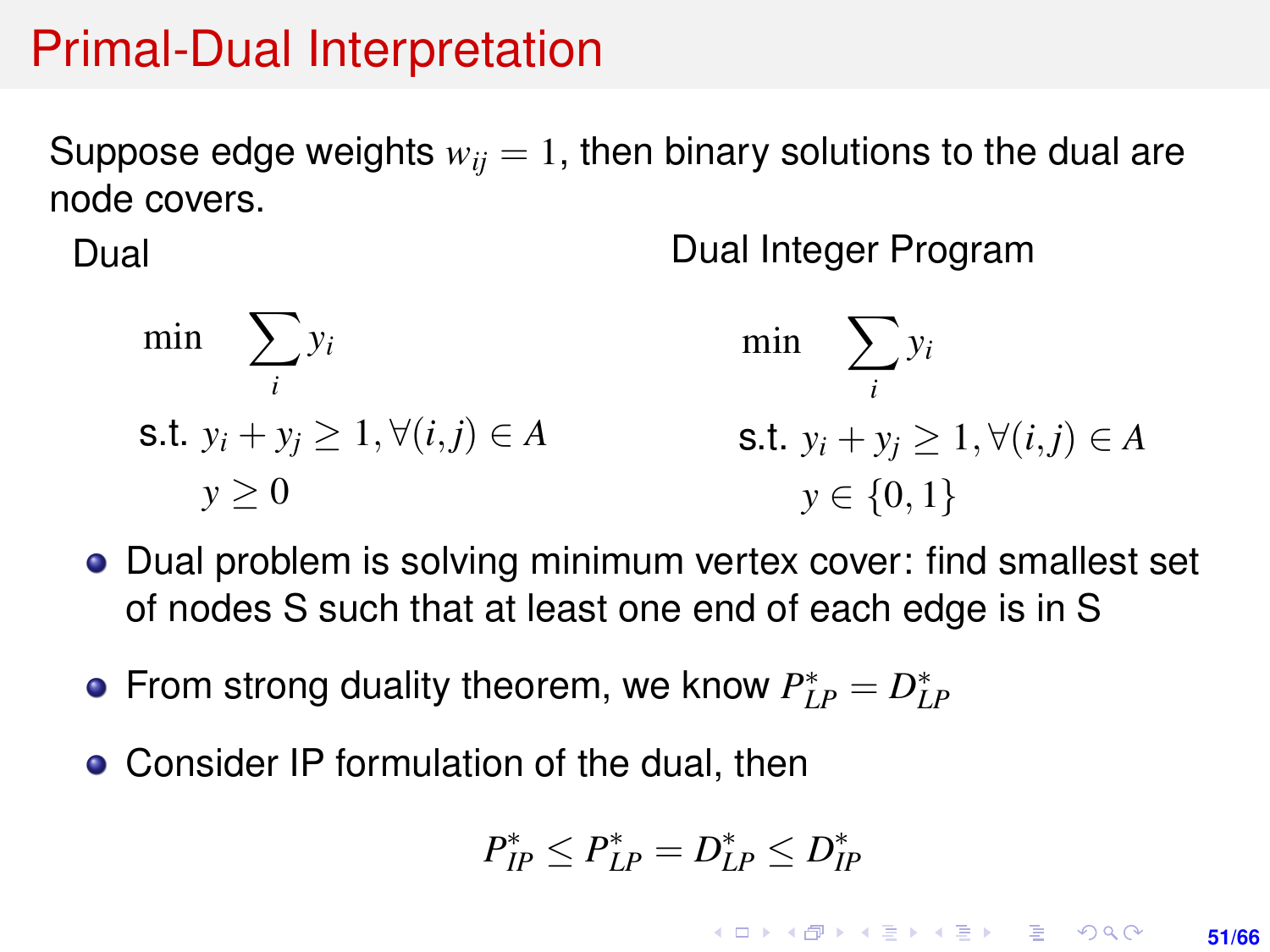Defintion: A matrix A is Totally Unimodular if every square submatrix has determinant 0,  $+1$  or  $-1$ .

Theorem: If  $A \in \mathbb{R}^{m \times n}$  is totally unimodular, and b is an integer vector, then  $\{x : Ax \leq b; x \geq 0\}$  has integer vertices.

- Non-zero entries of vertex x are solution of  $A'x' = b'$  for some nonsignular square submatrix A' and corresponding sub-vector b'
- Cramer's rule:

$$
x_i = \frac{\det(A'_i \mid b')}{\det A'}
$$

Claim: The constraint matrix of the bipartite matching LP is totally unimodular.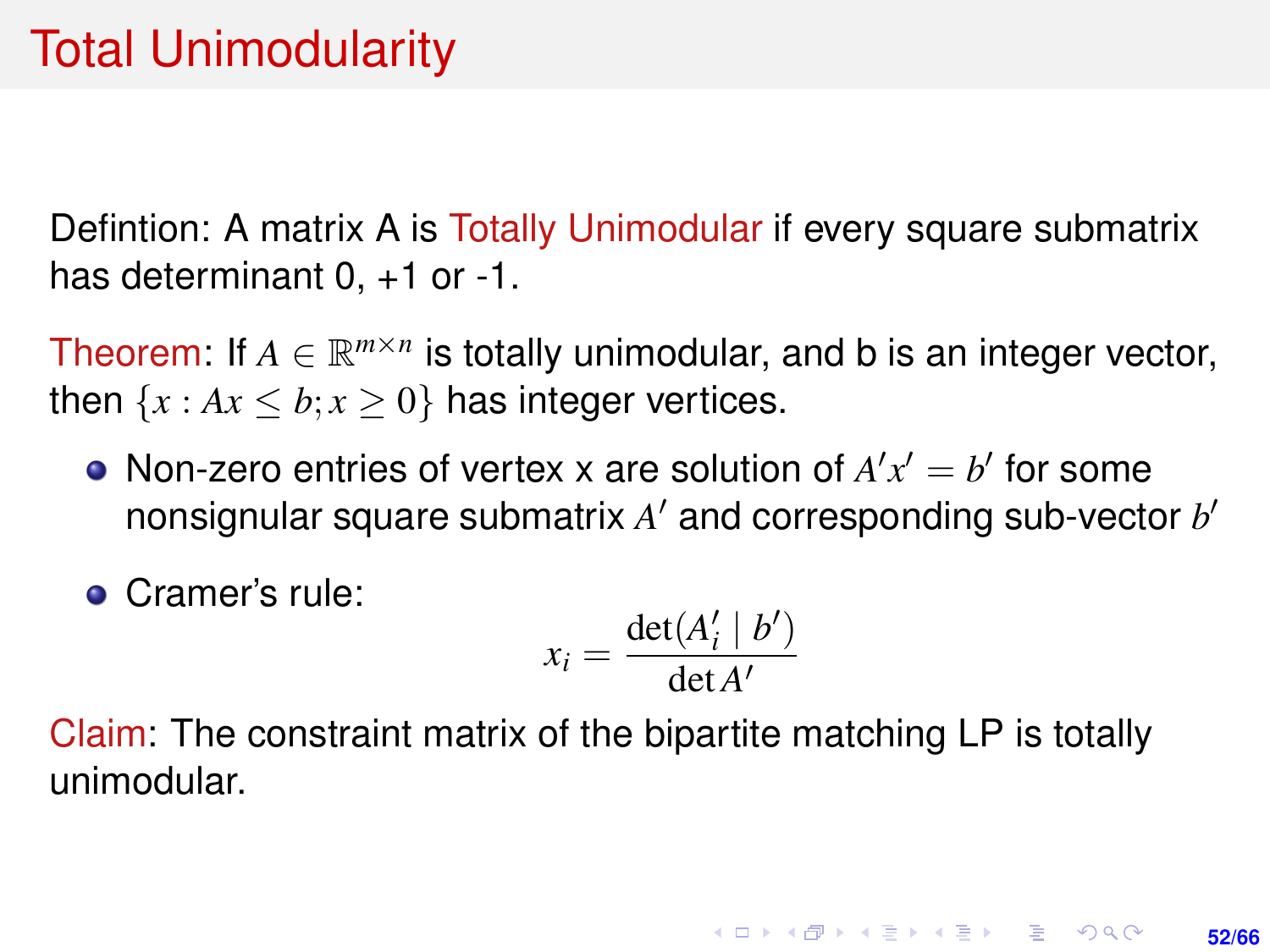## The Minimum weight vertex cover

- undirected graph  $G = (N, A)$  with node weights  $w_i > 0$
- A vertex cover is a set of nodes S such that each edge has at least one end in S
- The weight of a vertex cover is sum of all weights of nodes in the cover
- Find the vertex cover with minimum weight

Integer Program

LP Relaxation

$$
\begin{aligned}\n\min \quad & \sum_{i} w_i y_i & \quad \min \quad & \sum_{i} w_i y_i \\
\text{s.t. } & y_i + y_j \ge 1, \forall (i, j) \in A & \quad \text{s.t. } y_i + y_j \ge 1, \forall (i, j) \in A \\
& y \ge 0\n\end{aligned}
$$

**KORKARK A BIK BIKA A GA A GA A GA A BIKA A BIKA A BIKA A BIKA A BIKA A BIKA A BIKA A BIKA A BIKA A BIKA A BIKA 53/66**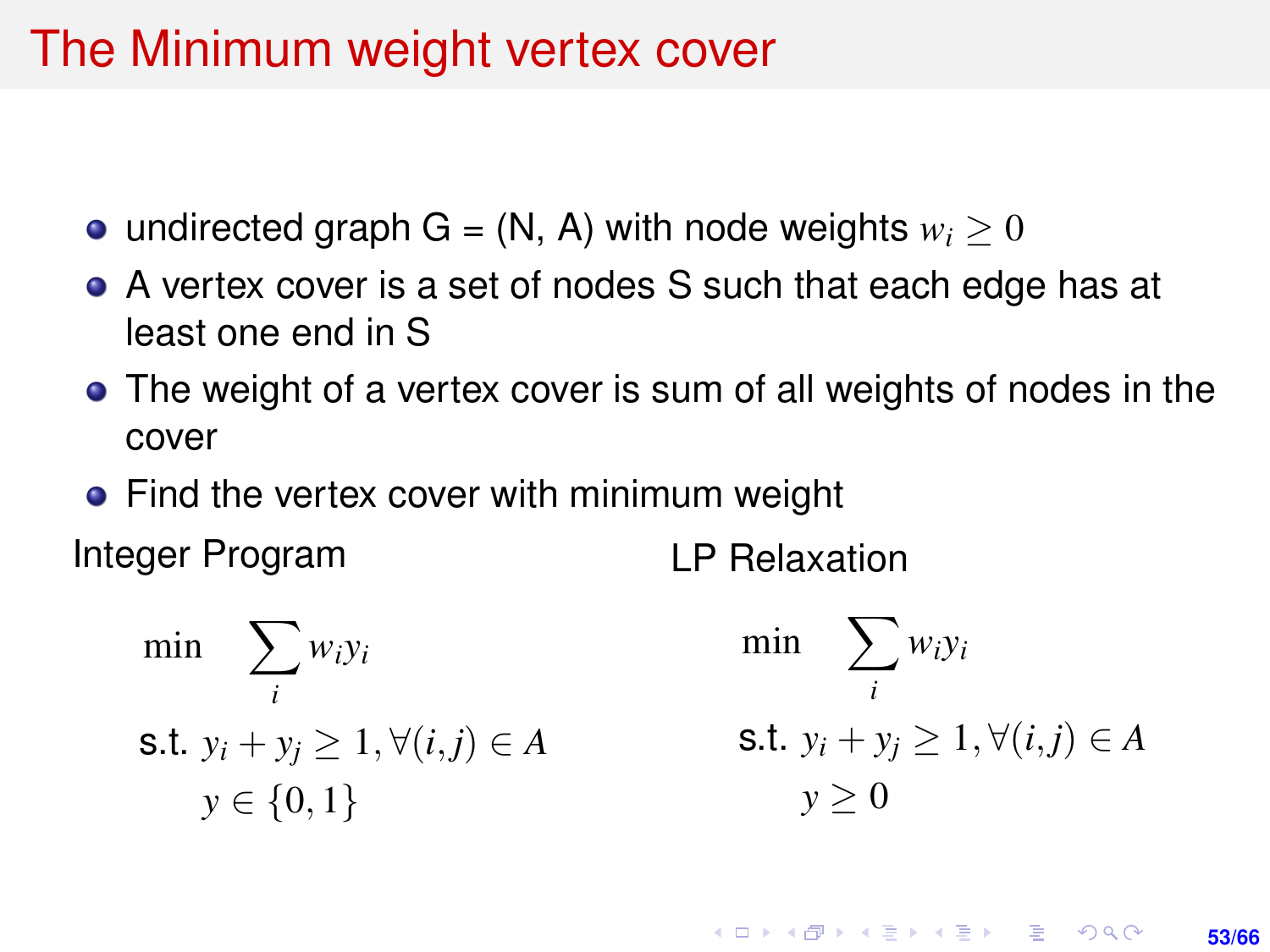## LP Relaxation for the Minimum weight vertex cover

- In the LP relaxation, we do not need  $y < 1$ , since the optimal solution  $y^*$  of the LP does not change if  $y \leq 1$  is added. **Proof:** suppose that there exists an index i such that the optimal solution of the LP  $y_i^*$  is strictly larger than one. Then, let  $y'$  be a vector which is same as  $y^*$  except for  $y'_i = 1 < y^*_i$ . This  $y'$  satisfies all the constraints, and the objective function is smaller.
- The solution of the relaxed LP may not be integer, i.e.,  $0 < y^*_i < 1$
- rounding technique:

$$
y_i' = \begin{cases} 0, & \text{if } y_i^* < 0.5\\ 1, & \text{if } y_i^* \ge 0.5 \end{cases}
$$

The rounded solution  $y'$  is feasible to the original problem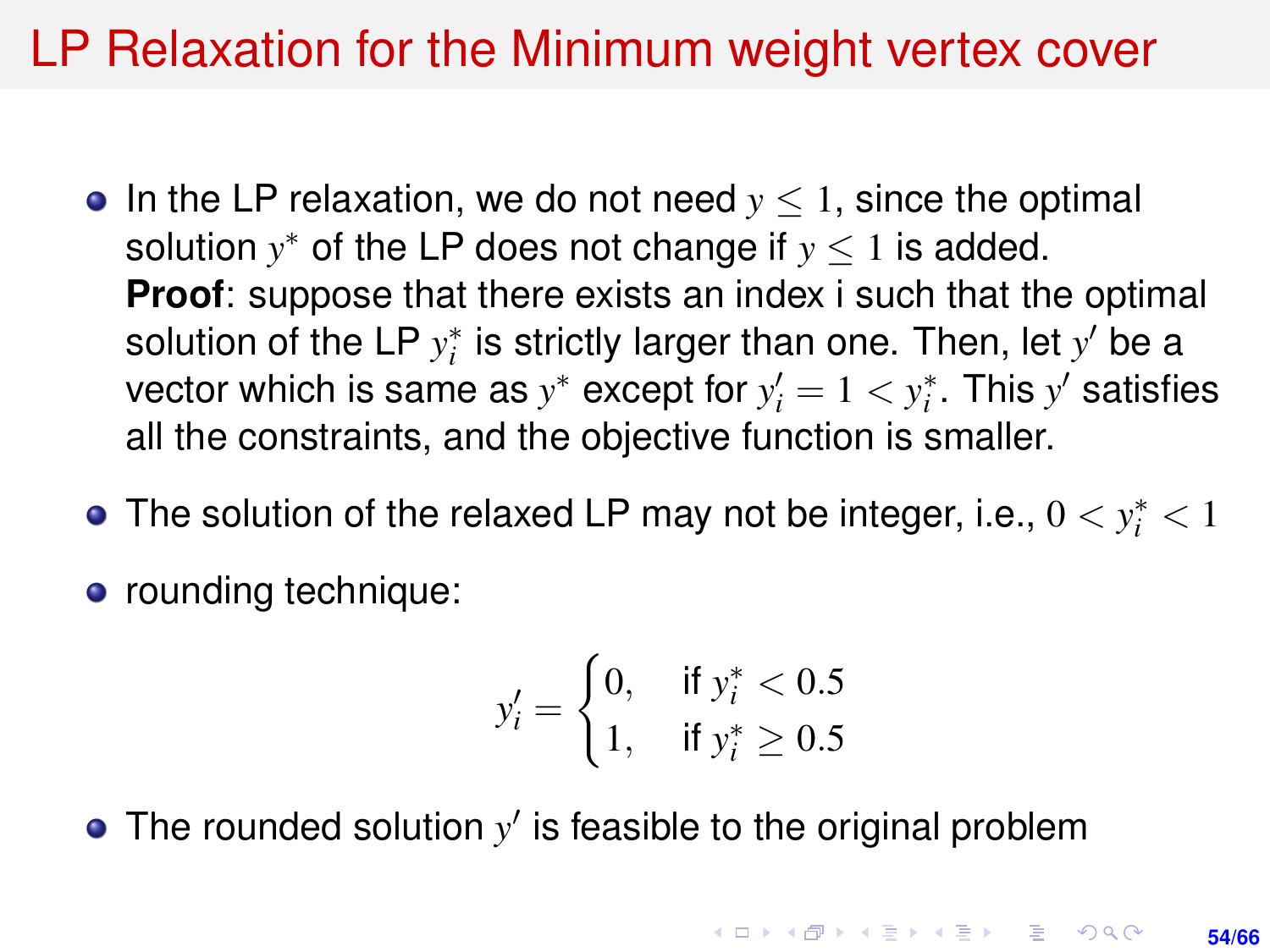The weight of the vertex cover we get from rounding is at most twice as large as the minimum weight vertex cover.

- Note that  $y'_i = \min(\lfloor 2y_i^* \rfloor, 1)$
- Let  $P_{IP}^*$  be the optimal solution for IP, and  $P_{LP}^*$  be the optimal solution for the LP relaxation
- Since any feasible solution for IP is also feasible in LP,  $P_{LP}^* \leq P_{IP}^*$
- The rounded solution  $y'$  satisfy

$$
\sum_{i} y'_{i} w_{i} = \sum_{i} \min(\lfloor 2y_{i}^{*} \rfloor, 1) w_{i} \le \sum_{i} 2y_{i}^{*} w_{i} = 2P_{LP}^{*} \le 2P_{IP}^{*}
$$

**KORKARK KERKER DRAM** 

**55/66**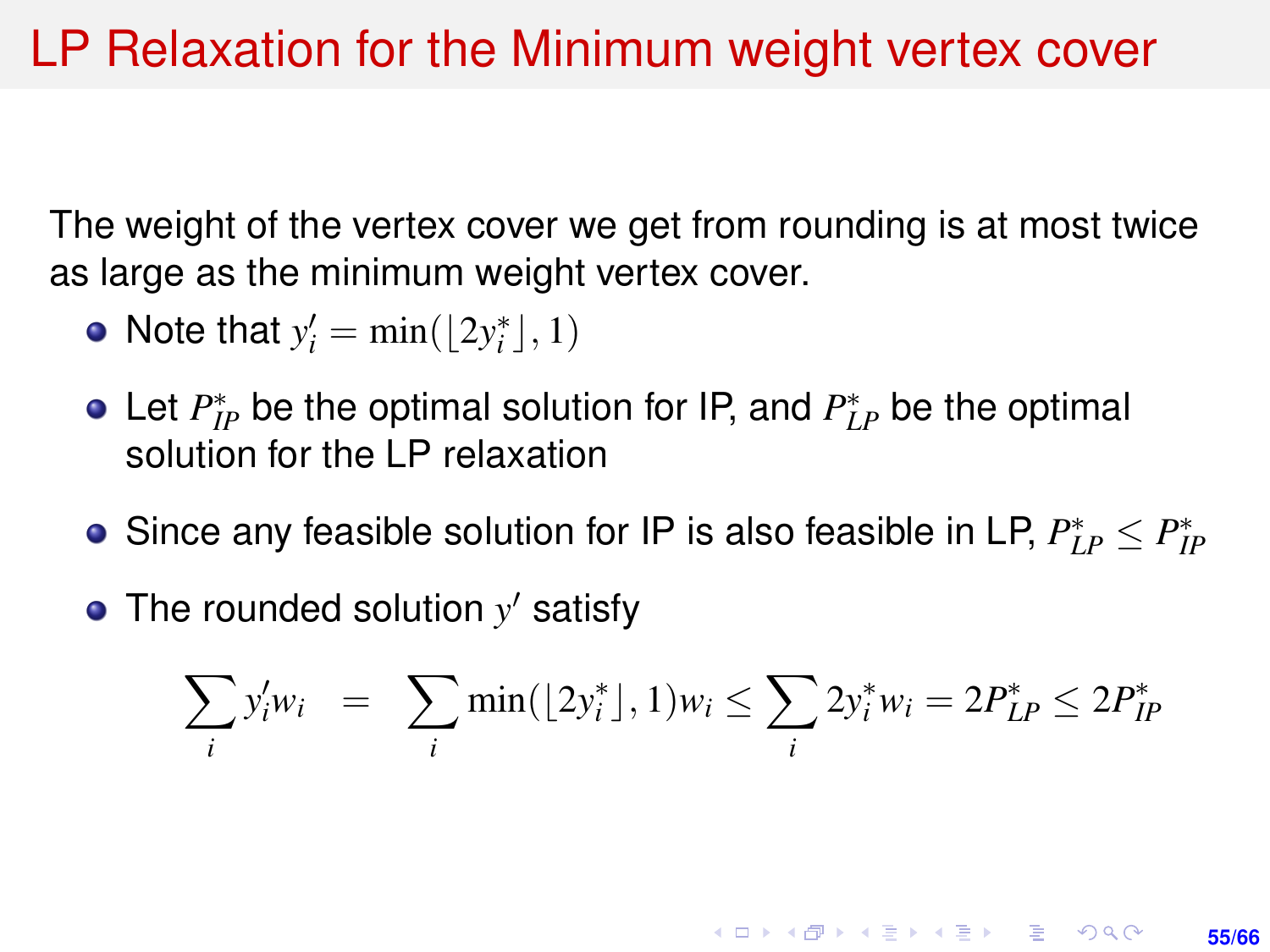## <span id="page-55-0"></span>**Outline**



- [The Ford-Fulkerson Maximum Flow Algorithm](#page-9-0)
- **[Maximum Bipartite Matching](#page-36-0)**

#### 4 [The Minimum Cost Spanning Tree Problem](#page-55-0)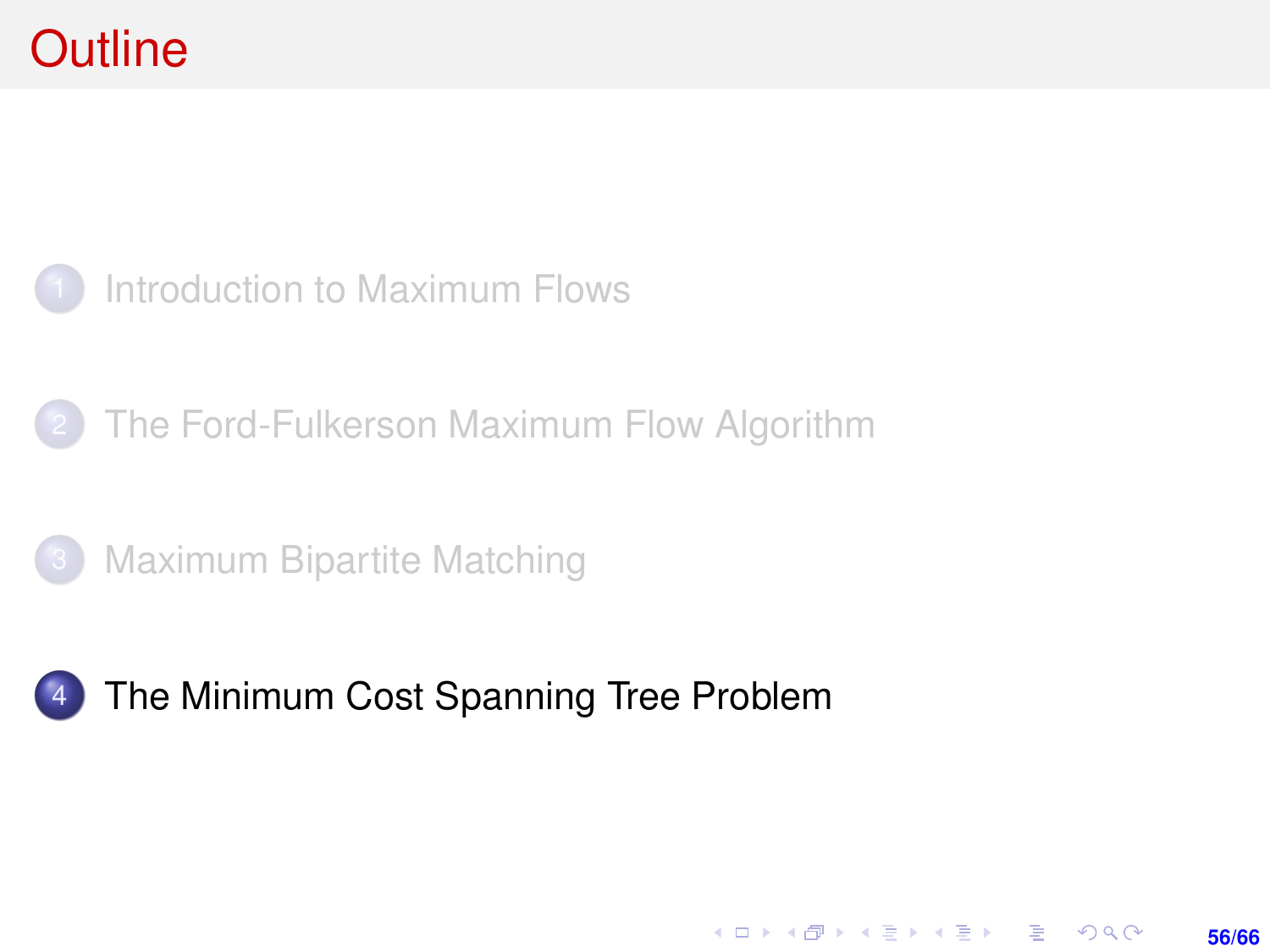Given a connected undirected graph  $G = (N, A)$ , and costs  $w_{ii}$  on edges (*i*, *j*), find a minimum cost spanning tree of G.

- Spanning Tree: an acyclic set of edges connecting every pair of nodes
- When graph is disconnected, can search for min-cost spanning forest instead

**57/66**

**KORKARK KERKER DRAM** 

• We use n and m to denote  $|N|$  and  $|A|$ , respectively.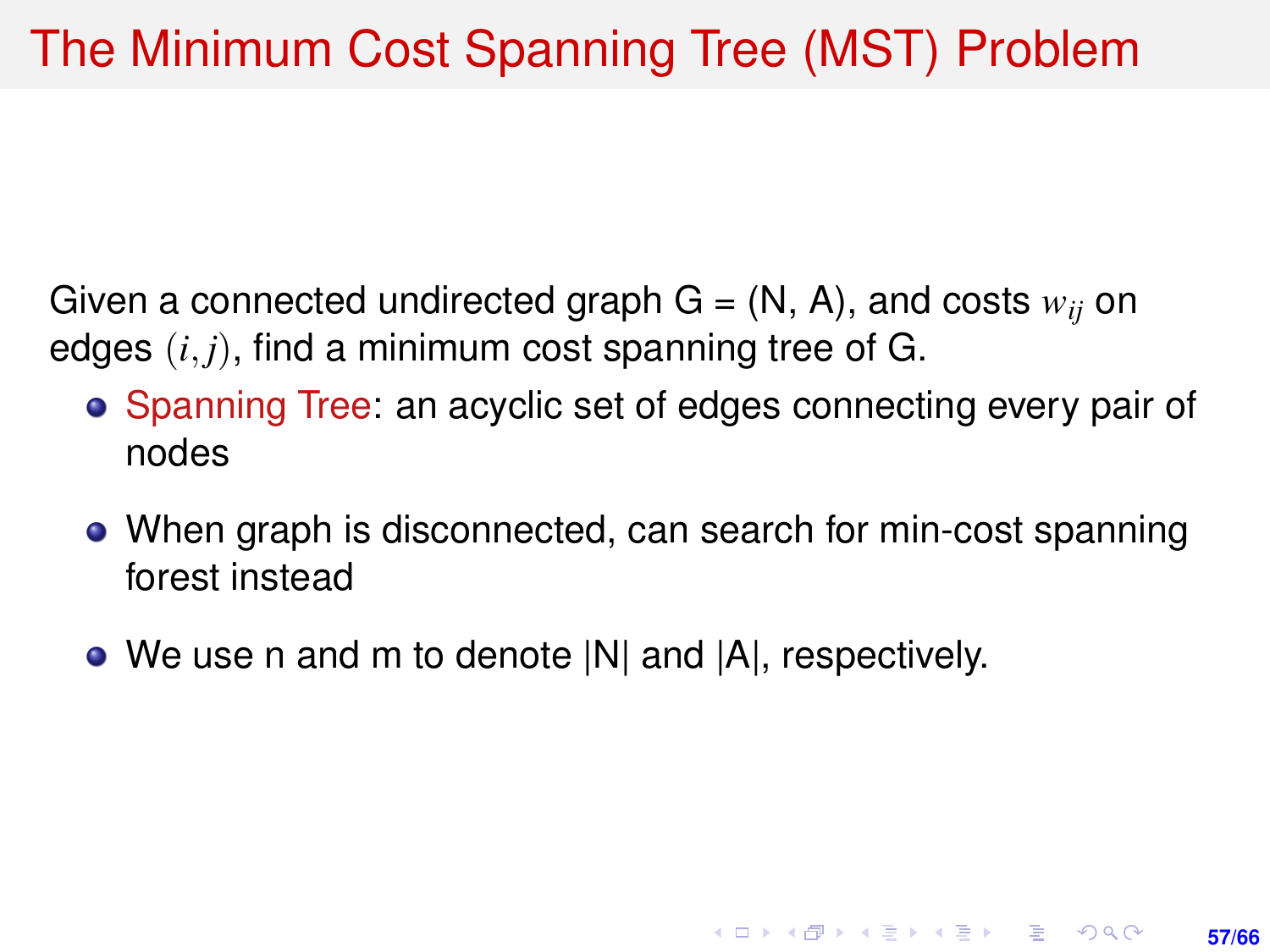The minimum spanning tree problem can be solved efficiently by a simple greedy algorithm

Kruskal's Algorithm

 $\bullet$  *T*  $\leftarrow$  Ø

• Sort edges in increasing order of cost

• For each edge (i,j) in order:

• if  $T \cup \{(i, j)\}\$ is acyclic, add (i,j) to T

• Proof of correctness is via a simple exchange argument.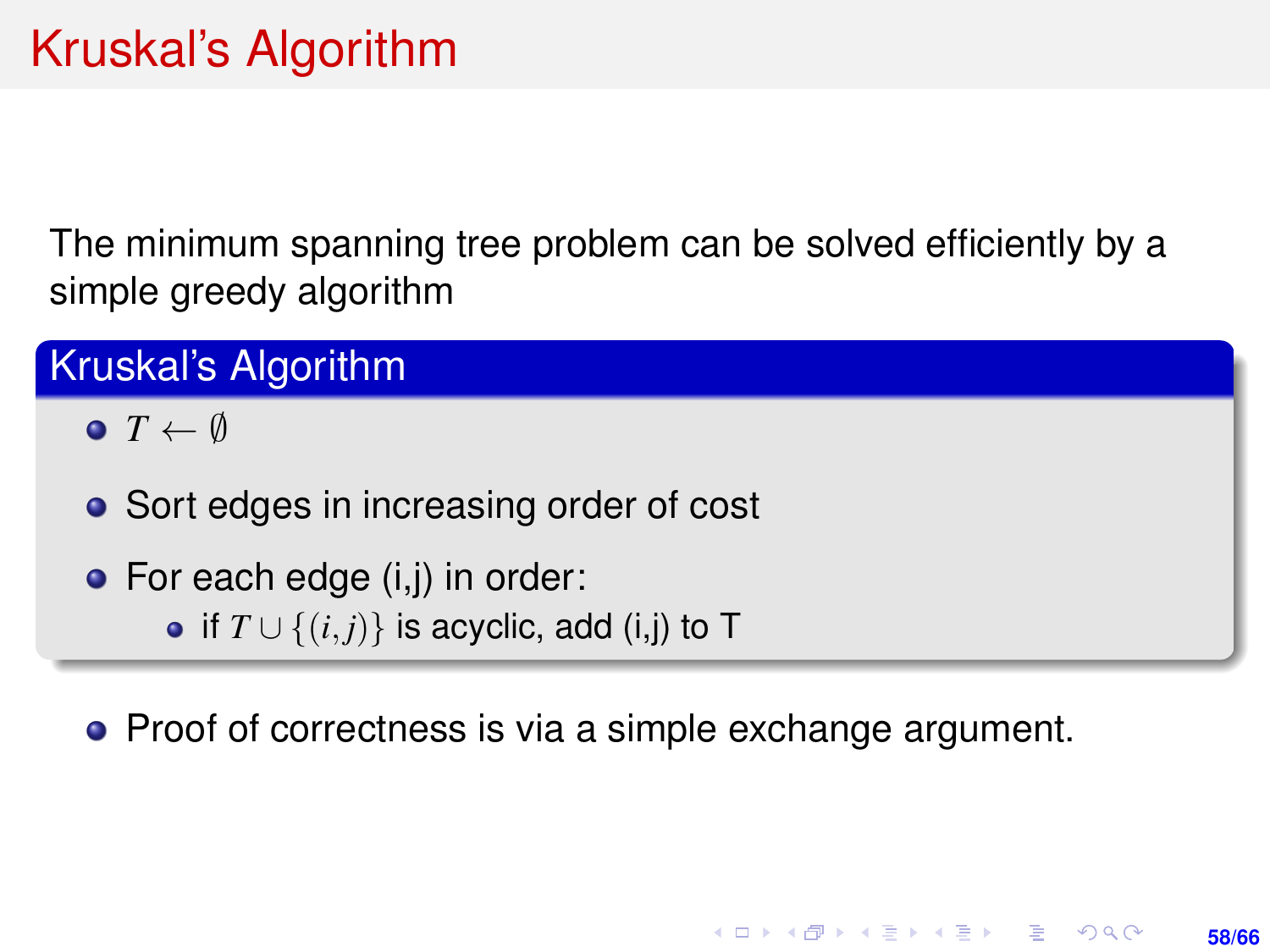## MST Linear Program

Integer program (IP)

$$
\min \sum_{(i,j)\in A} w_{ij} x_{ij}
$$
\n
$$
\text{s.t.} \sum_{(i,j)\in A_S} x_{ij} \le |S| - 1, \forall S \subseteq A
$$
\n
$$
x_{ij} \in \{0, 1\}, \forall (i, j) \in A
$$

#### LP relaxation

$$
\min \sum_{(i,j)\in A} w_{ij} x_{ij}
$$
\n
$$
\text{s.t.} \sum_{(i,j)\in A_S} x_{ij} \le |S| - 1, \forall S \subseteq A
$$
\n
$$
x_{ij} \ge 0, \forall (i,j) \in A
$$

#### Theorem

The feasible region of the above LP is the convex hull of spanning trees.

• Proof by finding a dual solution with cost matching the output of Kruskal's algorithm.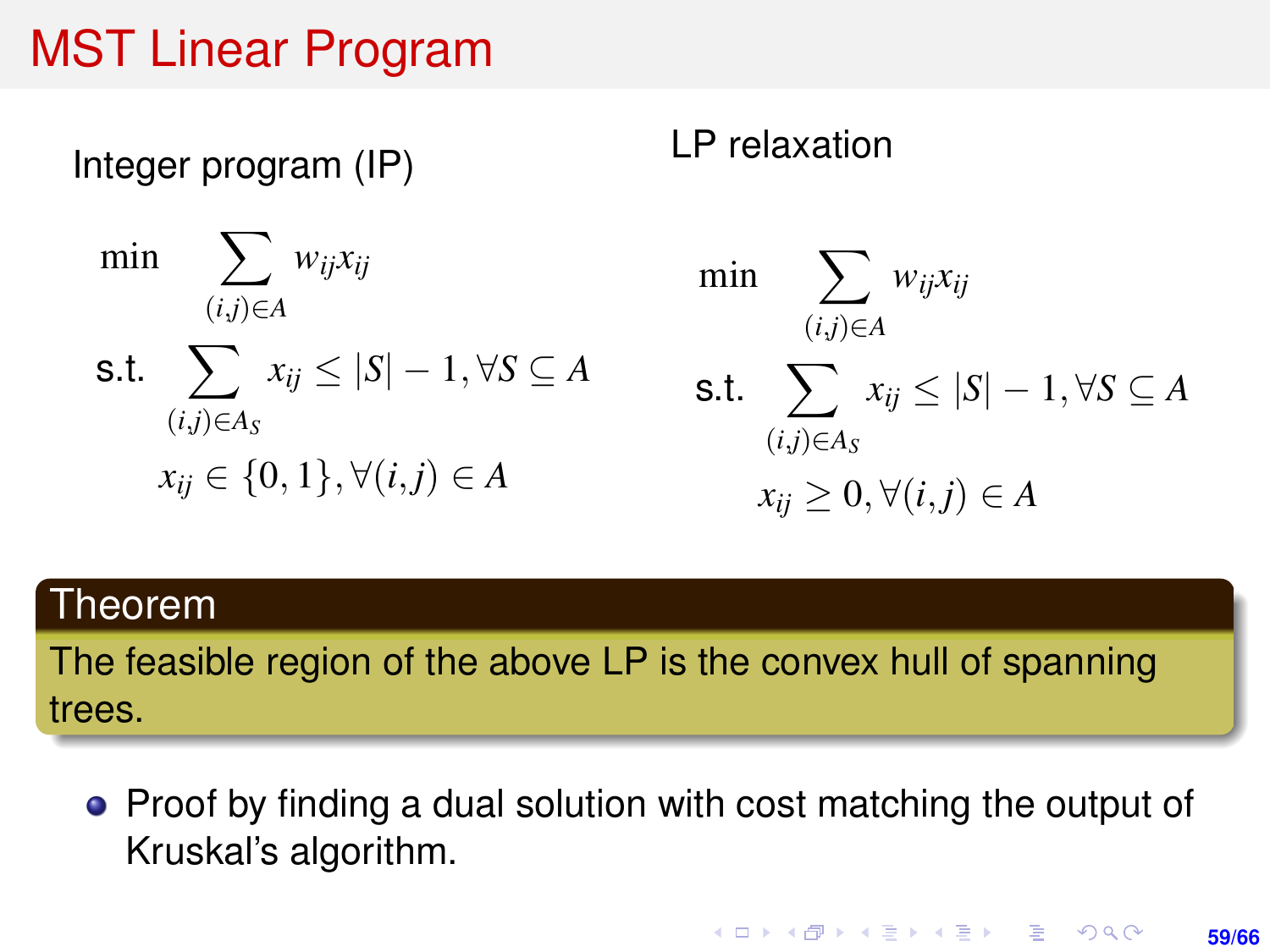# Optimization over Sets

- Most combinatorial optimization problems can be thought of as choosing the best set from a family of allowable sets
	- Shortest paths
	- Max-weight matching
	- travelling sales problems (TSP)
- Set system: Pair  $(X, \mathcal{I})$  where X is a finite ground set and  $\mathcal{I} \subseteq 2^{\mathcal{X}}$  are the feasible sets
- Obiective: often "linear", referred to as modular
- Analogues of concave convex: submodular and supermodular (in no particular order!)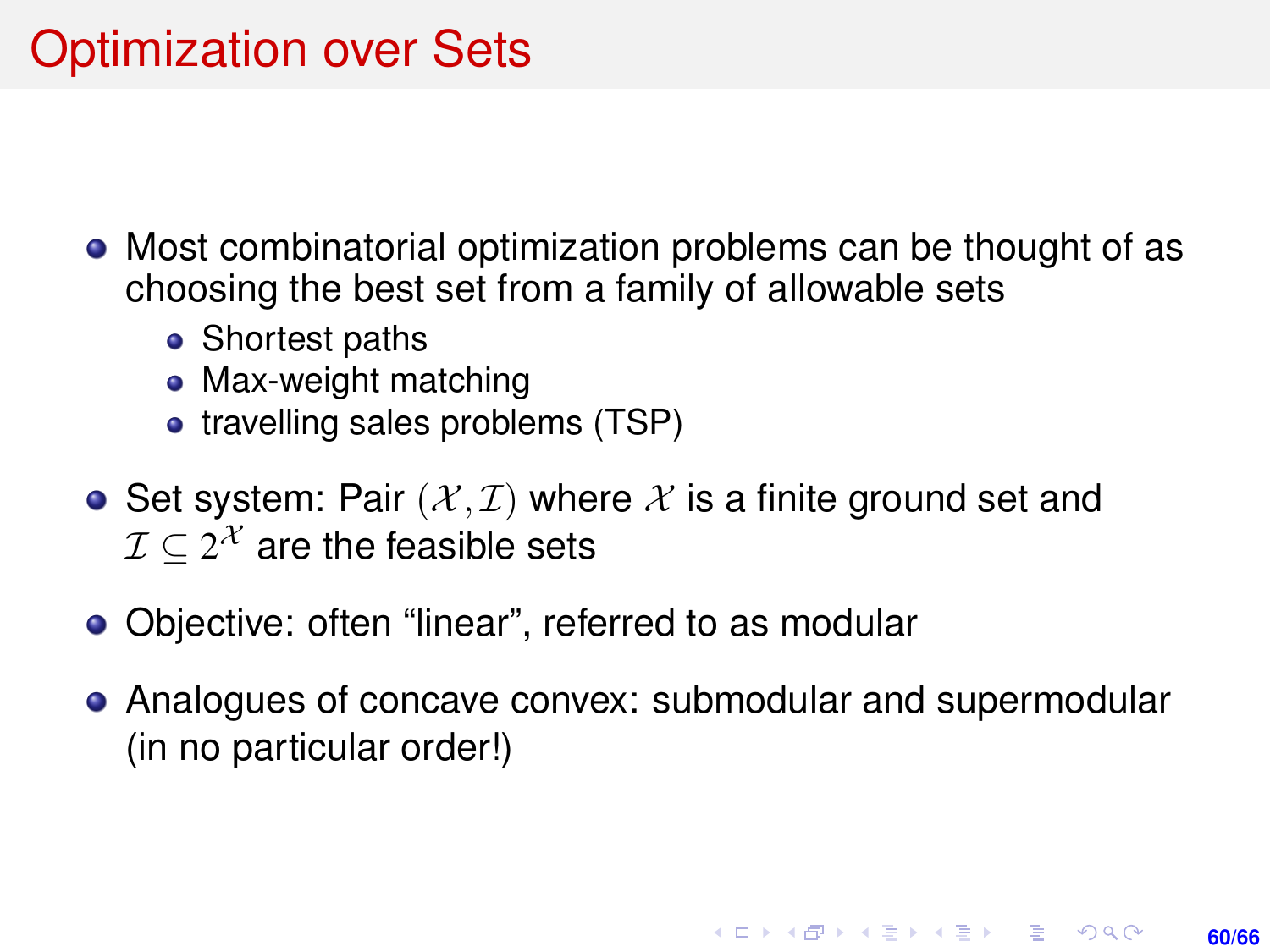# **Matroids**

#### **Matroids**

A set system  $M = (\mathcal{X}, \mathcal{I})$  is a matroid if

- $\blacktriangleright \emptyset \in \mathcal{I}$
- If  $A \in \mathcal{I}$  and  $B \subseteq A$ , then  $B \in \mathcal{I}$  (Downward Closure)
- $\blacktriangleright$  If *A*, *B* ∈ *I* and  $|B|$  > |*A*|, then  $\exists x \in B \setminus A$  such that  $A \cup \{x\} \in \mathcal{I}$ (Exchange Property)
- Three conditions above are called the matroid axioms
- $\bullet$  *A*  $\in$  *T* is called an independent set of the matroid.
- The union of all sets in  $\mathcal I$  is called the ground set.
- An independent set is called a basis if it is not a proper subset of another independent set.
- The matroid whose independent sets are acyclic subgraphs is called a graphic matroid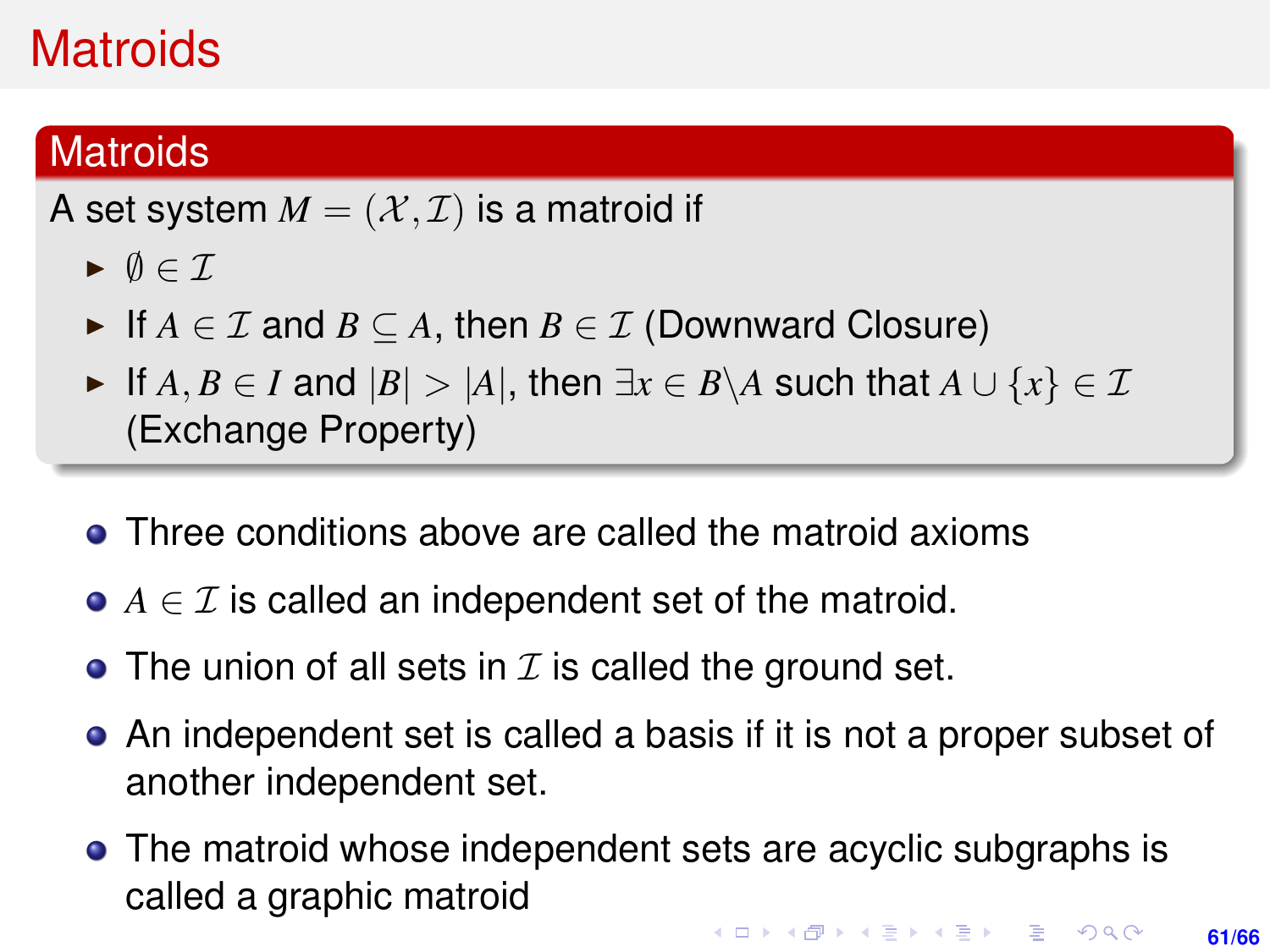#### Linear Matroids

- ►  $X$  is a finite set of vectors  $\{v_1, \ldots, v_m\} \subseteq \mathbb{R}^n$
- $\triangleright$  *S*  $\in$  *T* iff the vectors in *S* are linearly independent
- Downward closure: If a set of vectors is linearly independent, then every subset of it is also
- Exchange property: Can always extend a low-dimension independent set S by adding vectors from a higher dimension independent set T

**62/66**

**KORKARK A BIK BIKA A GA A GA A GA A BIKA A BIKA A BIKA A BIKA A BIKA A BIKA A BIKA A BIKA A BIKA A BIKA A BIKA**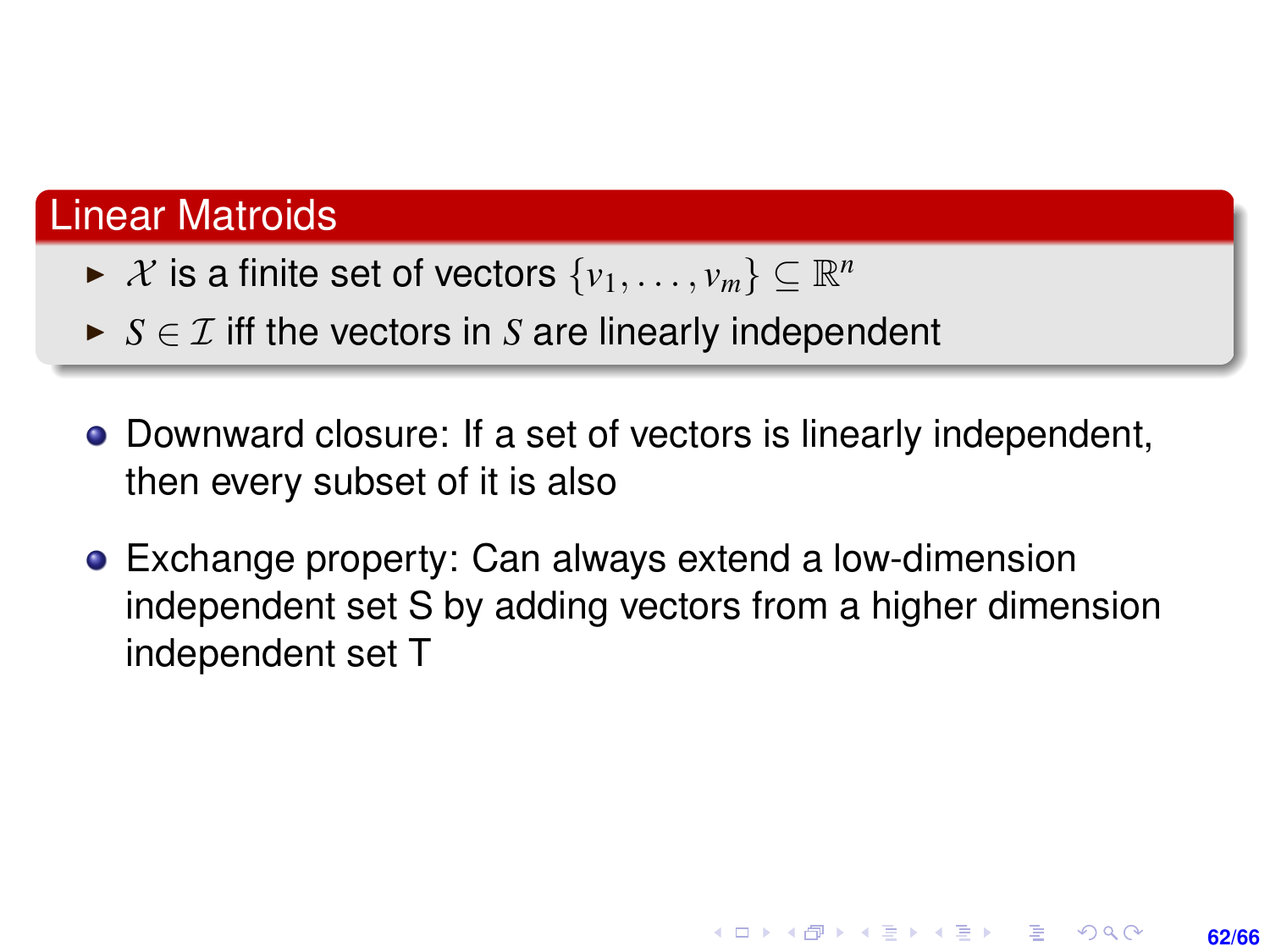#### Uniform Matroids

- $\blacktriangleright$  X is an arbitrary finite set  $\{1, 2, \ldots, n\}$
- $\blacktriangleright$  *S*  $\in$  *T* iff  $|S|$   $\lt k$
- Downward closure: If a set S has  $|S| \leq k$  then the same holds for  $T \subset S$ .
- **Exchange property:** If  $|S| < |T| \le k$ , then there is an element in *T*\*S*, and we can add it to S while preserving independence.

**63/66**

**KORKARK KERKER DRAM**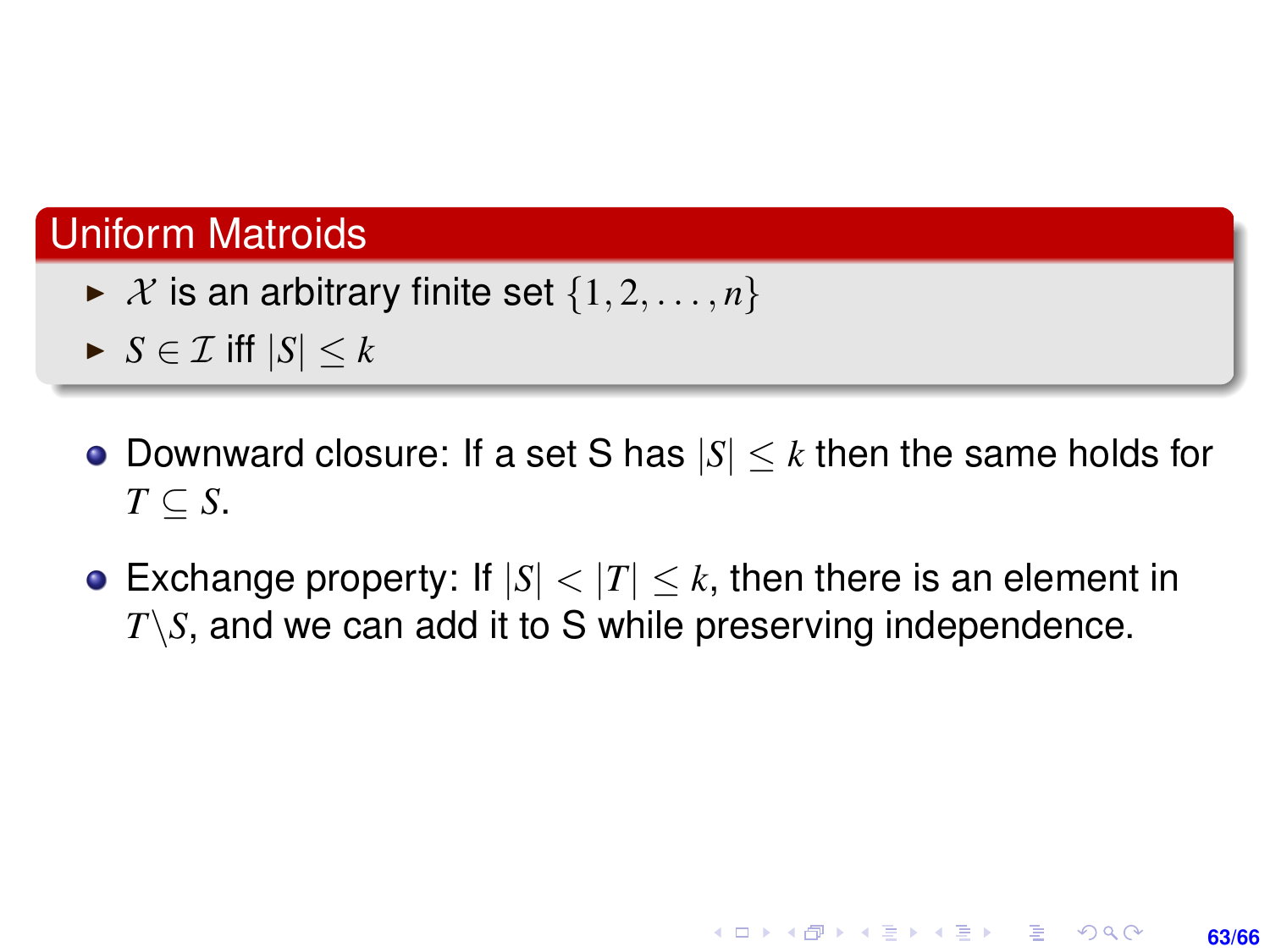#### Partition Matroids

- $\triangleright$  *X* is the disjoint union of classes  $X_1, \ldots, X_m$
- Each class  $X_i$  has an upper bound  $k_i$
- $\blacktriangleright$   $S \in \mathcal{I}$  iff  $|S \cap X_j| \leq k_j$  for all  $j$

#### This is the "disjoint union" of a number of uniform matroids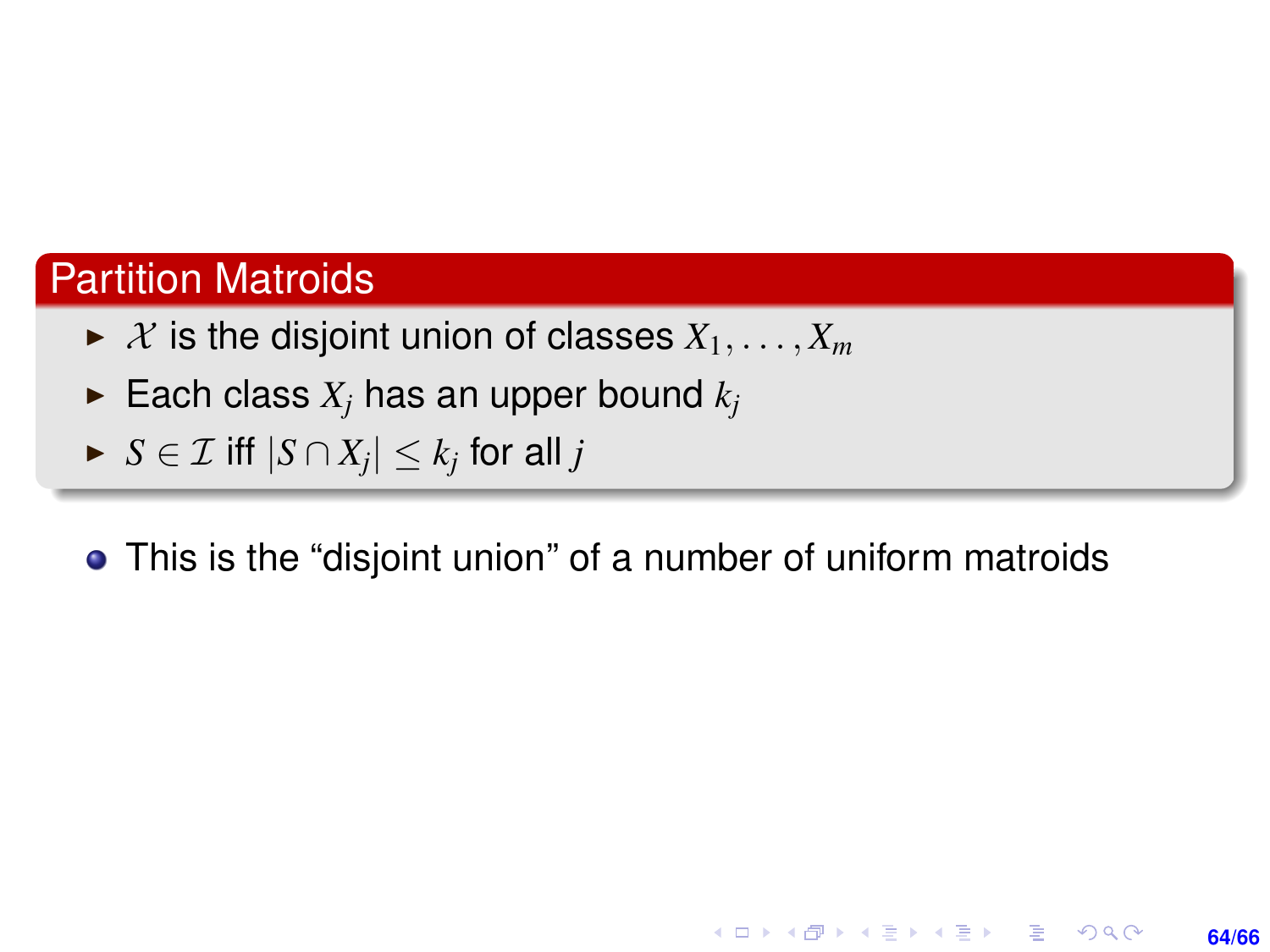# Matroid optimization problem

#### **Definition**

 $\triangleright$  suppose each element of the ground set of a matroid  $\mathcal I$  is given an arbitrary non-negative weight.

**65/66**

KORK ERKER ERKER

 $\triangleright$  The matroid optimization problem is to compute a basis with maximum total weight.